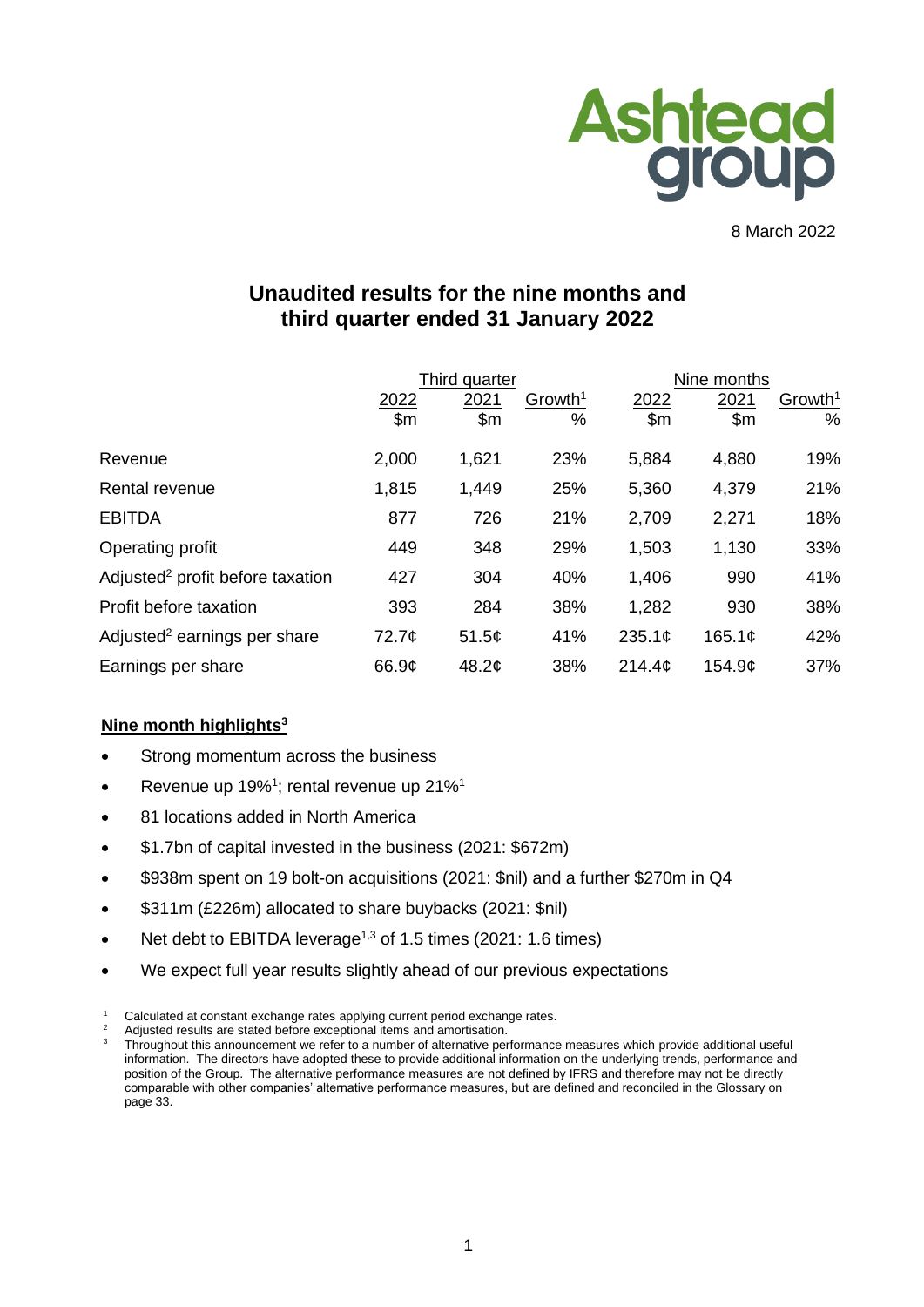# **Ashtead's chief executive, Brendan Horgan, commented:**

"The Group continues to perform strongly across its geographies with rental revenue up 21% in the nine months over the Covid affected prior year and 17% when compared with 2019/20, both at constant currency. This market outperformance across the business is only possible through the dedication of our team members who deliver for all our stakeholders every day, while ensuring our leading value of safety remains at the forefront of all we do.

Sunbelt 3.0 is embedded in the business and we are making good progress across all actionable components. In the nine months, we invested \$1.7bn in capital across existing locations and greenfields and \$938m on 19 bolt-on acquisitions, adding a combined total of 81 locations in North America. This significant investment takes advantage of the ongoing structural growth opportunity that we continue to see in the business as we seek to deliver on our strategic priorities to grow general tool and amplify specialty, all achieved while remaining at the lower end of our target leverage range.

We expect capital expenditure for the full year to be slightly ahead of our previous guidance at c.\$2.5bn. Looking forward to 2022/23, our initial plans are for gross capital expenditure of \$3.2 - 3.4bn, as we look to take advantage of strong market conditions, particularly in the US. This should enable low to mid-teens rental revenue growth in the US.

Our business continues to perform strongly and is well positioned to manage and benefit from the unique market circumstances we face, including supply chain constraints, inflation and labour scarcity, which we believe to be drivers of ongoing structural change. We now expect full year results to be slightly ahead of our previous expectations and the Board looks to the future with confidence."

## Contacts:

| Will Shaw       | Director of Investor Relations | +44 (0)20 7726 9700 |
|-----------------|--------------------------------|---------------------|
| Neil Bennett    | Maitland/AMO                   | +44 (0)20 7379 5151 |
| James McFarlane | Maitland/AMO                   | +44 (0) 7584 142665 |

Brendan Horgan and Michael Pratt will hold a conference call for equity analysts to discuss the results and outlook at 10am on Tuesday, 8 March 2022. The call will be webcast live via the Company's website at [www.ashtead-group.com](http://www.ashtead-group.com/) and a replay will be available via the website shortly after the call concludes. A copy of this announcement and the slide presentation used for the call are available for download on the Company's website. The usual conference call for bondholders will begin at 3pm (10am EST).

Analysts and bondholders have already been invited to participate in the analyst call and conference call for bondholders but any eligible person not having received details should contact the Company's PR advisers, Maitland/AMO (Audrey Da Costa) at +44 (0)20 7379 5151.

#### *Forward looking statements*

*This announcement contains forward looking statements. These have been made by the directors in good faith using information available up to the date on which they approved this report. The directors can give no assurance that these expectations will prove to be correct. Due to the inherent uncertainties, including both business and economic risk*  factors underlying such forward looking statements, actual results may differ materially from those expressed or implied *by these forward looking statements. Except as required by law or regulation, the directors undertake no obligation to update any forward looking statements whether as a result of new information, future events or otherwise.*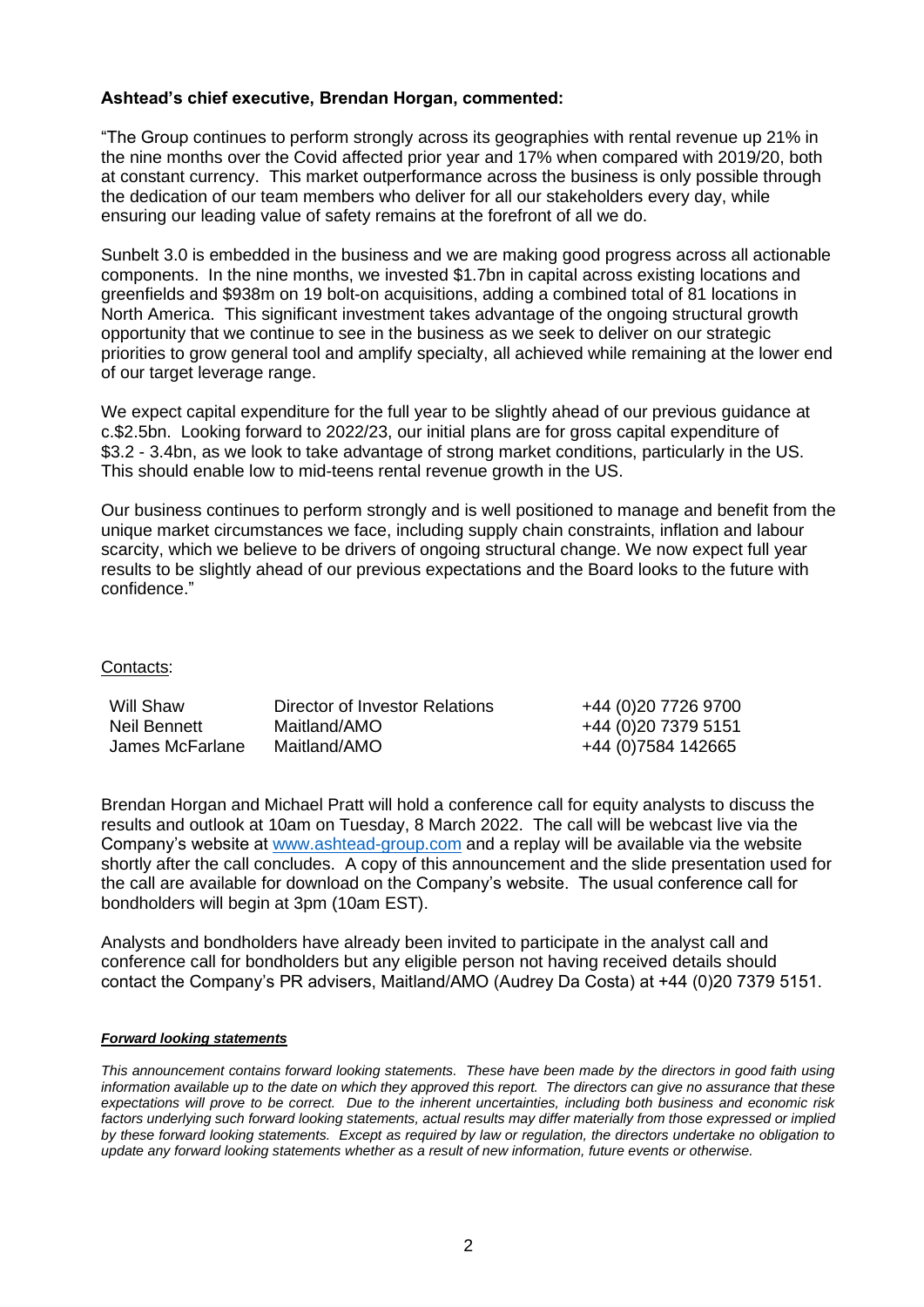### **Change in presentational currency**

Effective from 1 May 2021, the Group changed its presentational currency from sterling to US dollars to allow for greater transparency in the Group's performance for investors and other stakeholders and to reduce exchange rate volatility in reported figures, given that c. 80% of the Group's revenue and c. 90% of the Group's operating profit originate in US dollars. Accordingly, the Group's financial statements within this announcement are presented in US dollars. Further details were provided in our announcement 'Change in presentational currency' released on 15 June 2021 and in the Group's Annual Report & Accounts 2021, available via the Company's website at [www.ashtead-group.com.](http://www.ashtead-group.com/)

### **Nine months' trading results**

|                                                      |         | Revenue      |              | <b>EBITDA</b> | Profit <sup>1</sup> |                |
|------------------------------------------------------|---------|--------------|--------------|---------------|---------------------|----------------|
|                                                      | 2022    | 2021         | 2022         | 2021          | 2022                | 2021           |
| UK in £m                                             | 547.1   | <u>444.1</u> | <u>164.9</u> | 135.5         | <u>71.6</u>         | 38.8           |
| Canada in C\$m                                       | 463.1   | 356.6        | <u>211.8</u> | 153.8         | <u>110.4</u>        | 63.9           |
| <b>US</b>                                            | 4,763.6 | 4,034.2      | 2,334.3      | 1,991.4       | 1,413.9             | 1,105.4        |
| UK in \$m                                            | 750.3   | 576.5        | 226.2        | 175.9         | 98.2                | 50.4           |
| Canada in \$m                                        | 370.2   | 269.1        | 169.3        | 116.1         | 88.2                | 48.2           |
| Group central costs                                  |         |              | (20.8)       | (12.3)        | (21.6)              | (13.0)         |
|                                                      | 5,884.1 | 4,879.8      | 2,709.0      | 2,271.1       | 1,578.7             | 1,191.0        |
| Net financing costs                                  |         |              |              |               | (173.0)             | (200.8)        |
| Profit before amortisation,                          |         |              |              |               |                     |                |
| exceptional items and tax                            |         |              |              |               | 1,405.7             | 990.2          |
| Amortisation                                         |         |              |              |               | (76.2)              | (60.6)         |
| <b>Exceptional items</b>                             |         |              |              |               | (47.1)              |                |
| Profit before taxation                               |         |              |              |               | 1,282.4             | 929.6          |
| <b>Taxation charge</b>                               |         |              |              |               | <u>(326.3)</u>      | <u>(235.8)</u> |
| Profit attributable to equity holders of the Company |         |              |              |               | 956.1               | 693.8          |
| <b>Margins</b>                                       |         |              |              |               |                     |                |
| US                                                   |         |              | 49.0%        | 49.4%         | 29.7%               | 27.4%          |
| UK                                                   |         |              | 30.1%        | 30.5%         | 13.1%               | 8.7%           |
| Canada                                               |         |              | 45.7%        | 43.1%         | 23.8%               | 17.9%          |
|                                                      |         |              |              |               |                     |                |
| Group                                                |         |              | 46.0%        | 46.5%         | 26.8%               | 24.4%          |

<sup>1</sup> Segment result presented is adjusted operating profit.

Group revenue increased 21% (19% at constant currency) to \$5,884m in the nine months (2021: \$4,880m) against COVID-19 affected comparatives. This revenue growth, combined with strong operational execution, resulted in adjusted profit before tax increasing 42% to \$1,406m (2021: \$990m).

In the US, rental only revenue of \$3,549m (2021: \$2,990m) was 19% higher than the prior year (and 12% higher than 2020), representing continued market outperformance and demonstrating the benefits of our strategy of growing our specialty businesses and broadening our end markets. In the nine months, our general tool business grew 15%, from the depressed activity levels in the prior year, while our specialty businesses, which grew throughout last year, grew 27%. While rental revenue growth has been driven by volume, with a larger fleet and improved utilisation, it has benefitted from improved rates in what is a better rate environment than we have seen for a number of years. US total revenue, including new and used equipment, merchandise and consumable sales, increased 18% to \$4,764m (2021: \$4,034m).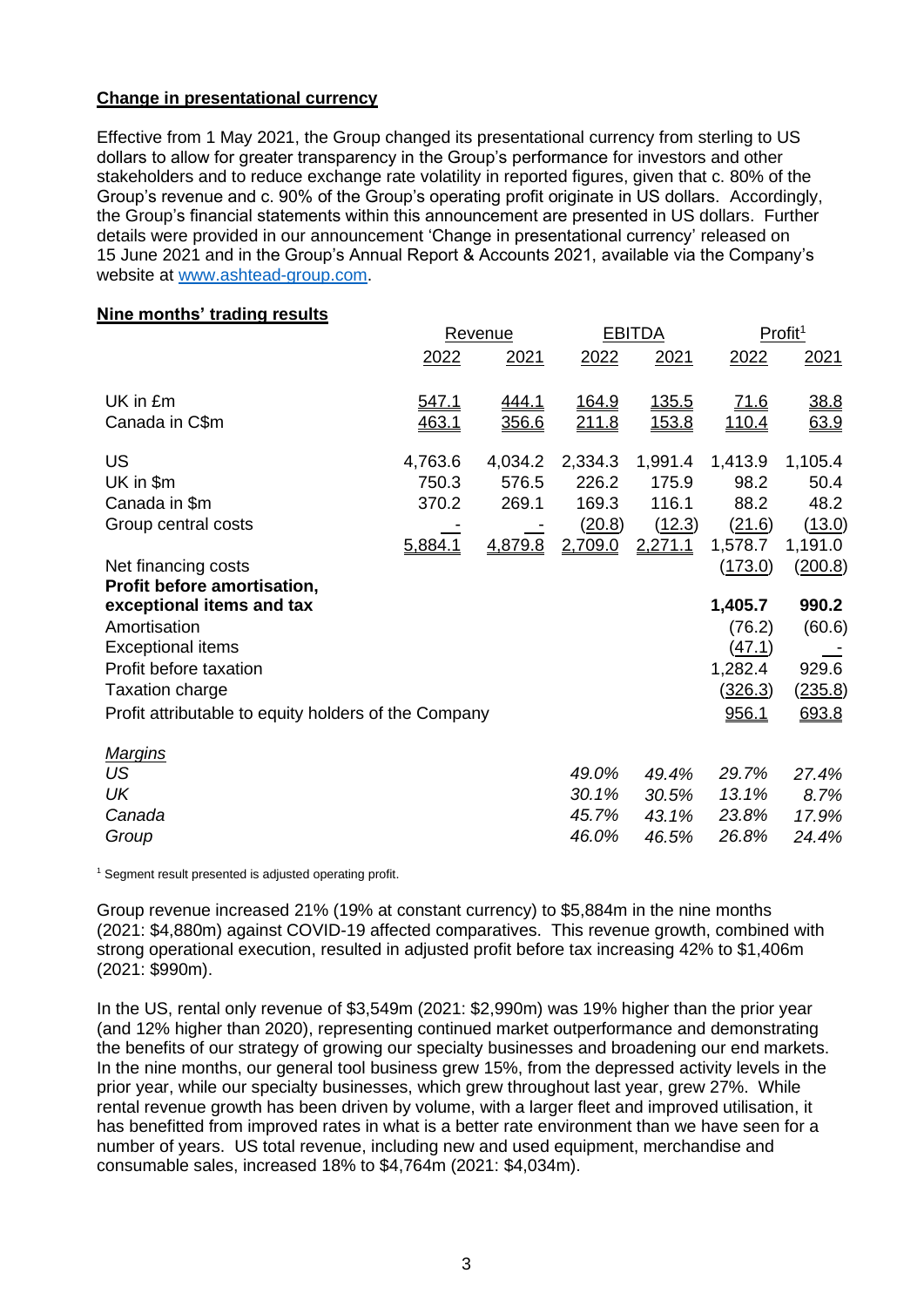The UK business generated rental only revenue of £301m, up 14% on the prior year (2021: £265m). While our performance continued to benefit from our essential support to the Department of Health in its COVID-19 response efforts, our core business is performing strongly and is benefitting from the operational improvements in the business which are ongoing. Total revenue increased 23% to £547m (2021: £444m) reflecting the higher level of ancillary and sales revenue associated with the work for the Department of Health, which accounted for c. 32% of UK revenue in the nine months. Following the UK government's announcement that free mass COVID testing will stop from April 2022, we expect the majority of this revenue to effectively cease as of this date.

Canada's rental only revenue increased 32% to C\$340m (2021: C\$258m). While this rate of growth reflects the depressed comparatives last year, it is driven by the strong performance of the original Canadian business and lighting, grip and studio since lockdowns eased. That said, the lighting, grip and studio business was affected further by COVID induced production restrictions in the third quarter. Canada's total revenue was C\$463m (2021: C\$357m).

Last year, we took action to reduce operating costs and eliminate discretionary expenditure in all our markets. While we continue to maintain a focus on the cost base, a number of these costs have returned to the business, reflecting the increased activity levels. In addition, we continue to invest in our technology platform and face inflationary pressures across all cost lines but, particularly in relation to labour, transportation and fuel. As a result, in the US, 41% of the rental revenue increase dropped through to EBITDA. This contributed to a reported EBITDA margin of 49% (2021: 49%) and a 28% increase in segment profit to \$1,414m (2021: \$1,105m) at a margin of 30% (2021: 27%).

The UK business continues to be focused on delivering operational efficiency and improving returns in the business, while continuing to support the Department of Health. These factors contributed to an EBITDA margin of 30% (2021: 31%) and a segment profit of £72m (2021: £39m) at a margin of 13% (2021: 9%).

The development of our Canadian business continues as it invests to expand its network and broaden its markets. Growth has been achieved across the business while delivering a 46% EBITDA margin (2021: 43%) and generating a segment profit of C\$110m (2021: C\$64m) at a margin of 24% (2021: 18%). The margin improvement reflects the contribution from the lighting, grip and studio business, which saw depressed profitability in the prior year due to the shutdown of production activities in the early part of the year.

Overall, Group adjusted operating profit increased to \$1,579m (2021: \$1,191m), up 32% at constant exchange rates. After net financing costs of \$173m (2021: \$201m), Group profit before exceptional items, amortisation of intangibles and taxation was \$1,406m (2021: \$990m). After a tax charge of 25% (2021: 25%) of the adjusted pre-tax profit, adjusted earnings per share increased 42% at constant currency to 235.1 $\ell$  (2021: 165.1 $\ell$ ). The tax charge in the period includes a \$10m charge, reflecting an increase in the UK deferred tax liability due to UK legislation being enacted which increases the UK corporate tax rate from 19% to 25% from 1 April 2023.

Statutory profit before tax was \$1,282m (2021: \$930m). This is after amortisation of \$76m (2021: \$61m) and, in the current year, exceptional interest costs of \$47m. Included within the total tax charge is a tax credit of \$31m (2021: \$15m) which relates to exceptional items and the amortisation of intangibles. As a result, basic earnings per share were 214.4¢ (2021: 154.9¢). The overall cash tax charge was 11%.

## **Capital expenditure and acquisitions**

Capital expenditure for the nine months was \$1,708m gross and \$1,469m net of disposal proceeds (2021: \$672m gross and \$400m net). With strong demand and slower fleet deliveries than expected during the year due to supply chain delays, we have deferred certain fleet disposals. As a result, the Group's rental fleet at 31 January 2022 at cost was \$13.2bn and our average fleet age is now 40 months (2021: 40 months).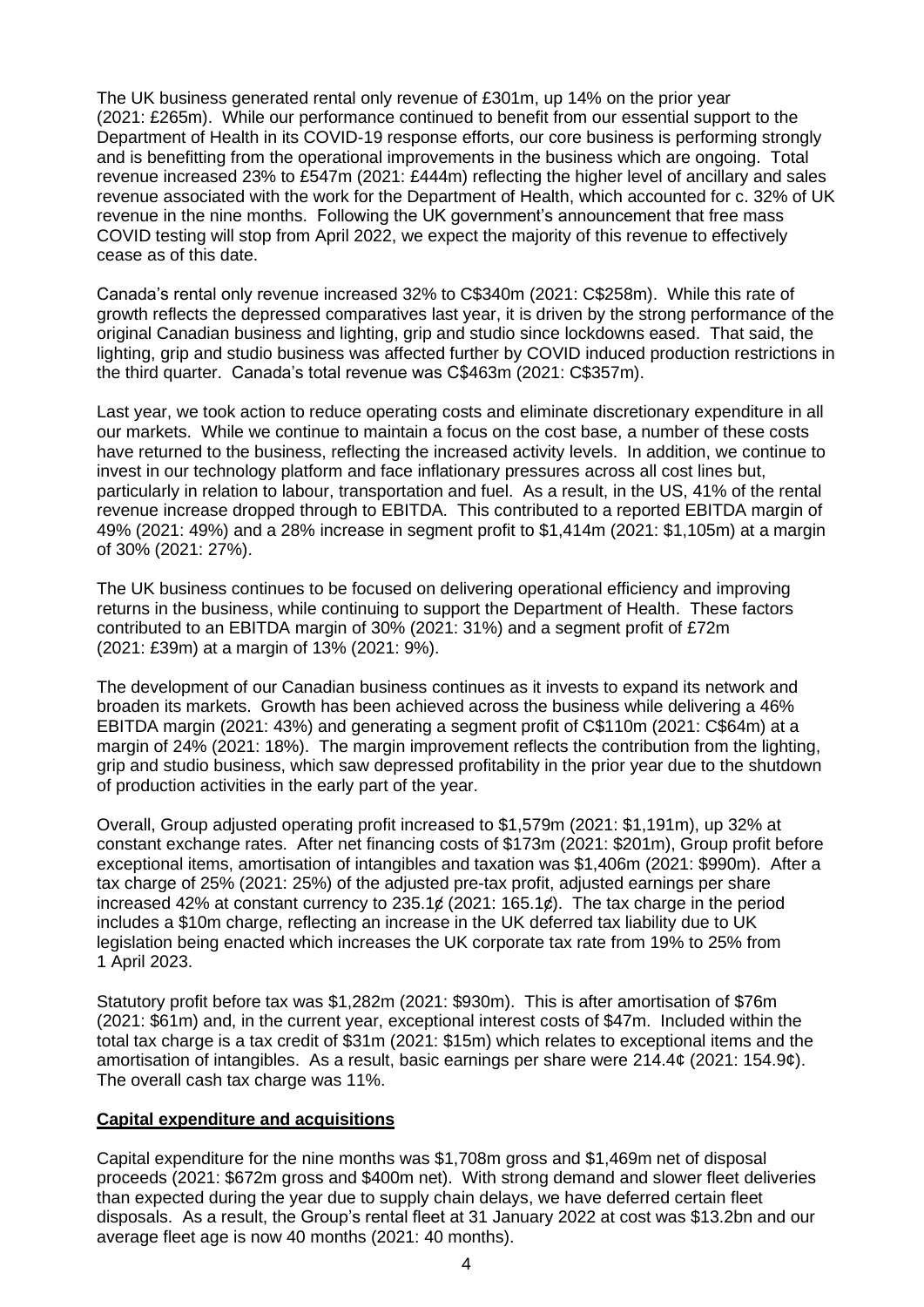For the full year, we expect capital expenditure to be slightly ahead of our previous guidance at c.\$2.5bn. For 2022/23, our initial plans are for gross capital expenditure to be in the range of \$3.2 - 3.4bn, which should enable low to mid-teens rental revenue growth in the US next year.

We invested \$938m (2021: \$nil) in 19 bolt-on acquisitions during the nine months as we continue to both expand our footprint and diversify our end markets. Since the period end, we have invested a further \$270m in bolt-ons.

## **Return on Investment**

Following the adverse impact of COVID-19, return on investment (excluding goodwill and intangible assets) continues to improve across the business. In the US, return on investment for the 12 months to 31 January 2022 was 24% (2021: 18%). In the UK, reflecting the benefits of increased volumes supporting the Department of Health and operational improvements, return on investment (excluding goodwill and intangible assets) increased to 15% (2021: 6%). In Canada, return on investment (excluding goodwill and intangible assets) was 22% (2021: 9%). This reflects improved performance across the business and an increasing contribution from our lighting, grip and studio business. For the Group as a whole, return on investment (including goodwill and intangible assets) was 18% (2021: 13%). Return on investment excludes the impact of IFRS 16.

## **Cash flow and net debt**

The increased scale of the business enabled the Group to generate free cash flow of \$738m (2021: \$1,377m) during the period, despite capital expenditure payments of \$1,591m (2021: \$697m). During the nine months, we spent \$307m (£224m) on share buybacks.

In August 2021, the Group took advantage of good debt markets and refinanced its debt facilities by issuing \$550m 1.500% senior notes maturing in August 2026 and \$750m 2.450% senior notes maturing in August 2031. The net proceeds of the issues were used to repurchase the Group's \$600m 4.125% senior notes due 2025 and \$600m 5.250% senior notes due 2026, pay related fees and expenses and repay an element of the amount outstanding under the ABL facility. In addition, the Group also increased and extended its asset-based senior bank facility, with \$4.5bn committed until August 2026. Other principal terms and conditions remain unchanged. These actions ensure the Group's debt package continues to be well structured and flexible, enabling us to optimise the opportunity presented by end market conditions. The Group's debt facilities are now committed for an average of six years at a weighted average cost of 3%.

Net debt at 31 January 2022 was \$6,894m (2021: \$5,870m). Excluding the effect of IFRS 16, net debt at 31 January 2022 was \$5,031m (2021: \$4,363m), while the ratio of net debt to EBITDA was 1.5 times (2021: 1.6 times) on a constant currency basis. The Group's target range for net debt to EBITDA is 1.5 to 2.0 times excluding the impact of IFRS 16 (1.9 to 2.4 times post IFRS 16). Including the effect of IFRS 16, the ratio of net debt to EBITDA was 2.0 times (2021: 2.0 times) on a constant currency basis.

At 31 January 2022, availability under the senior secured debt facility was \$2,681m with an additional \$2,788m of suppressed availability – substantially above the \$450m level at which the Group's entire debt package is covenant free.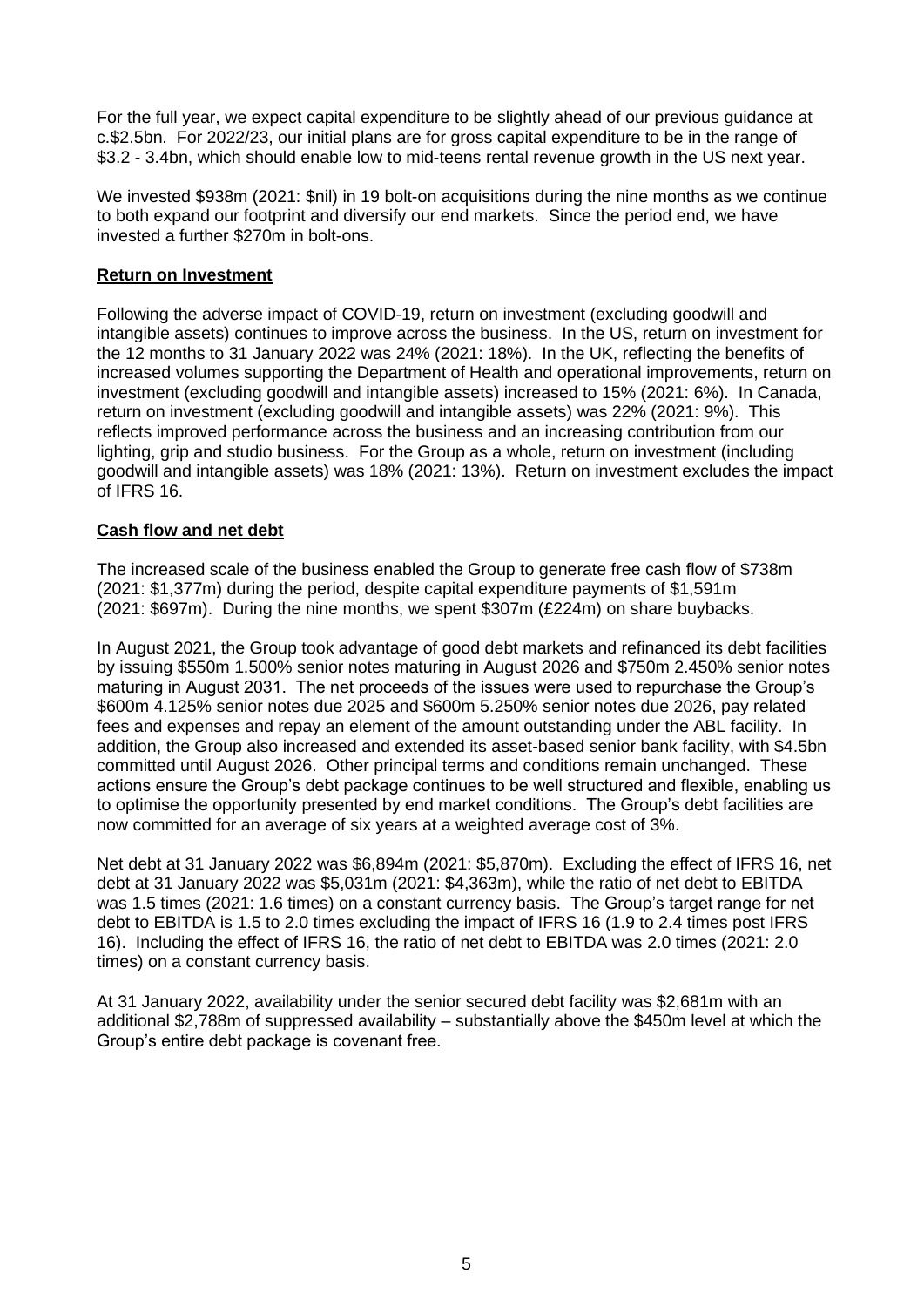# **Capital allocation**

The Group remains disciplined in its approach to allocation of capital with the overriding objective being to enhance shareholder value.

Our capital allocation framework remains unchanged and prioritises:

- organic fleet growth;
	- same-stores;
	- greenfields;
- bolt-on acquisitions; and
- a progressive dividend with consideration to both profitability and cash generation that is sustainable through the cycle.

Additionally, we consider further returns to shareholders. In this regard, we assess continuously our medium term plans which take account of investment in the business, growth prospects, cash generation, net debt and leverage. Therefore the amount allocated to buybacks is simply driven by that which is available after organic growth, bolt-on M&A and dividends, whilst allowing us to operate within our 1.5 to 2.0 times target range for net debt to EBITDA pre IFRS 16.

### **Current trading and outlook**

Our business continues to perform strongly and is well positioned to manage and benefit from the unique market circumstances we face, including supply chain constraints, inflation and labour scarcity, which we believe to be ongoing drivers of structural change. We now expect full year results to be slightly ahead of our previous expectations and the Board looks to the future with confidence.

|                                                                    | Previous guidance                                   | Current guidance                                     |
|--------------------------------------------------------------------|-----------------------------------------------------|------------------------------------------------------|
| Rental revenue <sup>1</sup><br>- US<br>- Canada<br>- UK<br>- Group | $18 - 20%$<br>$25 - 30%$<br>$9 - 12%$<br>$17 - 20%$ | $20 - 22%$<br>$27 - 30%$<br>$10 - 12%$<br>$19 - 21%$ |
| Capital expenditure (gross) <sup>2</sup>                           | $$2.2 - 2.4$ bn                                     | $$2.4 - 2.5$ bn                                      |
| Free cash flow <sup>2</sup>                                        | $$900 - 1,100m$                                     | $$900 - 1,100m$                                      |

<sup>1</sup> Represents change in year-over-year rental revenue at constant exchange rates

<sup>2</sup> Stated at C\$1=\$0.80 and £1=\$1.35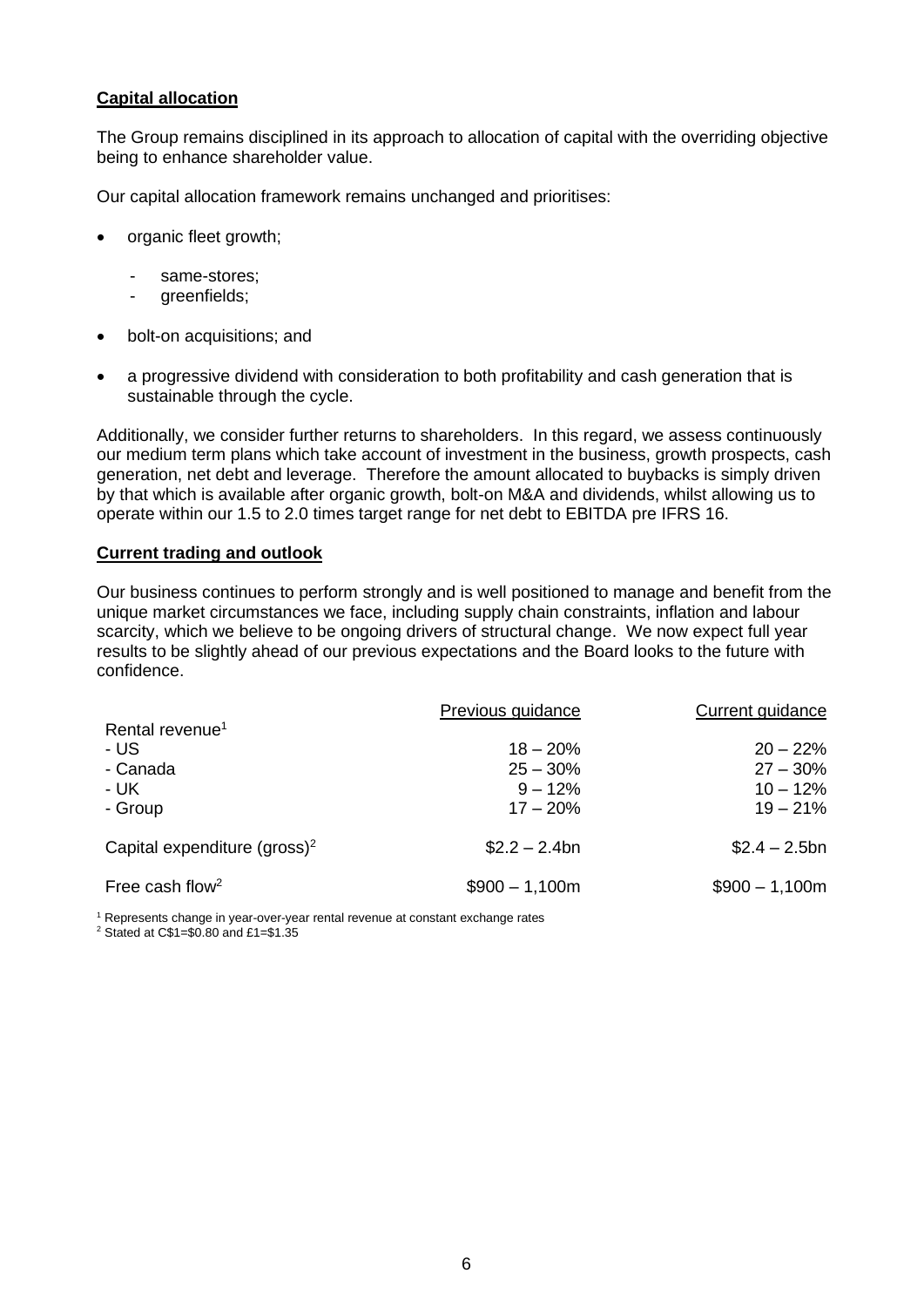## **CONSOLIDATED INCOME STATEMENT FOR THE THREE MONTHS ENDED 31 JANUARY 2022**

|                                  |                | 2022         |            |                        | 2021                    |                          |
|----------------------------------|----------------|--------------|------------|------------------------|-------------------------|--------------------------|
|                                  | <b>Before</b>  |              |            | <b>Before</b>          |                         |                          |
|                                  | amortisation   | Amortisation | Total      | amortisation           | Amortisation            | Total                    |
|                                  | \$m\$          | \$m\$        | \$m\$      | \$m\$                  | \$m\$                   | \$m\$                    |
|                                  |                |              |            | (rested <sup>2</sup> ) | (resated <sup>2</sup> ) | (restated <sup>2</sup> ) |
| <b>Third quarter - unaudited</b> |                |              |            |                        |                         |                          |
| <b>Revenue</b>                   |                |              |            |                        |                         |                          |
| Rental revenue                   | 1,814.7        |              | 1,814.7    | 1,448.6                |                         | 1,448.6                  |
| Sale of new equipment,           |                |              |            |                        |                         |                          |
| merchandise and consumables      | 91.8           |              | 91.8       | 98.2                   |                         | 98.2                     |
| Sale of used rental equipment    | 93.6           |              | 93.6       | 74.6                   |                         | 74.6                     |
|                                  | 2,000.1        |              | 2,000.1    | 1,621.4                | $\sim$ $-$              | 1,621.4                  |
| <b>Operating costs</b>           |                |              |            |                        |                         |                          |
| Staff costs                      | (475.2)        |              | (475.2)    | (377.7)                |                         | (377.7)                  |
| Used rental equipment sold       | (67.7)         |              | (67.7)     | (71.9)                 |                         | (71.9)                   |
| Other operating costs            | <u>(580.3)</u> |              | (580.3)    | (445.5)                |                         | (445.5)                  |
|                                  | (1, 123.2)     |              | (1, 123.2) | (895.1)                |                         | (895.1)                  |
| EBITDA <sup>1</sup>              | 876.9          |              | 876.9      | 726.3                  |                         | 726.3                    |
| Depreciation                     | (393.3)        |              | (393.3)    | (358.9)                |                         | (358.9)                  |
| Amortisation of intangibles      |                | (34.5)       | (34.5)     |                        | (19.8)                  | (19.8)                   |
| <b>Operating profit</b>          | 483.6          | (34.5)       | 449.1      | 367.4                  | (19.8)                  | 347.6                    |
| Interest expense                 | (56.5)         |              | (56.5)     | (63.8)                 |                         | (63.8)                   |
| Profit on ordinary activities    |                |              |            |                        |                         |                          |
| before taxation                  | 427.1          | (34.5)       | 392.6      | 303.6                  | (19.8)                  | 283.8                    |
| Taxation                         | (103.8)        | 8.6          | (95.2)     | (72.7)                 | <u>4.9</u>              | (67.8)                   |
| Profit attributable to equity    |                |              |            |                        |                         |                          |
| holders of the Company           | 323.3          | (25.9)       | 297.4      | 230.9                  | (14.9)                  | 216.0                    |
| Basic earnings per share         | 72.7¢          | (5.8¢)       | 66.9¢      | 51.5¢                  | (3.3¢)                  | 48.2¢                    |
| Diluted earnings per share       | 72.4¢          | (5.8¢)       | 66.6¢      | 51.4 <sub>¢</sub>      | (3.3¢)                  | 48.1¢                    |

<sup>1</sup> EBITDA is presented here as an alternative performance measure as it is commonly used by investors and lenders.

<sup>2</sup> All comparative information has been restated for presentation in US dollars. For more information, see note 2.

All revenue and profit is generated from continuing operations.

Details of principal risks and uncertainties are given in the Review of Third Quarter, Balance Sheet and Cash Flow accompanying these condensed consolidated interim financial statements.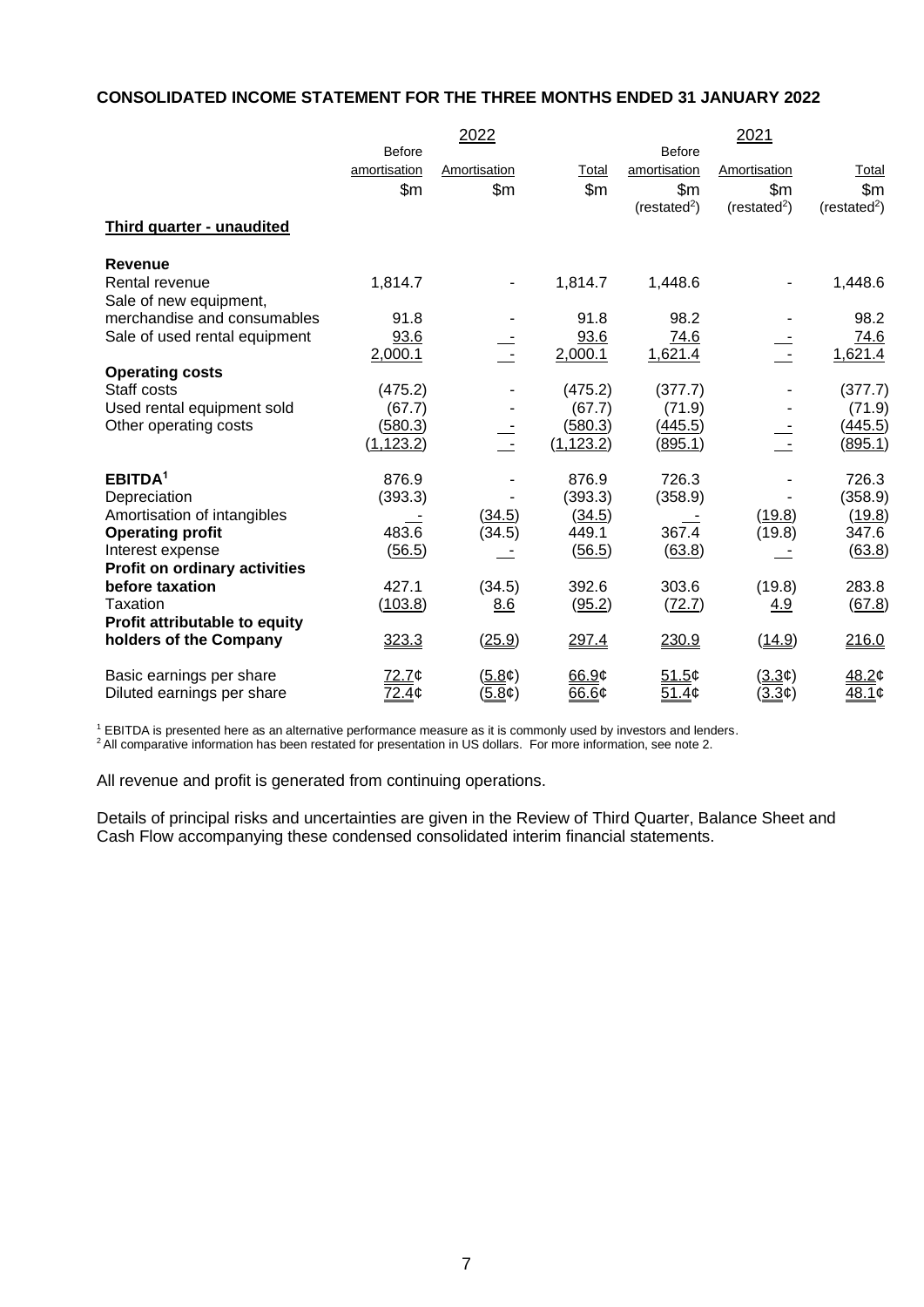## **CONSOLIDATED INCOME STATEMENT FOR THE NINE MONTHS ENDED 31 JANUARY 2022**

|                                      |               | 2022         |               |                          | 2021                    |                          |
|--------------------------------------|---------------|--------------|---------------|--------------------------|-------------------------|--------------------------|
|                                      | <b>Before</b> |              |               |                          |                         |                          |
|                                      | exceptional   | Exceptional  |               |                          |                         |                          |
|                                      | items and     | items and    |               | <b>Before</b>            |                         |                          |
|                                      | amortisation  | amortisation | Total         | amortisation             | Amortisation            | Total                    |
|                                      | \$m           | \$m\$        | $\mathsf{Sm}$ | \$m\$                    | \$m                     | \$m\$                    |
|                                      |               |              |               | (restated <sup>2</sup> ) | (resated <sup>2</sup> ) | (restated <sup>2</sup> ) |
| Nine months - unaudited              |               |              |               |                          |                         |                          |
| Revenue                              |               |              |               |                          |                         |                          |
| Rental revenue                       | 5,359.9       |              | 5,359.9       | 4,379.5                  |                         | 4,379.5                  |
| Sale of new equipment,               |               |              |               |                          |                         |                          |
| merchandise and consumables          | 300.7         |              | 300.7         | 240.4                    |                         | 240.4                    |
| Sale of used rental equipment        | 223.5         |              | 223.5         | 259.9                    |                         | 259.9                    |
|                                      | 5,884.1       | $\sim$       | 5,884.1       | 4,879.8                  | $\sim$ $-$              | 4,879.8                  |
| <b>Operating costs</b>               |               |              |               |                          |                         |                          |
| Staff costs                          | (1,340.0)     |              | (1,340.0)     | (1, 107.3)               |                         | (1, 107.3)               |
| Used rental equipment sold           | (177.9)       |              | (177.9)       | (245.0)                  |                         | (245.0)                  |
| Other operating costs                | (1,657.2)     |              | (1,657.2)     | (1,256.4)                |                         | (1,256.4)                |
|                                      | (3, 175.1)    |              | (3, 175.1)    | (2,608.7)                |                         | (2,608.7)                |
| EBITDA <sup>1</sup>                  | 2,709.0       |              | 2,709.0       | 2,271.1                  |                         | 2,271.1                  |
| Depreciation                         | (1, 130.3)    |              | (1, 130.3)    | (1,080.1)                |                         | (1,080.1)                |
| Amortisation of intangibles          |               | (76.2)       | (76.2)        |                          | (60.6)                  | (60.6)                   |
| <b>Operating profit</b>              | 1,578.7       | (76.2)       | 1,502.5       | 1,191.0                  | (60.6)                  | 1,130.4                  |
| Investment income                    | 0.1           |              | 0.1           |                          |                         |                          |
| Interest expense                     | (173.1)       | (47.1)       | (220.2)       | (200.8)                  |                         | (200.8)                  |
| <b>Profit on ordinary activities</b> |               |              |               |                          |                         |                          |
| before taxation                      | 1,405.7       | (123.3)      | 1,282.4       | 990.2                    | (60.6)                  | 929.6                    |
| Taxation                             | (357.2)       | 30.9         | (326.3)       | (250.7)                  | <u>14.9</u>             | (235.8)                  |
| Profit attributable to equity        |               |              |               |                          |                         |                          |
| holders of the Company               | 1,048.5       | (92.4)       | 956.1         | 739.5                    | (45.7)                  | 693.8                    |
| Basic earnings per share             | 235.1¢        | (20.7)       | 214.4c        | 165.1¢                   | (10.2¢)                 | 154.9¢                   |
| Diluted earnings per share           | 234.2¢        | (20.6)       | 213.6¢        | 164.7¢                   | (10.2¢)                 | 154.5¢                   |

<sup>1</sup> EBITDA is presented here as an alternative performance measure as it is commonly used by investors and lenders.

 $^2$  All comparative information has been restated for presentation in US dollars. For more information, see note 2.

All revenue and profit is generated from continuing operations.

# **CONSOLIDATED STATEMENT OF COMPREHENSIVE INCOME**

|                                                                                                            | Unaudited |                 |            |                |
|------------------------------------------------------------------------------------------------------------|-----------|-----------------|------------|----------------|
|                                                                                                            |           | Three months to |            | Nine months to |
|                                                                                                            |           | 31 January      | 31 January |                |
|                                                                                                            | 2022      | 2021            | 2022       | 2021           |
|                                                                                                            | \$m       | \$m             | \$m        | \$m            |
|                                                                                                            |           | (restated)      |            | (restated)     |
| Profit attributable to equity holders of the Company for the period                                        | 297.4     | 216.0           | 956.1      | 693.8          |
| Items that may be reclassified subsequently to profit or loss:<br>Foreign currency translation differences | (25.7)    | 42.9            | (35.3)     | 57.8           |
| Total comprehensive income for the period                                                                  | 271.7     | <u>258.9</u>    | 920.8      | 751.6          |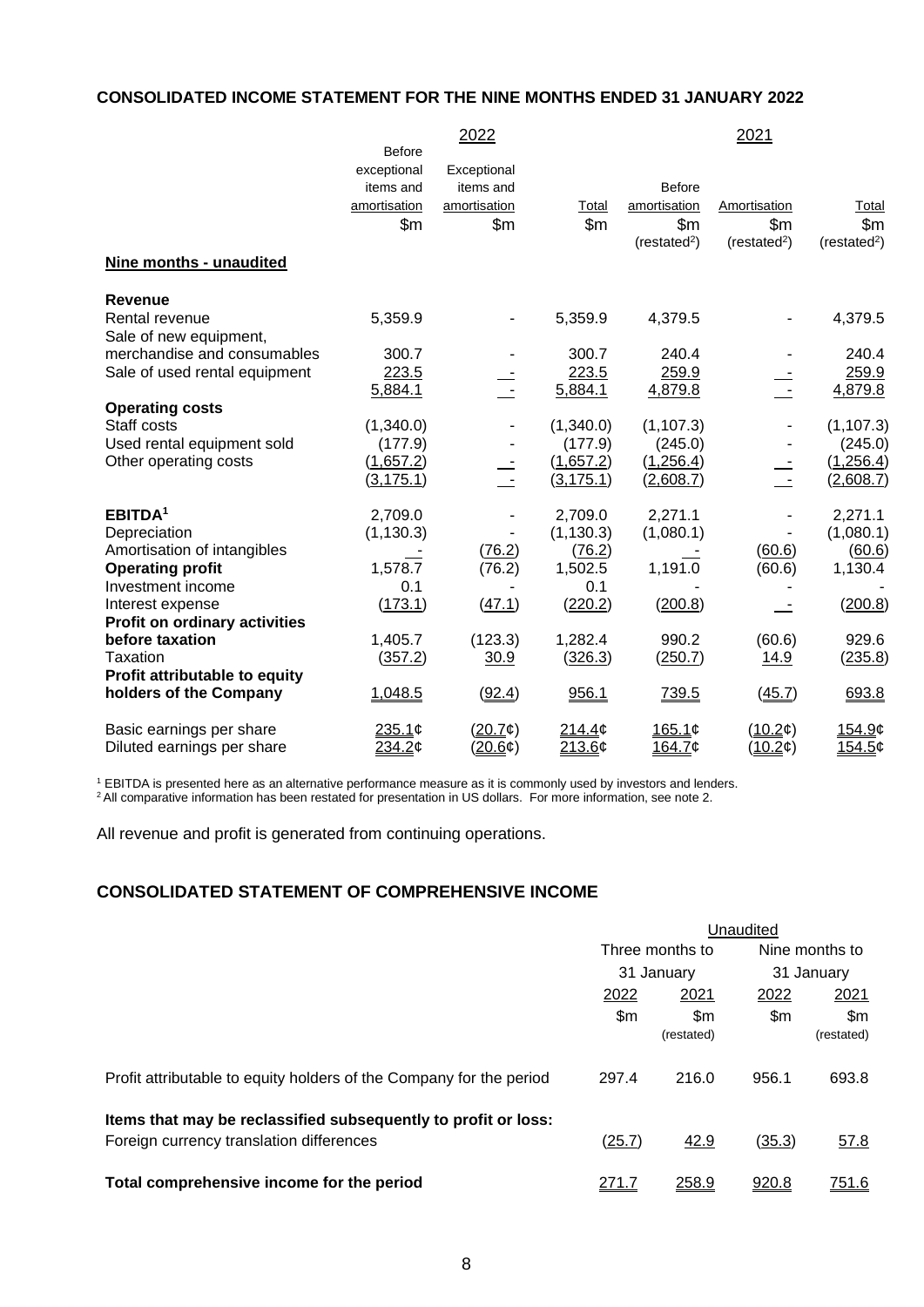# **CONSOLIDATED BALANCE SHEET AT 31 JANUARY 2022**

| - VIILLI AI                                          |                 |                  |                |
|------------------------------------------------------|-----------------|------------------|----------------|
|                                                      |                 | <b>Unaudited</b> | <b>Audited</b> |
|                                                      |                 | 31 January       | 30 April       |
|                                                      | 2022            | 2021             | 2021           |
|                                                      |                 |                  |                |
|                                                      | \$m             | \$m              | \$m            |
|                                                      |                 | (restated)       | (restated)     |
| <b>Current assets</b>                                |                 |                  |                |
| Inventories                                          | 147.6           | 101.1            | 102.2          |
| Trade and other receivables                          |                 |                  |                |
|                                                      | 1,447.0         | 1,112.0          | 1,083.7        |
| <b>Current tax asset</b>                             | 51.0            | 13.9             | 18.4           |
| Cash and cash equivalents                            | 34.6            | 20.2             | 26.6           |
|                                                      | 1,680.2         | 1,247.2          | 1,230.9        |
| <b>Non-current assets</b>                            |                 |                  |                |
|                                                      |                 |                  |                |
| Property, plant and equipment                        |                 |                  |                |
| - rental equipment                                   | 7,601.9         | 7,011.1          | 6,908.9        |
| - other assets                                       | 1,005.7         | 866.7            | 867.2          |
|                                                      | 8,607.6         | 7,877.8          | 7,776.1        |
| Right-of-use asset                                   | 1,761.5         | 1,436.7          | 1,545.9        |
|                                                      |                 |                  |                |
| Goodwill                                             | 2,161.5         | 1,714.3          | 1,796.1        |
| Other intangible assets                              | 443.2           | 363.8            | 387.3          |
| Other non-current assets                             | 122.0           |                  | 95.5           |
| Net defined benefit pension plan asset               | <u>7.9</u>      |                  | 6.2            |
|                                                      | 13,103.7        | 11,392.6         | 11,607.1       |
|                                                      |                 |                  |                |
| <b>Total assets</b>                                  | <u>14,783.9</u> | <u>12,639.8</u>  | 12,838.0       |
| <b>Current liabilities</b>                           |                 |                  |                |
|                                                      |                 |                  |                |
| Trade and other payables                             | 1,060.5         | 787.1            | 819.5          |
| <b>Current tax liability</b>                         | 4.8             | 26.7             | 5.7            |
| Lease liabilities                                    | 182.2           | 159.9            | 168.7          |
| Provisions                                           | 51.7            | 44.1             | 54.0           |
|                                                      |                 |                  |                |
|                                                      | 1,299.2         | 1,017.8          | 1,047.9        |
| <b>Non-current liabilities</b>                       |                 |                  |                |
| Lease liabilities                                    | 1,693.9         | 1,353.6          | 1,464.6        |
| Long-term borrowings                                 | 5,052.0         | 4,376.3          | 4,194.0        |
|                                                      |                 |                  |                |
| Provisions                                           | 68.9            | 69.5             | 61.0           |
| Deferred tax liabilities                             | 1,700.1         | 1,505.9          | 1,514.2        |
| Other non-current liabilities                        | 33.5            |                  | 30.8           |
| Net defined benefit pension plan liability           |                 | <u>14.6</u>      |                |
|                                                      |                 |                  | 7,264.6        |
|                                                      | 8,548.4         | 7,319.9          |                |
| <b>Total liabilities</b>                             | 9,847.6         | 8,337.7          | 8,312.5        |
|                                                      |                 |                  |                |
| <b>Equity</b>                                        |                 |                  |                |
| Share capital                                        | 81.8            | 81.8             | 81.8           |
| Share premium account                                | 6.5             | 6.5              | 6.5            |
|                                                      | 20.0            | 20.0             |                |
| Capital redemption reserve                           |                 |                  | 20.0           |
| Own shares held by the Company                       | (376.8)         | (66.2)           | (66.2)         |
| Own shares held by the ESOT                          | (44.9)          | (36.8)           | (36.8)         |
| Cumulative foreign exchange translation differences  | (169.3)         | (153.0)          | (134.0)        |
| <b>Retained reserves</b>                             | 5,419.0         | 4,449.8          | 4,654.2        |
|                                                      |                 |                  |                |
| Equity attributable to equity holders of the Company | 4,936.3         | 4,302.1          | 4,525.5        |
| <b>Total liabilities and equity</b>                  | <u>14,783.9</u> | 12,639.8         | 12,838.0       |
|                                                      |                 |                  |                |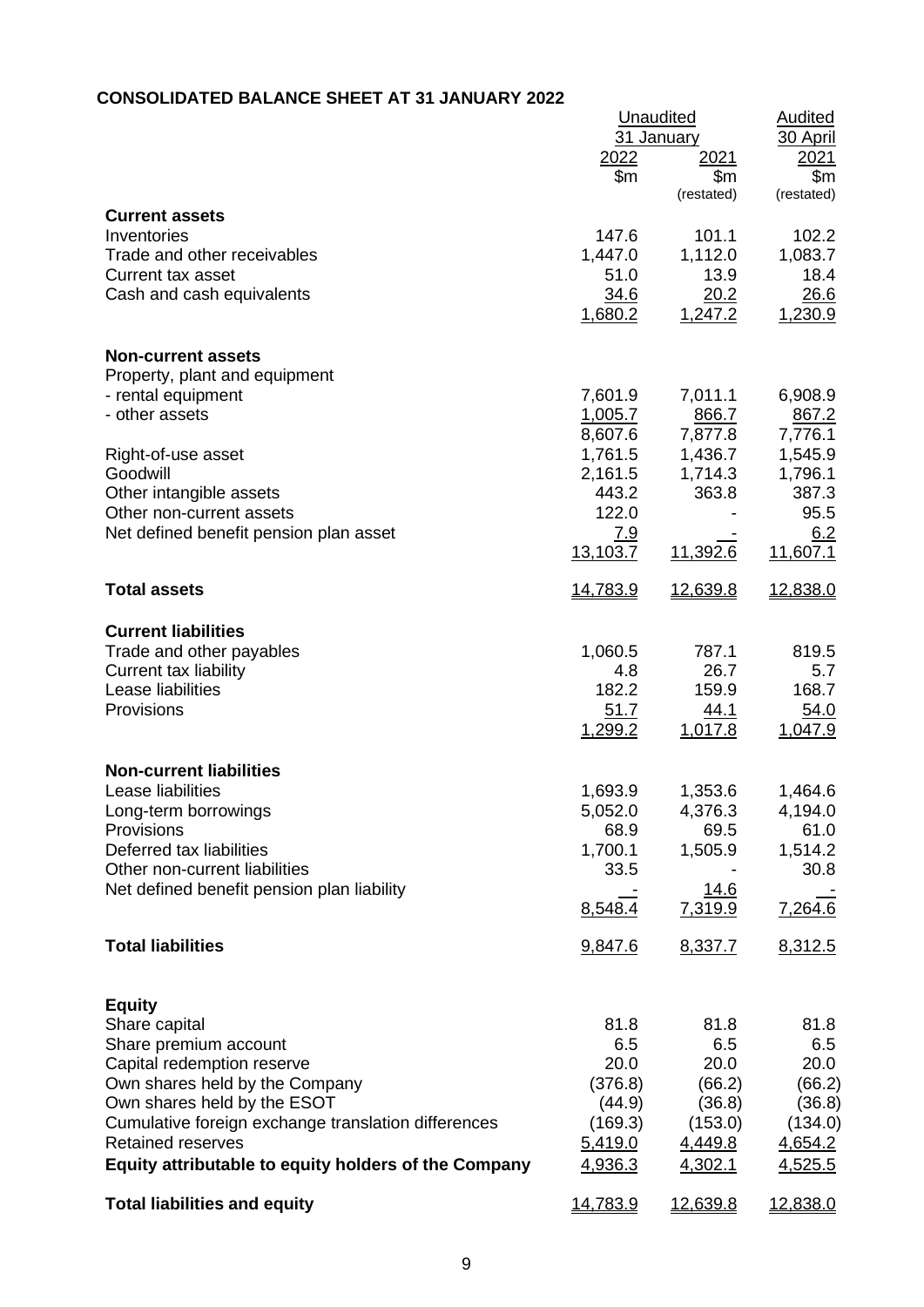# **CONSOLIDATED STATEMENT OF CHANGES IN EQUITY FOR THE NINE MONTHS ENDED 31 JANUARY 2022**

|                                                                                      | Share<br>capital<br>\$m\$ | Share<br>premium<br>account<br>\$m\$ | Capital<br>redemption<br>reserve<br>\$m\$ | Own<br>shares<br>held by the<br>Company<br>\$m | Own<br>shares<br>held<br>through<br>the ESOT<br>\$m\$ | Cumulative<br>foreign<br>exchange<br>translation<br>differences<br>\$m | Retained<br>reserves<br>\$m\$ | <b>Total</b><br>\$m\$ |
|--------------------------------------------------------------------------------------|---------------------------|--------------------------------------|-------------------------------------------|------------------------------------------------|-------------------------------------------------------|------------------------------------------------------------------------|-------------------------------|-----------------------|
| Unaudited<br>At 1 May 2020 (restated)                                                | 82.3                      | 6.5                                  | 19.5                                      | (149.7)                                        | (36.0)                                                | (210.8)                                                                | 4,036.9                       | 3,748.7               |
| Profit for the period<br>Other comprehensive income:<br>Foreign currency translation |                           |                                      |                                           |                                                |                                                       |                                                                        | 693.8                         | 693.8                 |
| differences<br>Total comprehensive income                                            |                           |                                      |                                           |                                                |                                                       | 57.8                                                                   |                               | 57.8                  |
| for the period                                                                       | 2                         | 2                                    | $\mathbf{r}$                              | $\equiv$                                       | $\mathbf{r}$                                          | 57.8                                                                   | 693.8                         | 751.6                 |
| Dividends paid<br>Own shares purchased by                                            |                           |                                      |                                           |                                                |                                                       |                                                                        | (195.4)                       | (195.4)               |
| the ESOT                                                                             |                           |                                      |                                           |                                                | (15.5)                                                |                                                                        |                               | (15.5)                |
| Share-based payments                                                                 |                           |                                      |                                           |                                                | 14.7                                                  |                                                                        | (8.6)                         | 6.1                   |
| Tax on share-based payments                                                          |                           |                                      |                                           |                                                |                                                       |                                                                        | 6.6                           | 6.6                   |
| Cancellation of shares<br>At 31 January 2021 (restated)                              | (0.5)<br>81.8             | 6.5                                  | 0.5<br>20.0                               | 83.5<br>(66.2)                                 | (36.8)                                                | (153.0)                                                                | (83.5)<br>4,449.8             | 4,302.1               |
| Profit for the period<br>Other comprehensive income:<br>Foreign currency translation |                           |                                      |                                           |                                                |                                                       |                                                                        | 226.3                         | 226.3                 |
| differences<br>Remeasurement of the defined                                          |                           |                                      |                                           |                                                |                                                       | 19.0                                                                   |                               | 19.0                  |
| benefit pension plan<br>Tax on defined benefit                                       |                           |                                      |                                           |                                                |                                                       |                                                                        | 18.4                          | 18.4                  |
| pension plan<br>Total comprehensive income                                           |                           |                                      |                                           |                                                |                                                       |                                                                        | (3.7)                         | (3.7)                 |
| for the period                                                                       |                           |                                      |                                           |                                                |                                                       | <u>19.0</u>                                                            | 241.0                         | 260.0                 |
| Dividends paid                                                                       |                           |                                      |                                           |                                                |                                                       |                                                                        | (43.7)                        | (43.7)                |
| Share-based payments                                                                 |                           |                                      |                                           |                                                |                                                       |                                                                        | 3.4                           | 3.4                   |
| Tax on share-based payments<br>At 30 April 2021 (restated)                           | 81.8                      | 6.5                                  | 20.0                                      | (66.2)                                         | (36.8)                                                | (134.0)                                                                | 3.7<br>4,654.2                | 3.7<br>4,525.5        |
| Profit for the period<br>Other comprehensive income:<br>Foreign currency translation |                           |                                      |                                           |                                                |                                                       |                                                                        | 956.1                         | 956.1                 |
| differences<br>Total comprehensive income                                            |                           |                                      |                                           |                                                |                                                       | (35.3)                                                                 |                               | (35.3)                |
| for the period                                                                       |                           |                                      |                                           |                                                |                                                       | (35.3)                                                                 | 956.1                         | 920.8                 |
| Dividends paid<br>Own shares purchased by                                            |                           |                                      |                                           |                                                |                                                       |                                                                        | (215.3)                       | (215.3)               |
| the ESOT<br>Own shares purchased by                                                  |                           |                                      |                                           |                                                | (23.8)                                                |                                                                        |                               | (23.8)                |
| the Company                                                                          |                           |                                      |                                           | (310.6)                                        |                                                       |                                                                        |                               | (310.6)               |
| Share-based payments                                                                 |                           |                                      |                                           |                                                | 15.7                                                  |                                                                        | 20.2                          | 35.9                  |
| Tax on share-based payments                                                          |                           |                                      |                                           |                                                |                                                       |                                                                        | 3.8                           | 3.8                   |
| At 31 January 2022                                                                   | 81.8                      | 6.5                                  | 20.0                                      | (376.8)                                        | (44.9)                                                | (169.3)                                                                | 5,419.0                       | 4,936.3               |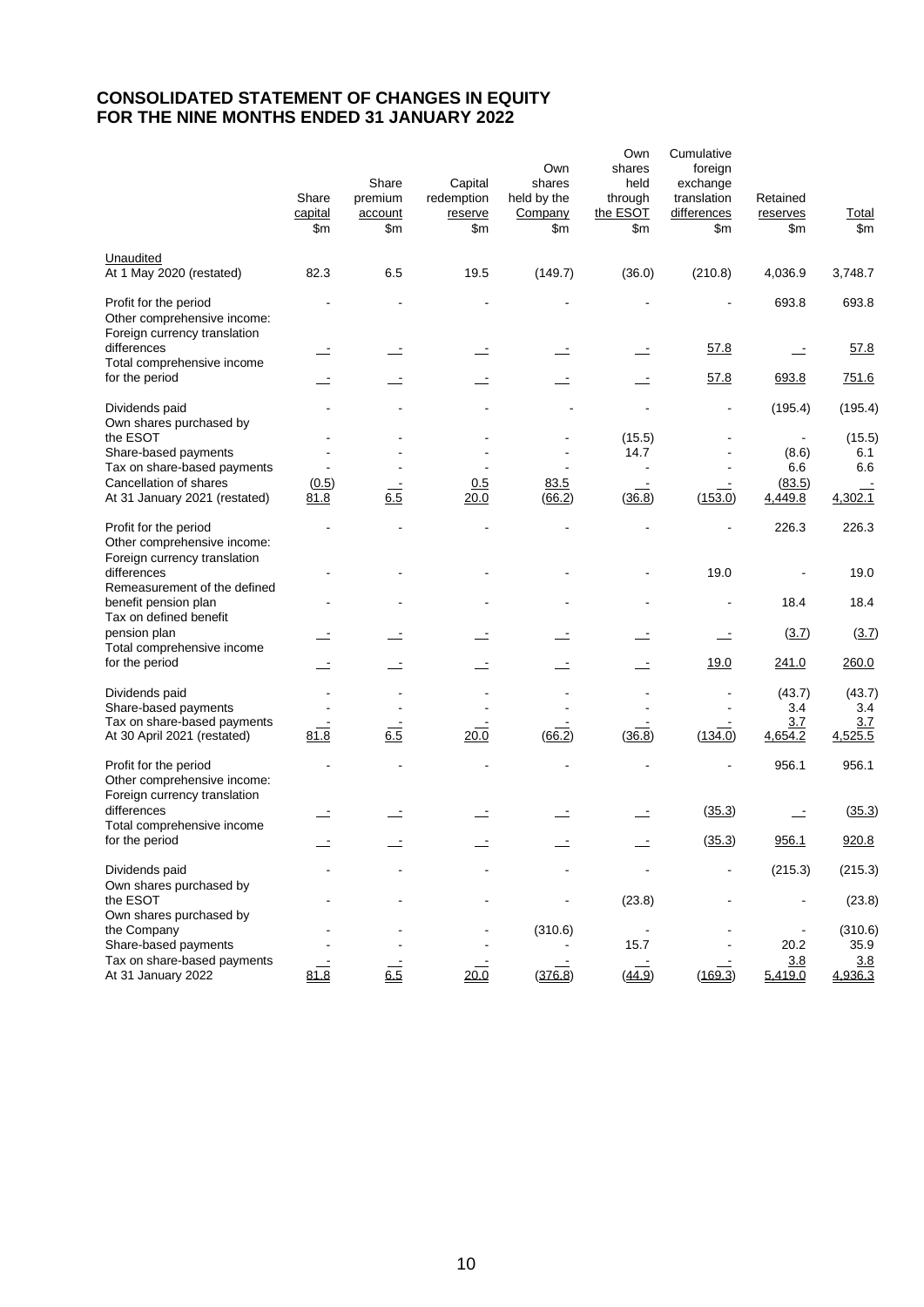# **CONSOLIDATED CASH FLOW STATEMENT FOR THE NINE MONTHS ENDED 31 JANUARY 2022**

|                                                           |             | Unaudited   |  |
|-----------------------------------------------------------|-------------|-------------|--|
|                                                           | 2022        | 2021        |  |
|                                                           | \$m         | \$m         |  |
|                                                           |             | (restated)  |  |
| Cash flows from operating activities                      |             |             |  |
| Cash generated from operations before exceptional         |             |             |  |
| items and changes in rental equipment                     | 2,481.3     | 2,255.0     |  |
| Payments for rental property, plant and equipment         | (1,324.9)   | (602.0)     |  |
| Proceeds from disposal of rental property,                |             |             |  |
| plant and equipment                                       | 205.1       | 280.2       |  |
| Cash generated from operations                            | 1,361.5     | 1,933.2     |  |
| Financing costs paid (net)                                | (172.9)     | (187.0)     |  |
| Exceptional financing costs paid                          | (36.0)      |             |  |
| Tax paid (net)                                            | (165.7)     | (285.7)     |  |
| Net cash generated from operating activities              | 986.9       | 1,460.5     |  |
| <b>Cash flows from investing activities</b>               |             |             |  |
| Acquisition of businesses                                 | (947.6)     | (23.7)      |  |
| Investments                                               | (20.0)      |             |  |
| Payments for non-rental property, plant and equipment     | (265.8)     | (95.4)      |  |
| Proceeds from disposal of non-rental                      |             |             |  |
| property, plant and equipment                             | 16.8        | <u>12.1</u> |  |
| Net cash used in investing activities                     | (1,216.6)   | (107.0)     |  |
|                                                           |             |             |  |
| Cash flows from financing activities<br>Drawdown of loans | 2,794.2     | 272.5       |  |
| Redemption of loans                                       | (1,932.7)   | (1,654.6)   |  |
| Repayment of principal under lease liabilities            | (79.5)      | (51.4)      |  |
| Dividends paid                                            | (213.2)     | (191.8)     |  |
| Purchase of own shares by the ESOT                        | (23.8)      | (15.5)      |  |
| Purchase of own shares by the Company                     | (306.9)     |             |  |
| Net cash generated from/(used in) financing activities    | 238.1       | (1,640.8)   |  |
|                                                           |             |             |  |
| Increase/(decrease) in cash and cash equivalents          | 8.4         | (287.3)     |  |
| Opening cash and cash equivalents                         | 26.6        | 304.4       |  |
| Effect of exchange rate difference                        | (0.4)       | 3.1         |  |
| <b>Closing cash and cash equivalents</b>                  | <u>34.6</u> | 20.2        |  |
| Reconciliation of net cash flows to net debt              |             |             |  |
|                                                           |             |             |  |
| (Increase)/decrease in cash and                           |             |             |  |
| cash equivalents in the period                            | (8.4)       | 287.3       |  |
| Increase/(decrease) in debt through cash flow             | 782.0       | (1,433.5)   |  |
| Change in net debt from cash flows                        | 773.6       | (1, 146.2)  |  |
| Exchange differences                                      | (30.9)      | 102.7       |  |
| Debt acquired                                             | 81.0        |             |  |
| Non-cash movements:                                       |             |             |  |
| - deferred costs of debt raising                          | 16.5        | 8.5         |  |
| - new lease liabilities                                   | 252.6       | 140.2       |  |
| Increase/(decrease) in net debt in the period             | 1,092.8     | (894.8)     |  |
| Net debt at 1 May                                         | 5,800.7     | 6,764.4     |  |
| Net debt at 31 January                                    | 6,893.5     | 5,869.6     |  |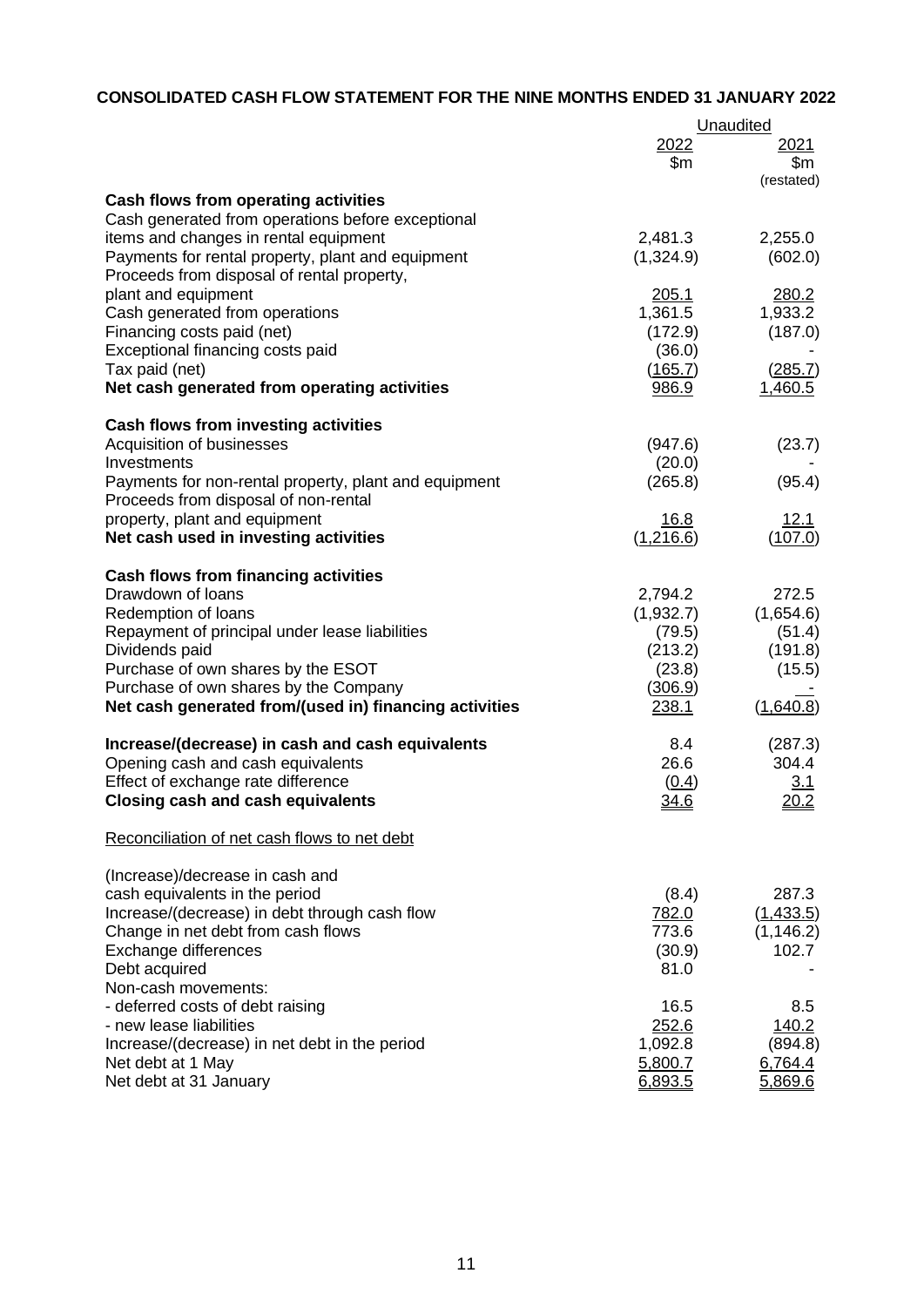### 1. General information

Ashtead Group plc ('the Company') is a company incorporated and domiciled in England and Wales and listed on the London Stock Exchange. The condensed consolidated financial statements as at, and for the nine months ended 31 January 2022, comprise the Company and its subsidiaries ('the Group').

The condensed consolidated interim financial statements for the nine months ended 31 January 2022 were approved by the directors on 7 March 2022.

The condensed consolidated interim financial statements do not constitute statutory accounts as defined in Section 434 of the Companies Act 2006. The statutory accounts for the year ended 30 April 2021 were approved by the directors on 14 June 2021 and have been mailed to shareholders and filed with the Registrar of Companies. The auditor's report on those accounts was unqualified, did not include a reference to any matter by way of emphasis and did not contain a statement under Section 498(2) or (3) of the Companies Act 2006.

### 2. Basis of preparation

The annual financial statements of the Group are prepared in accordance with United Kingdom adopted International Financial Reporting Standards ('IFRS'). The condensed consolidated interim financial statements for the nine months ended 31 January 2022 have been prepared in accordance with IAS 34, Interim Financial Reporting, and the accounting policies set out in the Group's Annual Report & Accounts for the year ended 30 April 2021, except for the change in presentational currency set out below.

On 1 May 2021, the Group changed its presentational currency from sterling to US dollars to provide greater transparency in the Group's performance for investors and other stakeholders and to reduce exchange rate volatility in reported figures, given that c. 80% of the Group's revenue and c. 90% of the Group's operating profit originate in US dollars. In accordance with IAS 8, Accounting Policies, Changes in Accounting Estimates and Errors, this change in presentational currency was applied retrospectively and accordingly, prior year comparatives have been restated.

Financial information included in the consolidated interim financial statements for the nine months ended 31 January 2021 and for the year ended 30 April 2021 has been restated in US dollars as follows:

- assets and liabilities in non-US denominated currencies were translated into US dollars at the rate of exchange ruling at the relevant balance sheet date;
- non-US dollar income statements and cash flows were translated into US dollars at average rates of exchange for the relevant period;
- share capital, share premium and all other equity items were translated at the historical rates prevailing at 1 May 2004, the date of transition to IFRS, or the subsequent rates prevailing on the date of each relevant transaction; and
- the cumulative foreign exchange translation reserve was set to zero on 1 May 2004, the date of transition to IFRS and this reserve has been restated on the basis that the Group has reported in US dollars since that date.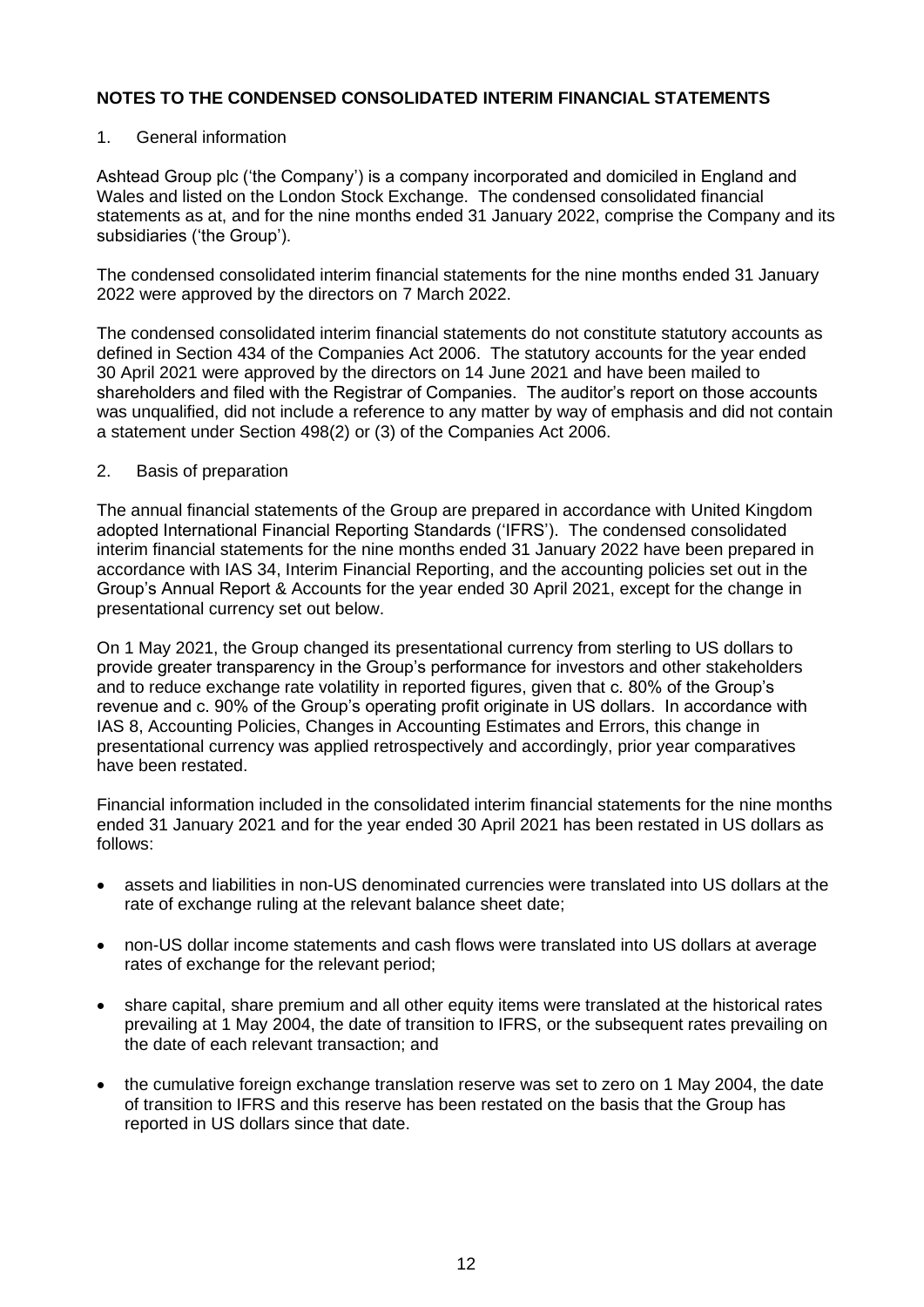## 2. Basis of preparation (continued)

In preparing the financial statements, the exchange rates used in respect of the pound sterling  $(E)$ and Canadian dollar (C\$) are:

|                                               | Pound sterling           |      | Canadian dollar          |      |
|-----------------------------------------------|--------------------------|------|--------------------------|------|
|                                               | 2022                     | 2021 | 2022                     | 2021 |
| Average for the three months ended 31 January | 1.34                     | 1.34 | 0.79                     | 0.78 |
| Average for the nine months ended 31 January  | 1.37                     | 1.30 | 0.80                     | 0.75 |
| At 30 April                                   | $\overline{\phantom{a}}$ | 1.38 | $\overline{\phantom{0}}$ | 0.81 |
| At 31 January                                 | 1.34                     | 1.37 | 0.79                     | 0.78 |

The directors have adopted various alternative performance measures to provide additional useful information on the underlying trends, performance and position of the Group. The alternative performance measures are not defined by IFRS and therefore may not be directly comparable with other companies' alternative performance measures, but are defined within the Glossary of Terms on page 33.

The condensed consolidated interim financial statements have been prepared on the going concern basis. The Group's internal budgets and forecasts of future performance, available financing facilities and facility headroom (see note 13), provide a reasonable expectation that the Group has adequate resources to continue in operation for the foreseeable future and consequently the going concern basis continues to be appropriate in preparing the financial statements.

### 3. Segmental analysis

## **Three months to 31 January 2022**

|                                                                                                                                           |           |             |                | Corporate                    |                                                                     |
|-------------------------------------------------------------------------------------------------------------------------------------------|-----------|-------------|----------------|------------------------------|---------------------------------------------------------------------|
|                                                                                                                                           | <u>US</u> | <u>UК</u>   | Canada         | items                        | <b>Group</b>                                                        |
|                                                                                                                                           | \$m\$     | \$m         | $\mathsf{S}$ m | \$m                          | $\mathsf{Sm}$                                                       |
| <b>Revenue</b>                                                                                                                            |           |             |                |                              |                                                                     |
| Rental revenue                                                                                                                            | 1,525.4   | 179.1       | 110.2          | $\qquad \qquad \blacksquare$ | 1,814.7                                                             |
| Sale of new equipment, merchandise                                                                                                        |           |             |                |                              |                                                                     |
| and consumables                                                                                                                           | 36.0      | 49.7        | 6.1            |                              | 91.8                                                                |
| Sale of used rental equipment                                                                                                             | 78.1      | <u>11.0</u> | 4.5            |                              | 93.6                                                                |
|                                                                                                                                           | 1,639.5   | 239.8       | 120.8          |                              | 2,000.1                                                             |
| Segment profit<br>Amortisation<br>Net financing costs<br>Profit before taxation<br>Taxation<br>Profit attributable to equity shareholders | 444.5     | 23.7        | 22.9           | $(\underline{7.5})$          | 483.6<br>(34.5)<br><u>(56.5)</u><br>392.6<br><u>(95.2)</u><br>297.4 |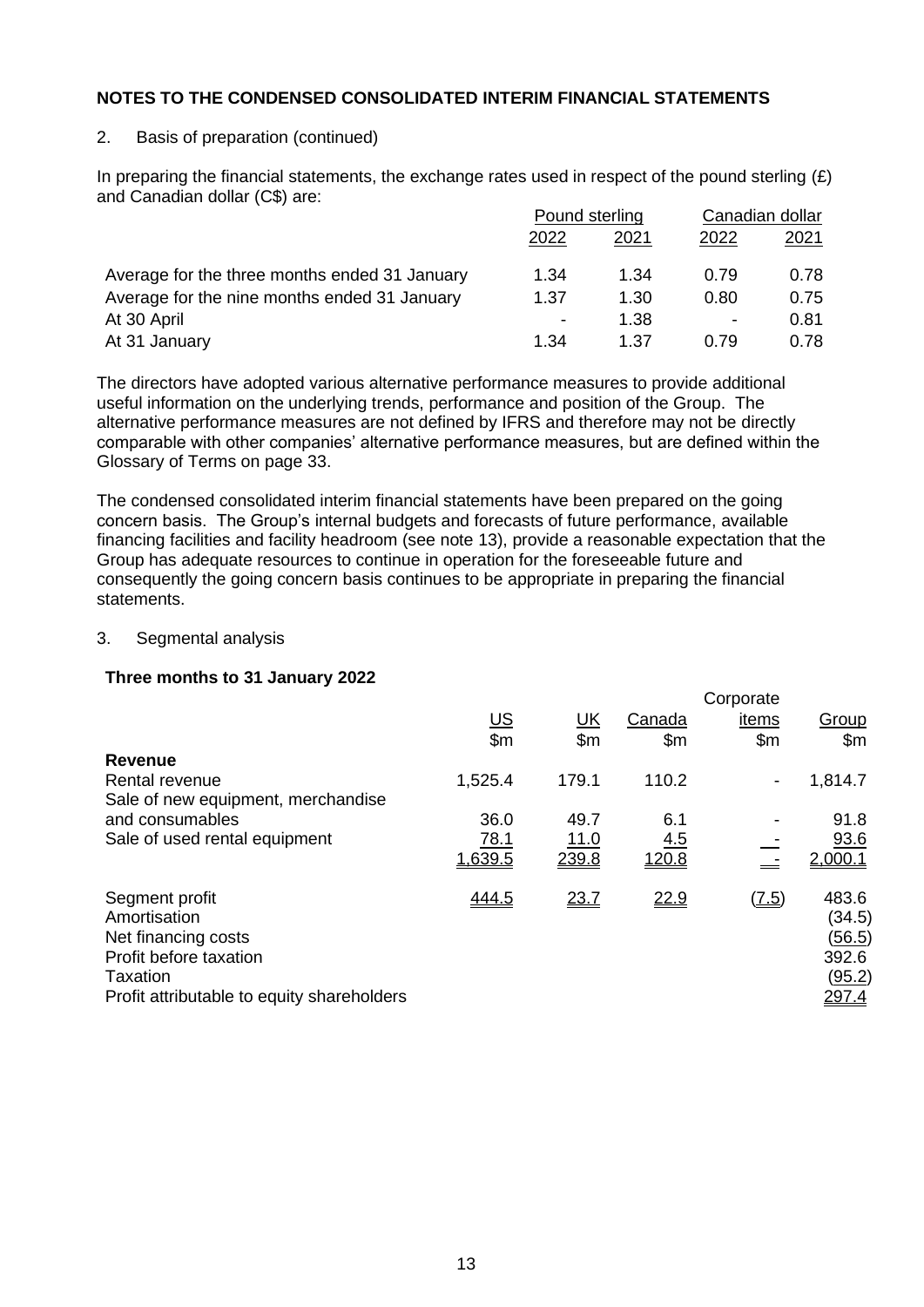# 3. Segmental analysis (continued)

# **Three months to 31 January 2021**

|                                                                                                                                           |                       |           |               | Corporate                |                                                       |
|-------------------------------------------------------------------------------------------------------------------------------------------|-----------------------|-----------|---------------|--------------------------|-------------------------------------------------------|
|                                                                                                                                           | $rac{\text{US}}{\$m}$ | <u>UК</u> | Canada        | items                    | Group                                                 |
|                                                                                                                                           |                       | \$m\$     | $\mathsf{Sm}$ | \$m                      | $\mathsf{Sm}$                                         |
| <b>Revenue</b>                                                                                                                            |                       |           |               |                          |                                                       |
| Rental revenue                                                                                                                            | 1,187.5               | 167.2     | 93.9          | $\overline{\phantom{a}}$ | 1,448.6                                               |
| Sale of new equipment, merchandise                                                                                                        |                       |           |               |                          |                                                       |
| and consumables                                                                                                                           | 38.6                  | 52.9      | 6.7           |                          | 98.2                                                  |
| Sale of used rental equipment                                                                                                             | 61.2                  | 8.6       | <u>4.8</u>    |                          | <u>74.6</u>                                           |
|                                                                                                                                           | 1,287.3               | 228.7     | <u>105.4</u>  |                          | 1,621.4                                               |
| Segment profit<br>Amortisation<br>Net financing costs<br>Profit before taxation<br>Taxation<br>Profit attributable to equity shareholders | 323.8                 | 24.9      | 23.5          | (4.8)                    | 367.4<br>(19.8)<br>(63.8)<br>283.8<br>(67.8)<br>216.0 |

# **Nine months to 31 January 2022**

|                                            |                       |                    |               | Corporate                |                   |
|--------------------------------------------|-----------------------|--------------------|---------------|--------------------------|-------------------|
|                                            | $rac{\text{US}}{\$m}$ | <u>UК</u><br>\$m\$ | Canada<br>\$m | items<br>\$m             | Group<br>\$m\$    |
| Revenue                                    |                       |                    |               |                          |                   |
| Rental revenue                             | 4,467.7               | 556.7              | 335.5         | $\overline{\phantom{a}}$ | 5,359.9           |
| Sale of new equipment, merchandise         |                       |                    |               |                          |                   |
| and consumables                            | 114.2                 | 163.6              | 22.9          |                          | 300.7             |
| Sale of used rental equipment              | 181.7                 | 30.0               | <u>11.8</u>   |                          | 223.5             |
|                                            | 4,763.6               | 750.3              | 370.2         |                          | 5,884.1           |
| Segment profit<br>Amortisation             | 1,413.9               | 98.2               | 88.2          | <u>(21.6)</u>            | 1,578.7<br>(76.2) |
| <b>Exceptional items</b>                   |                       |                    |               |                          | (47.1)            |
| Net financing costs                        |                       |                    |               |                          | (173.0)           |
| Profit before taxation                     |                       |                    |               |                          | 1,282.4           |
| <b>Taxation</b>                            |                       |                    |               |                          | <u>(326.3)</u>    |
| Profit attributable to equity shareholders |                       |                    |               |                          | 956.1             |

# **Nine months to 31 January 2021**

|                                                                                                                                           |                       |                  |                         | Corporate                    |                                                                         |
|-------------------------------------------------------------------------------------------------------------------------------------------|-----------------------|------------------|-------------------------|------------------------------|-------------------------------------------------------------------------|
|                                                                                                                                           | $rac{\text{US}}{\$m}$ | <u>UК</u><br>\$m | Canada<br>$\mathsf{Sm}$ | items<br>$\mathsf{Sm}$       | Group<br>$\mathsf{Sm}$                                                  |
| <b>Revenue</b>                                                                                                                            |                       |                  |                         |                              |                                                                         |
| Rental revenue                                                                                                                            | 3,702.7               | 443.0            | 233.8                   | $\qquad \qquad \blacksquare$ | 4,379.5                                                                 |
| Sale of new equipment, merchandise                                                                                                        |                       |                  |                         |                              |                                                                         |
| and consumables                                                                                                                           | 113.0                 | 104.4            | 23.0                    |                              | 240.4                                                                   |
| Sale of used rental equipment                                                                                                             | 218.5                 | 29.1             | 12.3                    |                              | 259.9                                                                   |
|                                                                                                                                           | 4,034.2               | 576.5            | 269.1                   |                              | 4,879.8                                                                 |
| Segment profit<br>Amortisation<br>Net financing costs<br>Profit before taxation<br>Taxation<br>Profit attributable to equity shareholders | 1,105.4               | 50.4             | 48.2                    | <u>(13.0)</u>                | 1,191.0<br>(60.6)<br><u>(200.8)</u><br>929.6<br><u>(235.8)</u><br>693.8 |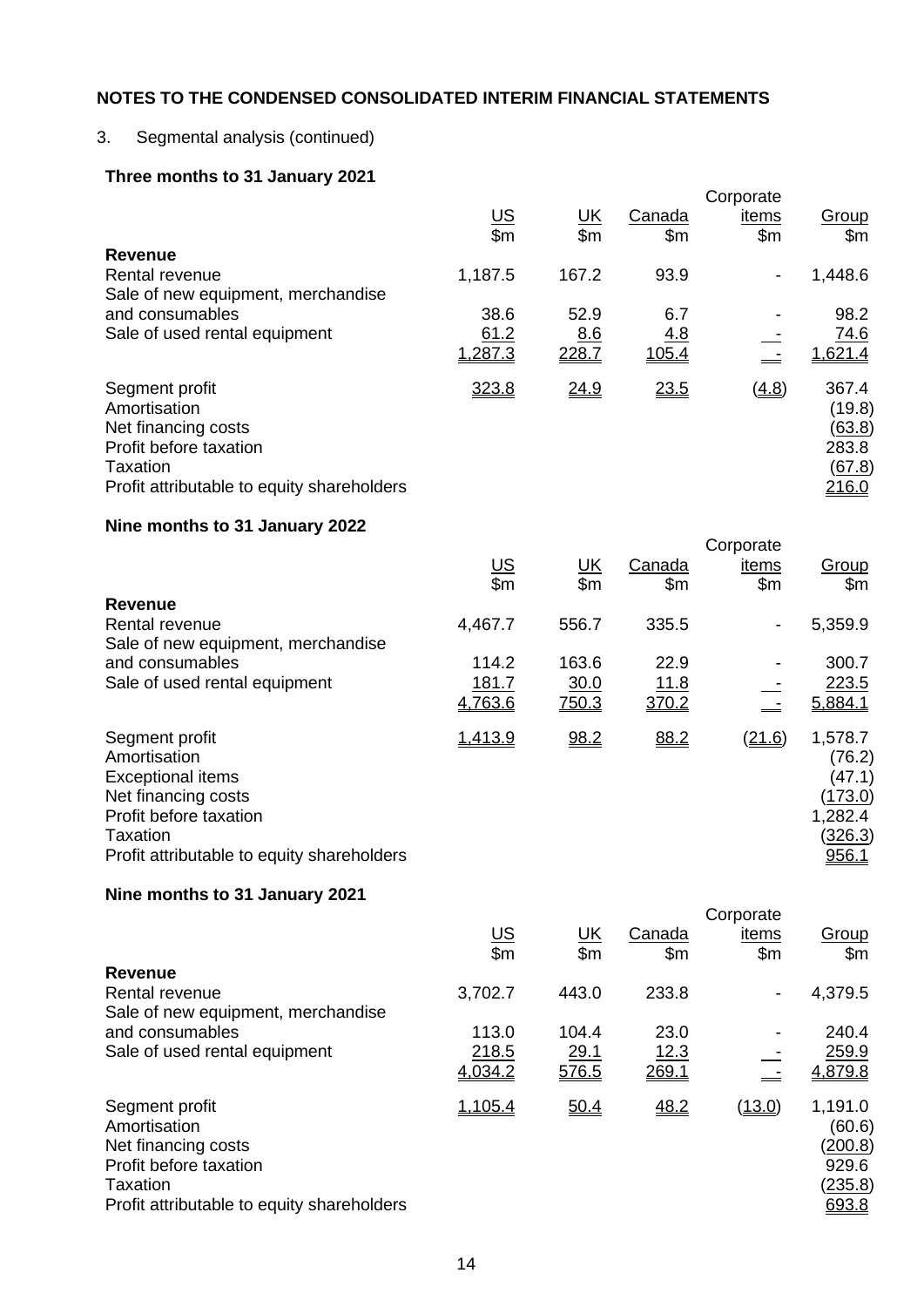# 3. Segmental analysis (continued)

| At 31 January 2022                                                                          | <u>US</u><br>\$m | <u>UК</u><br>\$m\$ | Canada<br>\$m  | Corporate<br><u>items</u><br>\$m | Group<br>\$m\$                       |
|---------------------------------------------------------------------------------------------|------------------|--------------------|----------------|----------------------------------|--------------------------------------|
| Segment assets<br>Cash<br><b>Taxation assets</b><br><b>Total assets</b>                     | 12,203.9         | 1,225.1            | <u>1,211.8</u> | 57.5                             | 14,698.3<br>34.6<br>51.0<br>14,783.9 |
| At 30 April 2021<br>Segment assets<br>Cash<br><b>Taxation assets</b><br><b>Total assets</b> | 10,384.3         | 1,208.7            | 1,141.0        | 59.0                             | 12,793.0<br>26.6<br>18.4<br>12,838.0 |

# 4. Operating costs and other income

|                                        |               | <u>2022</u>              |              |               | <u> 2021</u> |              |
|----------------------------------------|---------------|--------------------------|--------------|---------------|--------------|--------------|
|                                        | <b>Before</b> |                          |              | <b>Before</b> |              |              |
|                                        | amortisation  | Amortisation             | <b>Total</b> | amortisation  | Amortisation | <b>Total</b> |
|                                        | \$m           | \$m\$                    | \$m\$        | \$m\$         | \$m\$        | \$m\$        |
| Three months to 31 January             |               |                          |              |               |              |              |
| Staff costs:                           |               |                          |              |               |              |              |
| <b>Salaries</b>                        | 432.3         | $\overline{\phantom{a}}$ | 432.3        | 343.7         |              | 343.7        |
| Social security costs                  | 34.0          |                          | 34.0         | 26.3          |              | 26.3         |
| Other pension costs                    | 8.9           |                          | 8.9          | 7.7           |              | 7.7          |
|                                        | 475.2         |                          | 475.2        | 377.7         |              | 377.7        |
| Used rental equipment sold             | 67.7          |                          | 67.7         | 71.9          |              | 71.9         |
| Other operating costs:                 |               |                          |              |               |              |              |
| Vehicle costs                          | 120.3         | ٠                        | 120.3        | 94.3          |              | 94.3         |
| Spares, consumables & external repairs | 109.3         |                          | 109.3        | 95.6          |              | 95.6         |
| Facility costs                         | 21.4          |                          | 21.4         | 17.3          |              | 17.3         |
| Other external charges                 | 329.3         |                          | 329.3        | 238.3         |              | 238.3        |
|                                        | 580.3         |                          | 580.3        | 445.5         |              | 445.5        |
| Depreciation and amortisation:         |               |                          |              |               |              |              |
| Depreciation of tangible assets        | 356.3         |                          | 356.3        | 326.4         |              | 326.4        |
| Depreciation of right-of-use assets    | 37.0          |                          | 37.0         | 32.5          |              | 32.5         |
| Amortisation of intangibles            |               | <u>34.5</u>              | 34.5         |               | <u>19.8</u>  | 19.8         |
|                                        | 393.3         | 34.5                     | 427.8        | 358.9         | 19.8         | 378.7        |
|                                        | 1,516.5       | 34.5                     | 1,551.0      | 1,254.0       | 19.8         | 1,273.8      |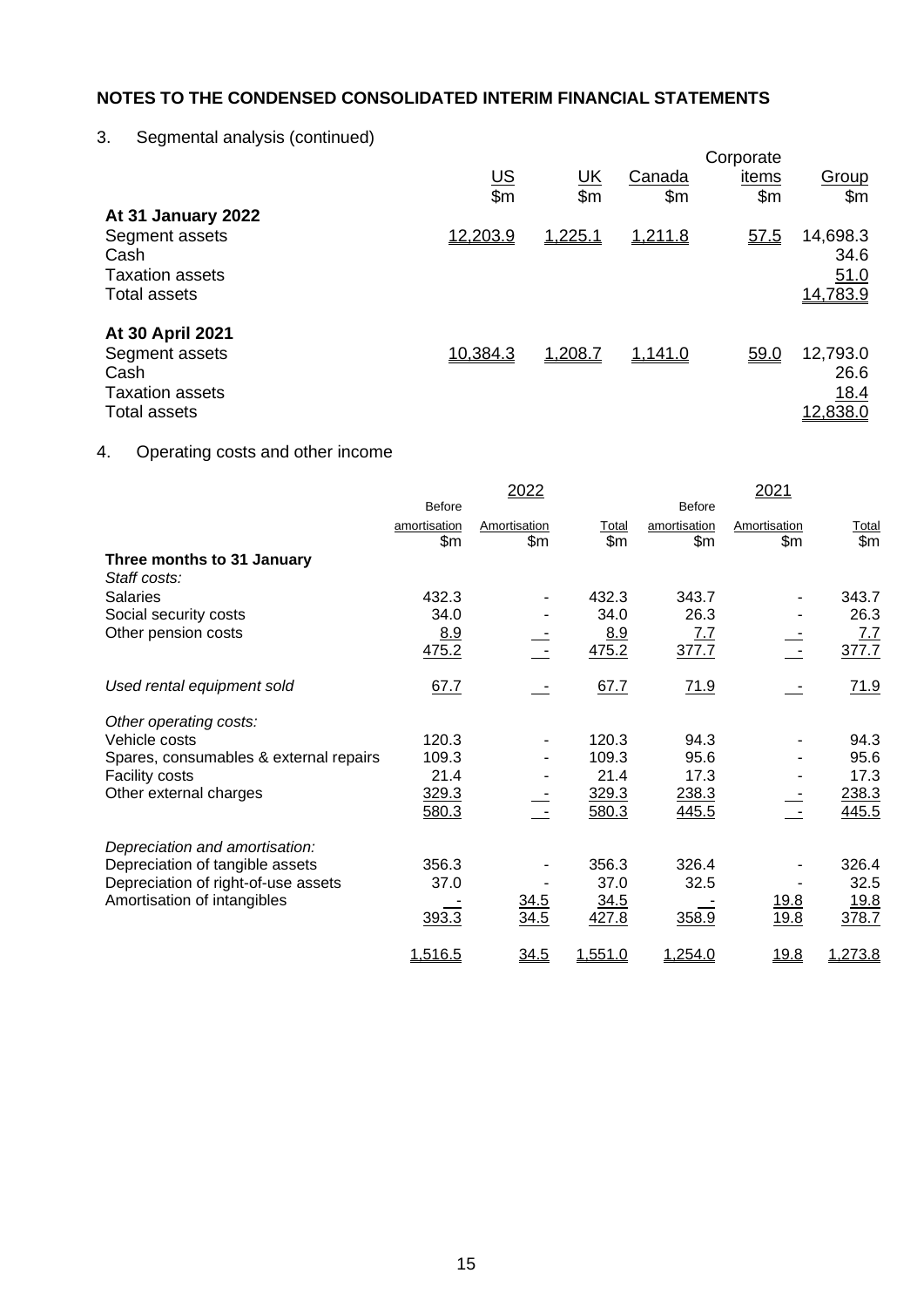### 4. Operating costs and other income (continued)

|                                        |               | 2022         |         |               | 2021         |              |
|----------------------------------------|---------------|--------------|---------|---------------|--------------|--------------|
|                                        | <b>Before</b> |              |         | <b>Before</b> |              |              |
|                                        | amortisation  | Amortisation | Total   | amortisation  | Amortisation | <b>Total</b> |
|                                        | \$m           | \$m\$        | \$m     | \$m\$         | \$m          | \$m\$        |
| Nine months to 31 January              |               |              |         |               |              |              |
| Staff costs:                           |               |              |         |               |              |              |
| <b>Salaries</b>                        | 1,222.8       | ٠            | 1,222.8 | 1,011.7       |              | 1,011.7      |
| Social security costs                  | 91.0          |              | 91.0    | 75.4          |              | 75.4         |
| Other pension costs                    | 26.2          |              | 26.2    | 20.2          |              | 20.2         |
|                                        | 1,340.0       |              | 1,340.0 | 1,107.3       |              | 1,107.3      |
| Used rental equipment sold             | 177.9         |              | 177.9   | 245.0         |              | 245.0        |
| Other operating costs:                 |               |              |         |               |              |              |
| Vehicle costs                          | 376.8         |              | 376.8   | 267.7         |              | 267.7        |
| Spares, consumables & external repairs | 310.4         |              | 310.4   | 272.3         |              | 272.3        |
| <b>Facility costs</b>                  | 57.0          |              | 57.0    | 49.4          |              | 49.4         |
| Other external charges                 | 913.0         |              | 913.0   | 667.0         |              | 667.0        |
|                                        | 1,657.2       |              | 1,657.2 | 1,256.4       |              | 1,256.4      |
| Depreciation and amortisation:         |               |              |         |               |              |              |
| Depreciation of tangible assets        | 1,022.3       | ٠            | 1,022.3 | 975.8         |              | 975.8        |
| Depreciation of right-of-use assets    | 108.0         |              | 108.0   | 104.3         |              | 104.3        |
| Amortisation of intangibles            |               | 76.2         | 76.2    |               | 60.6         | 60.6         |
|                                        | 1,130.3       | 76.2         | 1,206.5 | 1,080.1       | 60.6         | 1,140.7      |
|                                        | 4,305.4       | 76.2         | 4,381.6 | 3,688.8       | 60.6         | 3,749.4      |

#### 5. Exceptional items and amortisation

Exceptional items are those items of financial performance that are those items of income or expense which are material and have limited predictive value. Amortisation relates to the write-off of intangible assets over their estimated useful economic life. The Group believes these items should be disclosed separately within the consolidated income statement to assist in the understanding of the financial performance of the Group. Adjusted profit and earnings per share are stated before exceptional items and amortisation of intangibles.

|                                       | Three months to<br>31 January |              | Nine months to<br>31 January |               |
|---------------------------------------|-------------------------------|--------------|------------------------------|---------------|
|                                       |                               |              |                              |               |
|                                       | 2022                          | 2021         | 2022                         | 2021          |
|                                       | \$m\$                         | \$m          | \$m                          | \$m\$         |
| Amortisation of intangibles           | 34.5                          | 19.8         | 76.2                         | 60.6          |
| Write-off of deferred financing costs |                               |              | 11.1                         |               |
| Early redemption fee                  |                               |              | 36.0                         |               |
| Taxation                              | (8.6)                         | <u>(4.9)</u> | <u>(30.9)</u>                | <u>(14.9)</u> |
|                                       | <u> 25.9</u>                  | <u> 14.9</u> | <u>92.4</u>                  | 45.7          |

The costs associated with the redemption of the \$600m 4.125% senior notes and the \$600m 5.25% senior notes in August 2021 have been classified as exceptional items. The write-off of deferred financing costs consisted of the unamortised balance of the costs relating to the notes. In addition, an early redemption fee of \$36m was paid to redeem the notes prior to their scheduled maturity. Of these items, total cash costs were \$36m.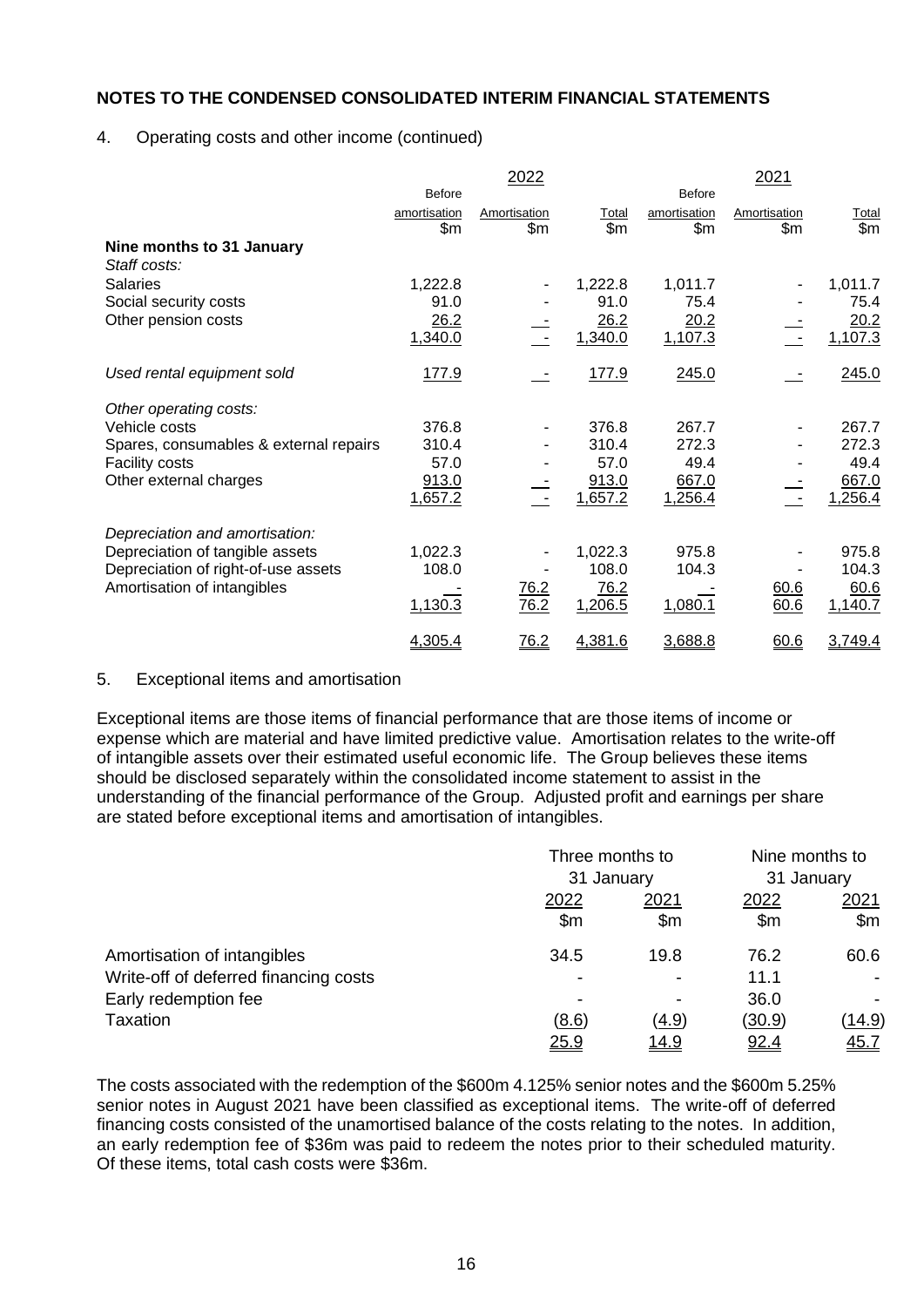# 5. Exceptional items and amortisation (continued)

The items detailed in the table above are presented in the income statement as follows:

|                                          | Three months to<br>31 January |              | Nine months to<br>31 January |               |
|------------------------------------------|-------------------------------|--------------|------------------------------|---------------|
|                                          |                               |              |                              |               |
|                                          | 2022                          | 2021         | 2022                         | <u> 2021</u>  |
|                                          | \$m                           | \$m          | \$m                          | \$m\$         |
| Amortisation of intangibles              | 34.5                          | <u>19.8</u>  | 76.2                         | 60.6          |
| Charged in arriving at operating profit  | 34.5                          | 19.8         | 76.2                         | 60.6          |
| Interest expense                         |                               |              | <u>47.1</u>                  |               |
| Charged in arriving at profit before tax | 34.5                          | 19.8         | 123.3                        | 60.6          |
| Taxation                                 | (8.6)                         | <u>(4.9)</u> | <u>(30.9)</u>                | <u>(14.9)</u> |
|                                          | <u> 25.9</u>                  | <u> 14.9</u> | 92.4                         | <u>45.7</u>   |

# 6. Net financing cost

|                                                     | Three months to |      | Nine months to |               |
|-----------------------------------------------------|-----------------|------|----------------|---------------|
|                                                     | 31 January      |      | 31 January     |               |
|                                                     | 2022            | 2021 | 2022           | 2021          |
|                                                     | \$m\$           | \$m  | $\mathsf{Sm}$  | $\mathsf{Sm}$ |
| Interest income:                                    |                 |      |                |               |
| Net income on the net defined benefit pension asset |                 |      | 0.1            |               |
| Interest expense:                                   |                 |      |                |               |
| Bank interest payable                               | 8.8             | 9.8  | 22.2           | 40.0          |
| Interest payable on senior notes                    | 25.6            | 33.0 | 85.6           | 99.0          |
| Interest payable on lease liabilities               | 20.3            | 17.8 | 59.2           | 52.2          |
| Non-cash unwind of discount on provisions           | 0.3             | 0.3  | 0.8            | 1.1           |
| Amortisation of deferred debt raising costs         | <u>1.5</u>      | 2.9  | 5.3            | 8.5           |
|                                                     | 56.5            | 63.8 | 173.1          | 200.8         |
| Net financing costs before exceptional items        | 56.5            | 63.8 | 173.0          | 200.8         |
| <b>Exceptional items</b>                            |                 |      | 47.1           |               |
| Net financing costs                                 | 56.5            | 63.8 | <u>220.1</u>   | 200.8         |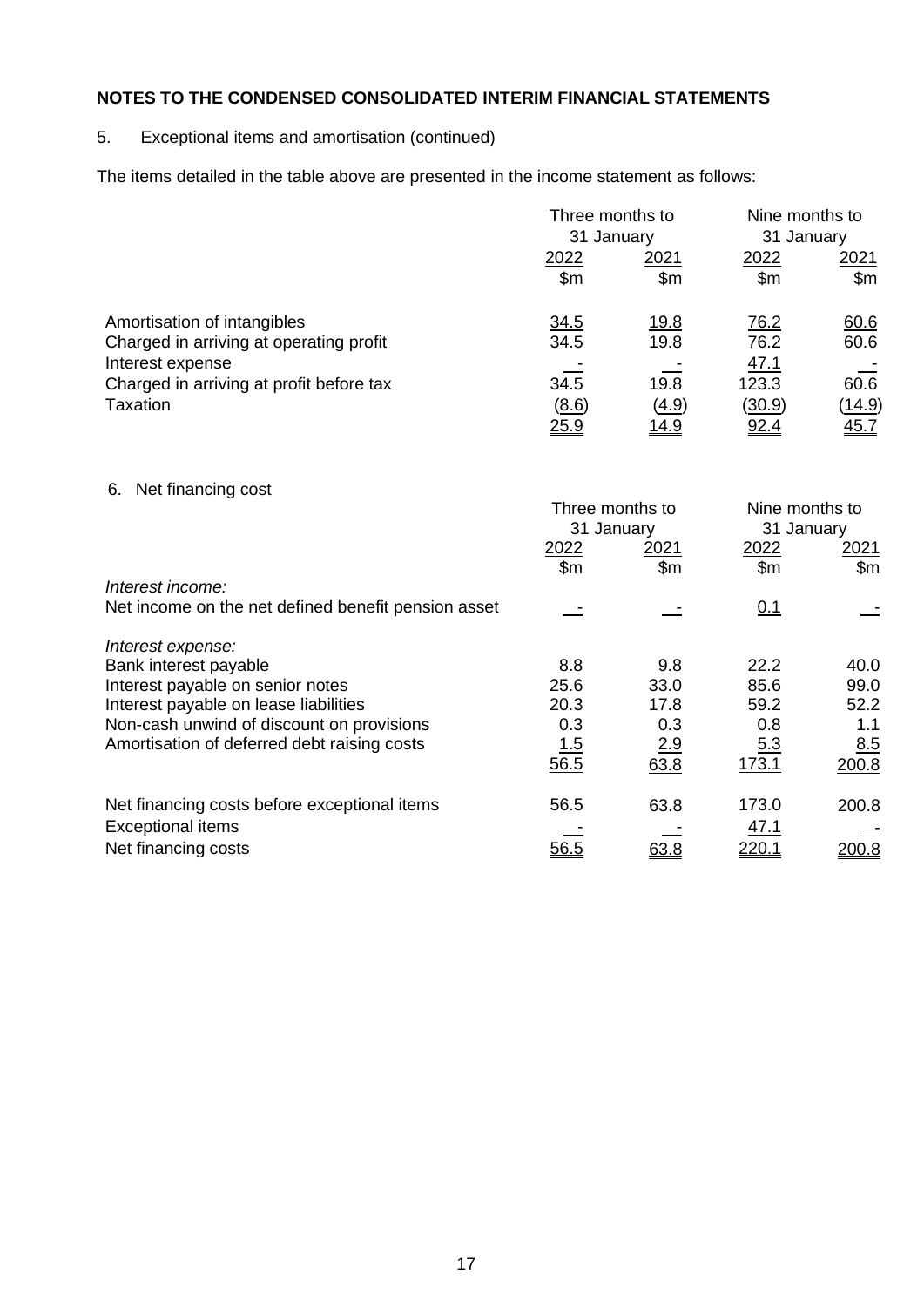# 7. Taxation

The tax charge for the period has been determined by applying the expected effective tax rates in each jurisdiction for the year as a whole, based on the tax rates in force as at 31 January 2022 of 25% in the US (2021: 25%), 19% in the UK, rising to 25% from 1 April 2023 (2021: 19%) and 26% in Canada (2021: 27%), to the profits in the period for each jurisdiction. This results in a blended effective rate for the Group as a whole of 25% (2021: 25%) for the period.

The tax charge of \$357m (2021: \$251m) on the adjusted profit before taxation of \$1,406m (2021: \$990m) can be explained as follows:

|                                                     | Nine months to 31 January |                |  |
|-----------------------------------------------------|---------------------------|----------------|--|
|                                                     | 2022                      | 2021           |  |
| Current tax                                         | \$m                       | \$m\$          |  |
| - current tax on income for the period              | 153.5                     | 337.1          |  |
| - adjustments to prior year                         | <u>6.6</u><br>160.1       | 10.7<br>347.8  |  |
| Deferred tax                                        |                           |                |  |
| - origination and reversal of temporary differences | 196.2                     | (90.5)         |  |
| - adjustment due to change in UK corporate tax rate | 9.7                       |                |  |
| - adjustments to prior year                         | (8.8)<br><u>197.1</u>     | 6.6)<br>(97.1) |  |
|                                                     |                           |                |  |
| Tax on adjusted profit                              | 357.2                     | 250.7          |  |
| Comprising:                                         |                           |                |  |
| - UK                                                | 39.0                      | 20.8           |  |
| - US                                                | 299.7                     | 223.2          |  |
| - Canada                                            | <u> 18.5</u>              | 6.7            |  |
|                                                     | 357.2                     | <u> 250.7</u>  |  |

In addition, the tax credit of \$31m (2021: \$15m) on exceptional items and amortisation of \$123m (2021: \$61m) consists of a current tax credit of \$22m (2021: \$6m) relating to the US and \$0.4m (2021: \$1m) relating to the UK and \$0.3m (2021: \$nil) relating to Canada, and a deferred tax credit of \$3m (2021: \$4m) relating to the US, \$0.6m (2021: \$1m) relating to the UK and \$4m (2021: \$4m) relating to Canada.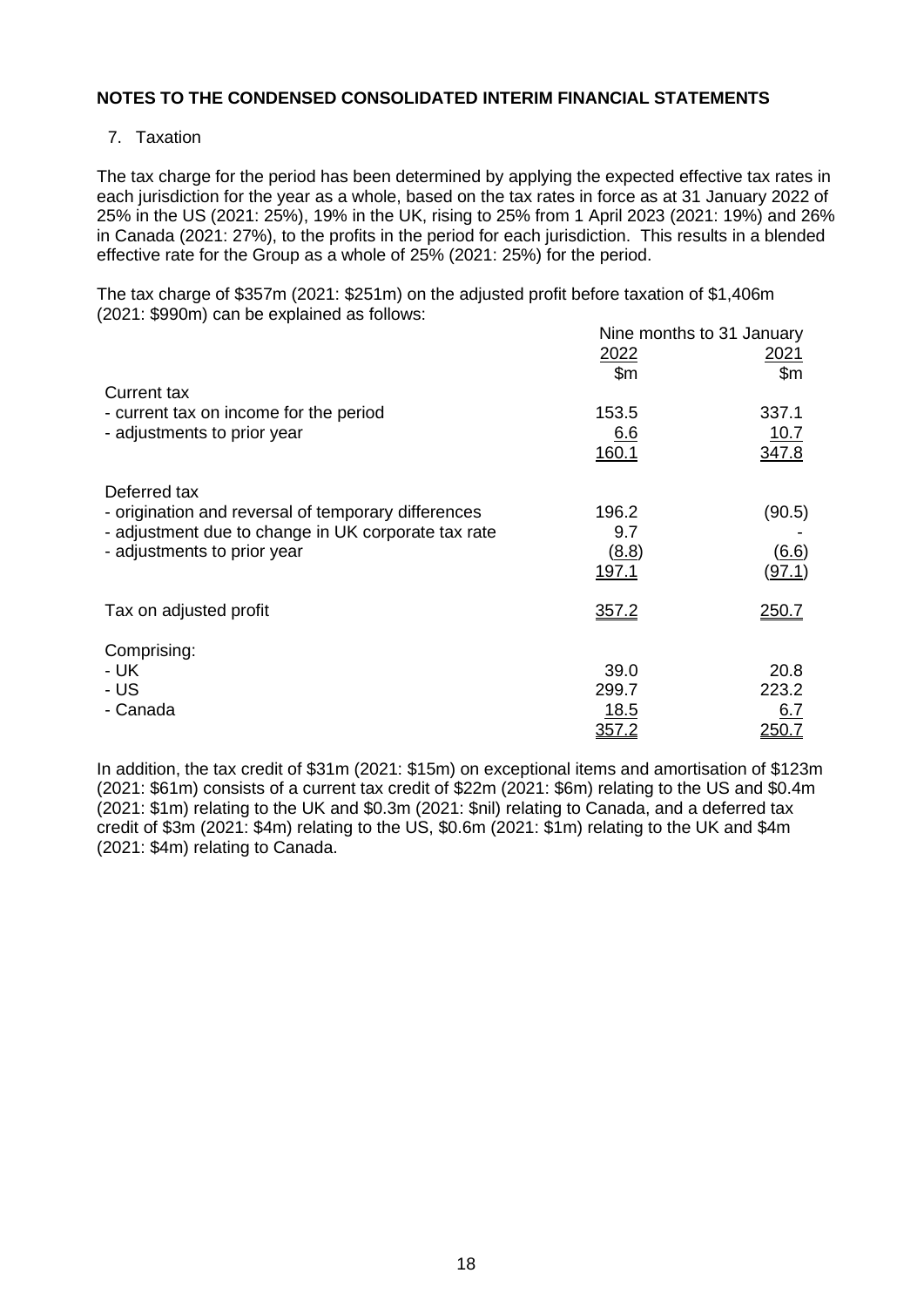### 8. Earnings per share

Basic and diluted earnings per share for the three and nine months ended 31 January 2022 have been calculated based on the profit for the relevant period and the weighted average number of ordinary shares in issue during that period (excluding shares held by the Company and the ESOT over which dividends have been waived). Diluted earnings per share is computed using the result for the relevant period and the diluted number of shares (ignoring any potential issue of ordinary shares which would be anti-dilutive). These are calculated as follows:

|                                                            | Three months to<br>31 January |                | Nine months to<br>31 January |                          |
|------------------------------------------------------------|-------------------------------|----------------|------------------------------|--------------------------|
|                                                            | 2022                          | 2021           | 2022                         | <u>2021</u>              |
| Profit for the financial period (\$m)                      | <u>297.4</u>                  | 216.0          | 956.1                        | 693.8                    |
| Weighted average number of shares (m) - basic<br>- diluted | 444.7<br>446.3                | 447.9<br>449.1 | 446.0<br>447.6               | 447.9<br>449.1           |
| Basic earnings per share<br>Diluted earnings per share     | 66.9 <sub>¢</sub><br>66.6¢    | 48.2¢<br>48.1¢ | 214.4¢<br>213.6¢             | <u> 154.9¢</u><br>154.5¢ |

Adjusted earnings per share (defined in any period as the earnings before exceptional items and amortisation for that period divided by the weighted average number of shares in issue in that period) may be reconciled to the basic earnings per share as follows:

|                                           | Three months to<br>31 January |                          | Nine months to<br>31 January |              |
|-------------------------------------------|-------------------------------|--------------------------|------------------------------|--------------|
|                                           |                               |                          |                              |              |
|                                           | 2022                          | 2021                     | 2022                         | 2021         |
| Basic earnings per share                  | 66.9                          | 48.2                     | 214.4                        | 154.9        |
| Amortisation of intangibles               | 7.7                           | 4.4                      | 17.0                         | 13.5         |
| <b>Exceptional items</b>                  |                               | $\overline{\phantom{0}}$ | 10.6                         |              |
| Tax on exceptional items and amortisation | (1.9)                         | (1.1)                    | (6.9)                        | (3.3)        |
| Adjusted earnings per share               | <u>72.7</u>                   | <u>51.5</u>              | <u> 235.1</u>                | <u>165.1</u> |

#### 9. Dividends

During the period, a final dividend in respect of the year ended 30 April 2021 of 48.24¢ (2021: 43.63¢) per share was paid to shareholders resulting in a cash outflow of \$213m (2021: \$192m). The interim dividend in respect of the year ending 30 April 2022 of 12.50¢ (2021: 9.76¢) per share announced on 7 December 2021 was paid on 10 February 2022 to shareholders and cost \$56m.

The dividends per share disclosed above are presented in US dollars. Dividends for periods prior to the Group's change in presentational currency on 1 May 2021 have been translated into dollars at the date at which a liability arose in accordance with their treatment in the Statement of Changes in Equity. All dividends for periods subsequent to 1 May 2021 will be declared in US dollars.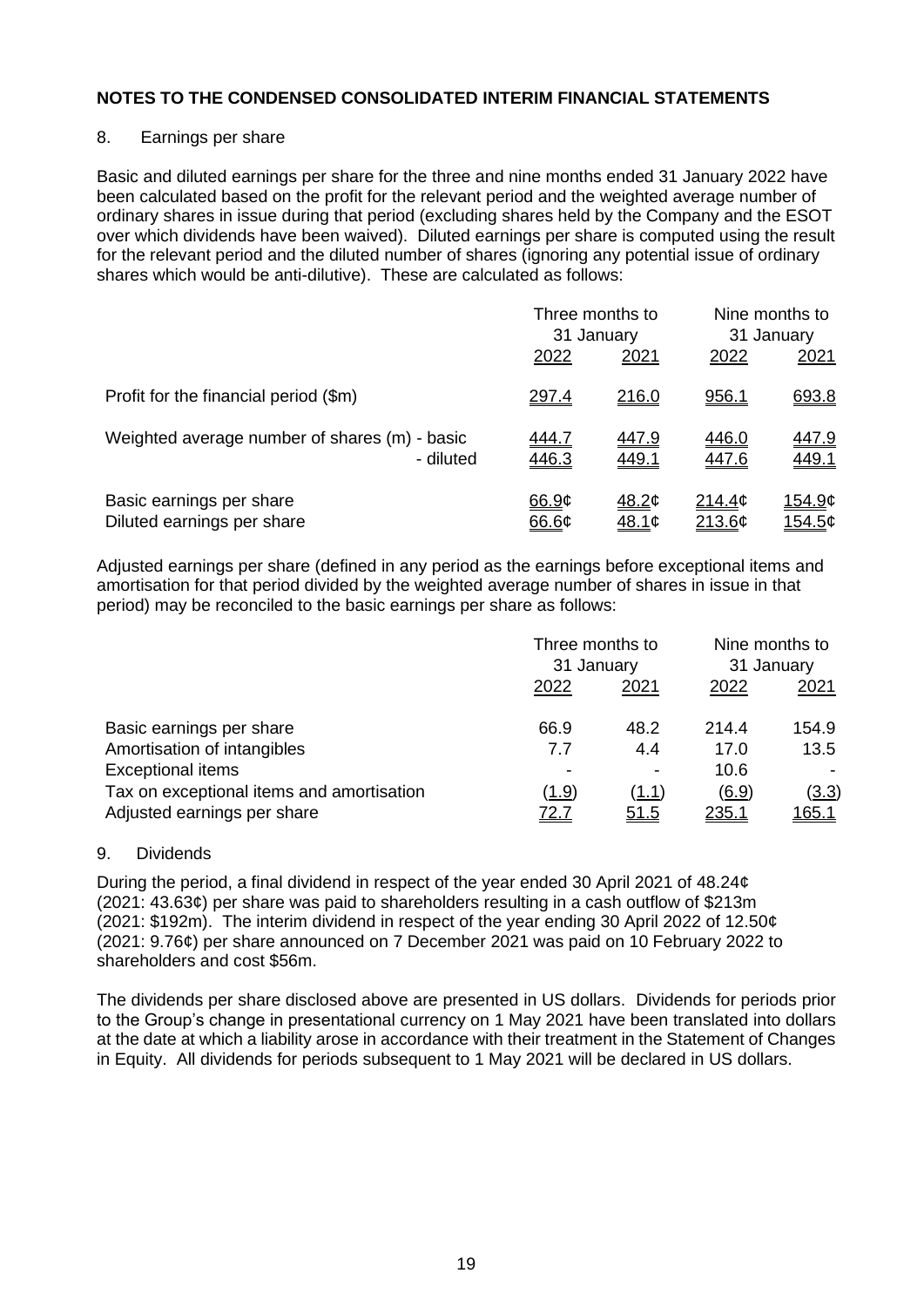## 10. Property, plant and equipment

|                          | 2022           | 2021         |                |                |  |
|--------------------------|----------------|--------------|----------------|----------------|--|
|                          | Rental         |              | Rental         |                |  |
|                          | equipment      | <b>Total</b> | equipment      | <u>Total</u>   |  |
| Net book value           | \$m            | \$m          | $\mathsf{S}$ m | \$m\$          |  |
| At 1 May                 | 6,908.9        | 7,776.1      | 7,429.2        | 8,323.1        |  |
| Exchange differences     | (36.4)         | (42.1)       | 85.9           | 99.2           |  |
| <b>Reclassifications</b> | (0.5)          |              | (1.3)          |                |  |
| <b>Additions</b>         | 1,442.6        | 1,708.5      | 577.1          | 672.5          |  |
| Acquisitions             | 349.4          | 373.5        | 3.0            | 3.0            |  |
| <b>Disposals</b>         | (173.9)        | (186.1)      | (232.0)        | (244.2)        |  |
| Depreciation             | (888.2)        | (1,022.3)    | (850.8)        | (975.8)        |  |
| At 31 January            | <u>7,601.9</u> | 8,607.6      | <u>7.011.1</u> | <u>7,877.8</u> |  |

# 11. Right-of-use assets

| 2022                                               | 2021                    |              |
|----------------------------------------------------|-------------------------|--------------|
| Other<br>Property                                  | Other<br>Property       |              |
| Total<br>Net book value<br>leases<br>leases        | leases<br>leases        | <u>Total</u> |
| \$m<br>\$m                                         | \$m\$<br>\$m<br>\$m     | \$m\$        |
| At 1 May<br>1,533.5<br>1,545.9<br>12.4             | 1,366.9<br>5.8          | 1,372.7      |
| (10.2)<br>(0.4)<br>Exchange differences<br>(10.6)  | 21.2<br>0.5             | 21.7         |
| <b>Additions</b><br>204.7<br>208.7<br>4.0          | 100.3<br>1.7            | 102.0        |
| Acquisitions<br>81.0<br>81.0<br>$\blacksquare$     |                         |              |
| 49.3<br>49.3<br>Remeasurement<br>$\blacksquare$    | 48.6                    | 48.6         |
| (3.7)<br>(1.1)<br><b>Disposals</b>                 | (3.7)<br>(0.3)<br>(4.8) | (4.0)        |
| (105.9)<br>(108.0)<br>Depreciation<br><u>(2.1)</u> | (103.0)<br>(1.3)        | (104.3)      |
| 1,748.7<br><u>12.8</u><br>1,761.5<br>At 31 January | 1,430.3<br>6.4          | 1,436.7      |

Included within depreciation is an impairment charge of \$nil (2021: \$11m).

# 12. Lease liability

|                                         | 31 January<br>2022<br>\$m          | 30 April<br><u>2021</u><br>\$m\$ |
|-----------------------------------------|------------------------------------|----------------------------------|
| Current<br>Non-current                  | 182.2<br>1,693.9<br><u>1,876.1</u> | 168.7<br>1,464.6<br>1,633.3      |
| 13.<br><b>Borrowings</b>                |                                    |                                  |
|                                         | 31 January                         | 30 April                         |
|                                         | <u>2022</u>                        | 2021                             |
|                                         | $\mathsf{Sm}$                      | \$m\$                            |
| <b>Non-current</b>                      |                                    |                                  |
| First priority senior secured bank debt | 1,981.0                            | 1,225.2                          |
| 4.125% senior notes, due 2025           |                                    | 594.9                            |
| 5.250% senior notes, due 2026           |                                    | 593.4                            |
| 1.500% senior notes, due 2026           | 545.6                              |                                  |
| 4.375% senior notes, due 2027           | 594.6                              | 593.9                            |
| 4.000% senior notes, due 2028           | 594.0                              | 593.4                            |
| 4.250% senior notes, due 2029           | 593.7                              | 593.2                            |
| 2.450% senior notes, due 2031           | 743.1                              |                                  |
|                                         | 5,052.0                            | 4,194.0                          |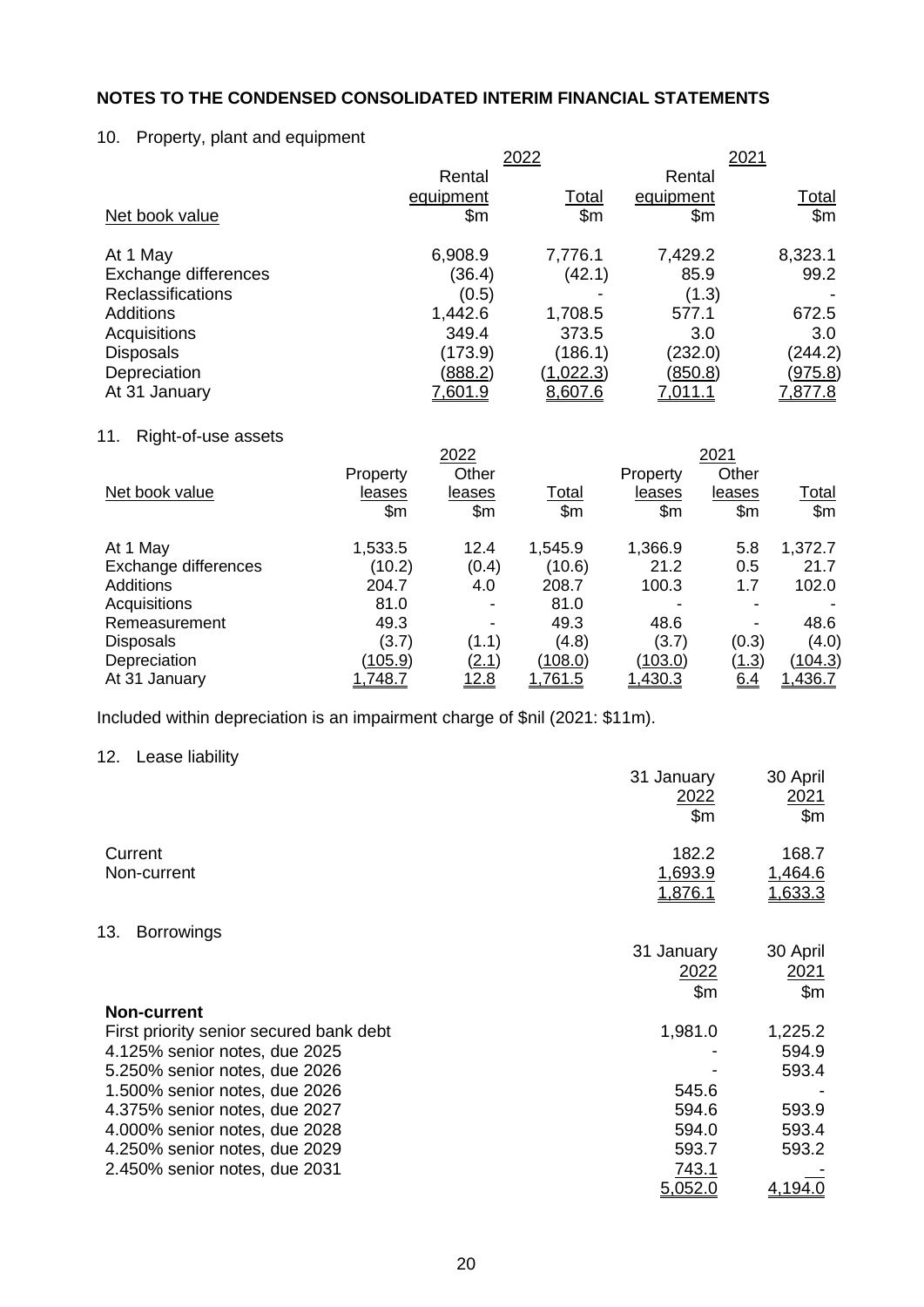### 13. Borrowings (continued)

The senior secured bank debt is secured by way of fixed and floating charges over substantially all the Group's property, plant and equipment, inventory and trade receivables. The senior notes are guaranteed by Ashtead Group plc and all its principal subsidiary undertakings.

Our debt facilities are committed for the long term, with an average maturity of six years. Our \$4.5bn asset-based senior credit facility is committed until August 2026. The \$550m 1.500% senior notes mature in August 2026, the \$600m 4.375% senior notes mature in August 2027, the \$600m 4.000% senior notes mature in May 2028, the \$600m 4.250% senior notes mature in November 2029 and the \$750m 2.450% senior notes mature in August 2031.

The weighted average interest cost of these facilities (including non-cash amortisation of deferred debt raising costs) is 3%.

There is one financial performance covenant under the first priority senior credit facility. That is the fixed charge ratio (comprising LTM EBITDA before exceptional items less LTM net capital expenditure paid in cash over the sum of scheduled debt repayments plus cash interest, cash tax payments and dividends paid in the last twelve months) which, must be equal to, or greater than, 1.0. This covenant does not apply when availability exceeds \$450m. The covenant ratio is calculated each quarter. At 31 January 2022, the fixed charge ratio exceeded the covenant requirement.

At 31 January 2022, availability under the senior secured bank facility was \$2,681m (\$3,011m at 30 April 2021), with an additional \$2,788m of suppressed availability, meaning that the covenant did not apply at 31 January 2022 and is unlikely to apply in forthcoming quarters.

#### Fair value of financial instruments

At 31 January 2022, the Group had no derivative financial instruments.

With the exception of the Group's senior notes detailed in the table below, the carrying value of non-derivative financial assets and liabilities is considered to equate materially to their fair value.

|                                   |                | At January 2022 |               | At 30 April 2021 |
|-----------------------------------|----------------|-----------------|---------------|------------------|
|                                   | <b>Book</b>    | Fair            | <b>Book</b>   | Fair             |
|                                   | value          | value           | value         | value            |
|                                   | $\mathsf{S}$ m | \$m             | $\mathsf{Sm}$ | $\mathsf{Sm}$    |
| 4.125% senior notes               |                |                 | 600.0         | 616.5            |
| 5.250% senior notes               |                |                 | 600.0         | 627.8            |
| 1.500% senior notes               | 548.7          | 527.4           |               |                  |
| 4.375% senior notes               | 600.0          | 618.8           | 600.0         | 628.5            |
| 4.000% senior notes               | 600.0          | 621.8           | 600.0         | 627.7            |
| 4.250% senior notes               | 600.0          | 630.0           | 600.0         | 641.3            |
| 2.450% senior notes               | 748.2          | 702.3           |               |                  |
|                                   | 3,096.9        | 3,100.3         | 3,000.0       | 3,141.8          |
| Deferred costs of raising finance | <u>(25.9)</u>  |                 | (31.2)        |                  |
|                                   | <u>3,071.0</u> | <u>3,100.3</u>  | 2,968.8       | 3.141.8          |

The fair value of the senior notes has been calculated using quoted market prices at 31 January 2022.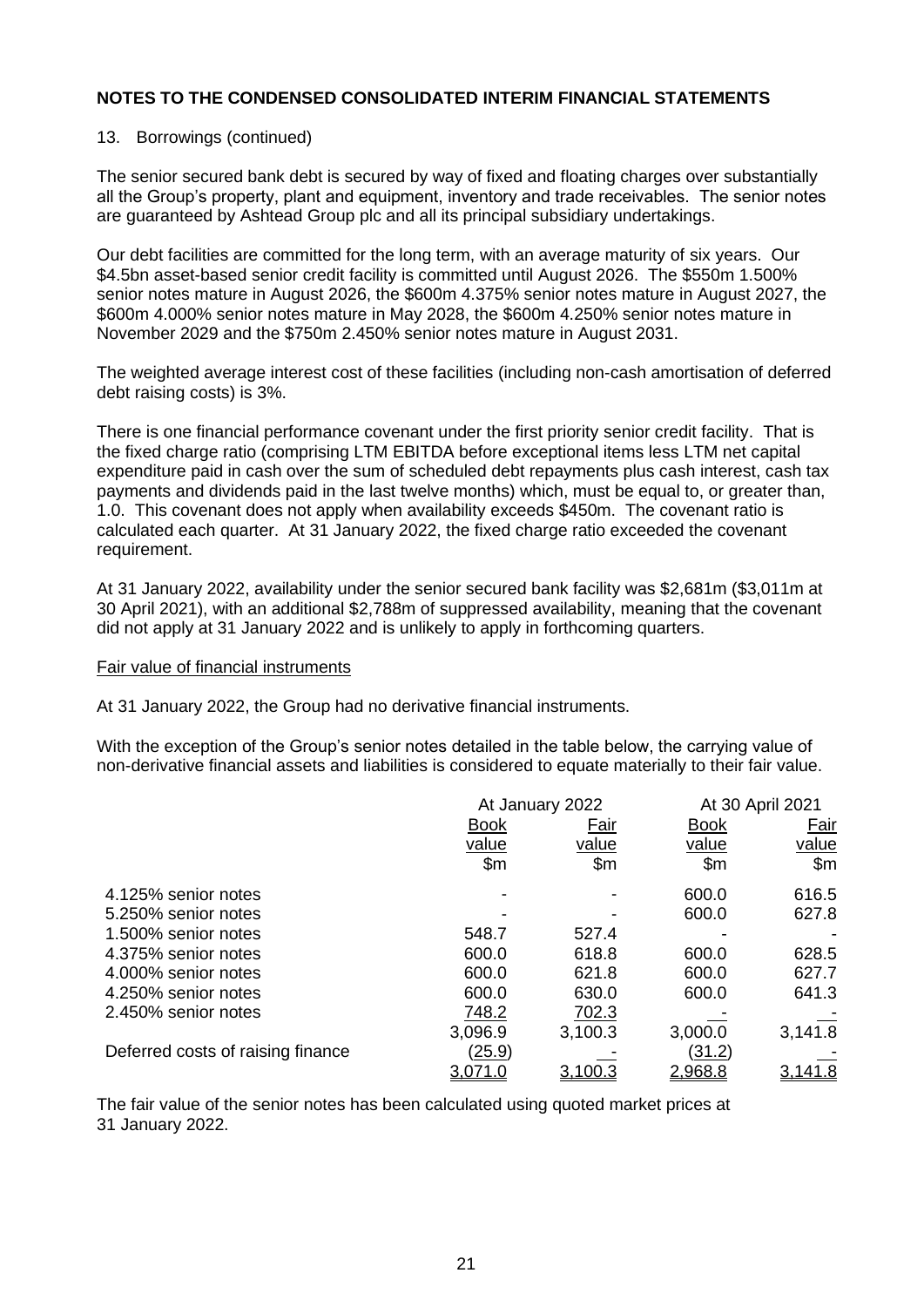### 14. Share capital

Ordinary shares of 10p each:

|                       | 31 January  | 30 April           | 31 January  | 30 April    |
|-----------------------|-------------|--------------------|-------------|-------------|
|                       | 2022        | 2021               | 2022        | 2021        |
|                       | Number      | Number             | \$m         | \$m         |
| Issued and fully paid | 451,354,833 | <u>451,354,833</u> | <u>81.8</u> | <u>81.8</u> |

During the period, the Company purchased 4.0m ordinary shares at a total cost of \$311m (£226m) under the Group's share buyback programme, which are held in treasury. At 31 January 2022, 6.1m (April 2021: 2.0m) shares were held by the Company (\$377m; April 2021: \$66m) and a further 1.2m (April 2021: 1.4m) shares were held by the Company's Employee Share Ownership Trust (\$45m; April 2021: \$37m).

### 15. Notes to the cash flow statement

### a) Cash flow from operating activities

| 2022           | <u> 2021</u>              |
|----------------|---------------------------|
| \$m            | $\mathsf{Sm}$             |
| 1,578.7        | 1,191.0                   |
| 1,130.3        | 1,080.1                   |
| 2,709.0        | 2,271.1                   |
| (45.6)         | (14.9)                    |
| (5.5)          | (0.5)                     |
| (44.3)         | 5.7                       |
| (194.5)        | (87.6)                    |
| 27.0           | 74.5                      |
| (0.7)          | 0.6                       |
| 35.9           | 6.1                       |
|                |                           |
| $2.48^{\circ}$ | 2. <u>255.0</u>           |
|                | Nine months to 31 January |

#### b) Analysis of net debt

Net debt consists of total borrowings and lease liabilities less cash and cash equivalents. Borrowings exclude accrued interest. Foreign currency denominated balances are translated to pounds sterling at rates of exchange ruling at the balance sheet date.

|                                             |         | Non-cash movements |          |          |             |             |            |
|---------------------------------------------|---------|--------------------|----------|----------|-------------|-------------|------------|
|                                             | 1 May   | Cash               | Exchange | Debt     | New lease   | Other       | 31 January |
|                                             | 2021    | flow               | movement | acquired | liabilities | movements   | 2022       |
|                                             | \$m\$   | \$m\$              | \$m      | \$m      | \$m         | \$m         | \$m        |
| Long-term borrowings                        | 4,194.0 | 861.5              | (20.0)   |          | ۰           | 16.5        | 5,052.0    |
| Lease liabilities<br>Total liabilities from | 1,633.3 | (79.5)             | (11.3)   | 81.0     | 252.6       |             | 1,876.1    |
| financing activities<br>Cash and cash       | 5,827.3 | 782.0              | (31.3)   | 81.0     | 252.6       | 16.5        | 6,928.1    |
| equivalents                                 | (26.6)  | (8.4)              | 0.4      |          |             |             | (34.6)     |
| Net debt                                    | 5,800.7 | 773.6              | (30.9)   | 81.0     | 252.6       | <u>16.5</u> | 6,893.5    |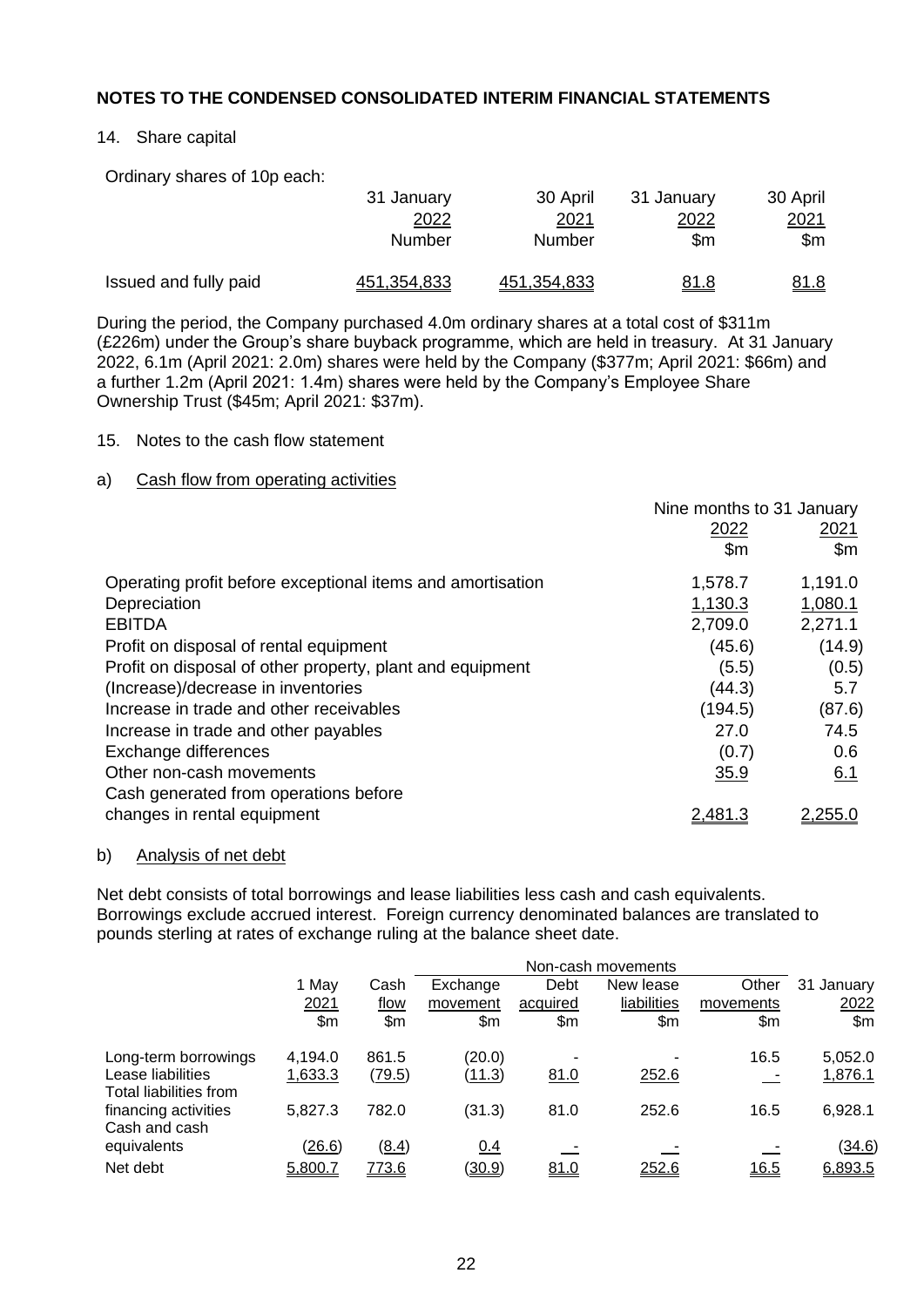### 15. Notes to the cash flow statement (continued)

### b) Analysis of net debt (continued)

|                                                                 |         | Non-cash movements |          |              |           |            |  |  |
|-----------------------------------------------------------------|---------|--------------------|----------|--------------|-----------|------------|--|--|
|                                                                 | 1 May   | Cash               | Exchange | New lease    | Other     | 31 January |  |  |
|                                                                 | 2020    | flow               | movement | liabilities  | movements | 2021       |  |  |
|                                                                 | \$m\$   | \$m\$              | \$m\$    | \$m\$        | \$m\$     | \$m\$      |  |  |
| Long-term borrowings                                            | 5,666.0 | (1,382.1)          | 83.9     |              | 8.5       | 4,376.3    |  |  |
| Lease liabilities                                               | 1,402.8 | (51.4)             | 21.9     | 140.2        |           | 1,513.5    |  |  |
| Total liabilities from<br>financing activities<br>Cash and cash | 7,068.8 | (1,433.5)          | 105.8    | 140.2        | 8.5       | 5,889.8    |  |  |
| equivalents                                                     | (304.4) | 287.3              | (3.1)    |              |           | (20.2)     |  |  |
| Net debt                                                        | 6,764.4 | <u>(1,146.2)</u>   | 102.7    | <u>140.2</u> | 8.5       | 5,869.6    |  |  |

Details of the Group's cash and debt are given in notes 12 and 13 and the Review of Third Quarter, Balance Sheet and Cash Flow accompanying these condensed consolidated interim financial statements.

#### c) Acquisitions

|                              | Nine months to 31 January |                |  |
|------------------------------|---------------------------|----------------|--|
|                              | 2022                      | 2021           |  |
|                              | \$m                       | $\mathsf{S}$ m |  |
| Cash consideration paid:     |                           |                |  |
| - acquisitions in the period | 935.0                     |                |  |
| - contingent consideration   | <u>12.6</u>               | <u>23.7</u>    |  |
|                              | 947.6                     |                |  |

During the period, 19 businesses were acquired with cash paid of \$935m (2021: \$nil), after taking account of net cash acquired of \$3m. Further details are provided in Note 16.

Contingent consideration of \$13m (2021: \$24m) was paid relating to prior year acquisitions.

#### 16. Acquisitions

During the period, the following acquisitions were completed:

- i) On 12 May 2021, Sunbelt Canada acquired the business and assets of Island Equipment Rentals Ltd., ('Island Equipment'). Island Equipment is a general tool business in British Columbia.
- ii) On 26 May 2021, Sunbelt US acquired the business and assets of Randall Industries, Inc. ('Randall'). Randall is a general tool business in Illinois and Indiana.
- iii) On 24 June 2021, Sunbelt US acquired the business and assets of Iron Equipment Rental, ('IER'). IER is a general tool business in Ohio.
- iv) On 21 July 2021, Sunbelt US acquired the business and assets of National Drying Technologies LLC, ('NDT'). NDT is a specialty business in Florida and Georgia.
- v) On 28 July 2021, Sunbelt US acquired the business and assets of Special Event Service & Rental, Inc., ('SESR'). SESR is a specialty business in Tennessee and Nevada.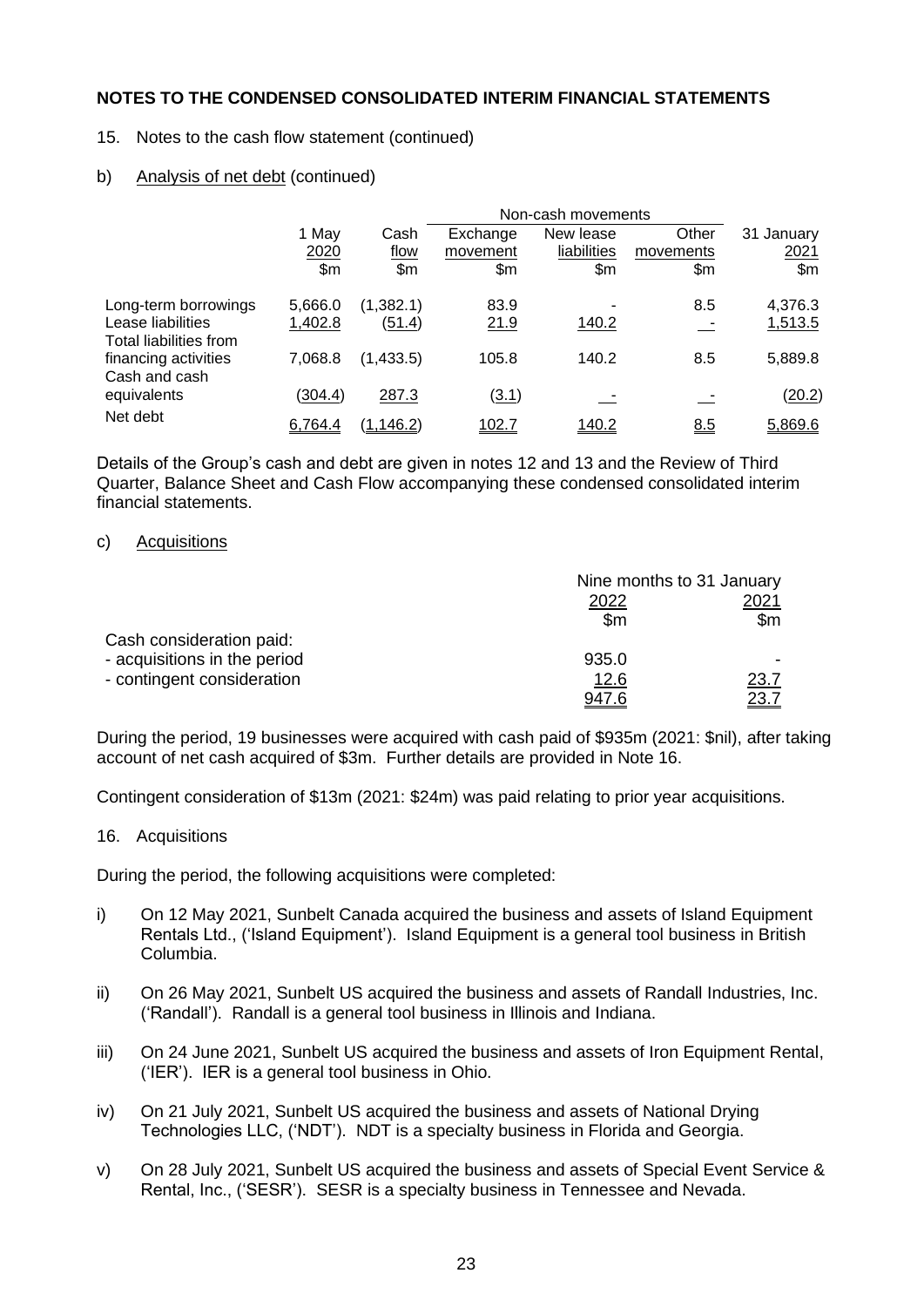- 16. Acquisitions (continued)
- vi) On 18 August 2021, Sunbelt US acquired the business and assets of Lloyd's Rental & Sales, Inc. ('Lloyd's'). Lloyd's is a general tool business in Pennsylvania.
- vii) On 25 August 2021, Sunbelt US acquired the business and assets of Bedrock Tool & Equipment Co. ('Bedrock'). Bedrock is a general tool business in Ohio.
- viii) On 28 September 2021, Sunbelt US acquired the business and assets of 202 Rent All, Inc. ('202 Rent All'). 202 Rent All is a general tool business in Pennsylvania.
- ix) On 13 October 2021, Sunbelt US acquired the business and assets of Atlas Aerials & Equipment, LLC ('Atlas Aerials'). Atlas Aerials is a general tool business in Illinois.
- x) On 22 October 2021, Sunbelt US acquired the business and assets of Action Rental Holdings, LLC, Action Equipment Rentals, LLC and Action Rentals Trench Shoring & Supply, LLC (together 'Action'). Action is a general tool business in Florida, Georgia and Louisiana.
- xi) On 5 November 2021, Sunbelt US acquired the business and assets of All Keys Rental, LLC ('All Keys'). All Keys is a general tool business in Florida.
- xii) On 19 November 2021, Sunbelt US acquired the business and assets of Essex Rental & Sales Center, Inc. ('Essex'). Essex is a general tool business in Vermont.
- xiii) On 23 November 2021, Sunbelt Canada acquired the business and assets of Lift Services, Inc. ('Lift Services'). Lift Services is a general tool business in Ontario.
- xiv) On 1 December 2021, Sunbelt US acquired the entire share capital of Mahaffey Tent & Awning Co., Inc., Mahaffey USA LLC, Mahaffey Industrial Contractors LLC and Cajun Affiliates LLC (together 'Mahaffey'). Mahaffey is a temporary structure business operating across the United States.
- xv) On 8 December 2021, Sunbelt US acquired the business and assets of Toolshed Rental & Sales ('Toolshed'). Toolshed is a general tool business in California.
- xvi) On 10 December 2021, Sunbelt US acquired the business and assets of Jackson Rents & Supply, Inc. ('Jackson'). Jackson is a general tool business in Florida.
- xvii) On 15 December 2021, Sunbelt US acquired the business and assets of Pilchuck Equipment Rental & Sales, LLC. ('Pilchuck'). Pilchuck is a general tool business in Washington.
- xviii) On 17 December 2021, Sunbelt US acquired the business and assets of Illinois Truck & Equipment Co., Inc. ('ITE'). ITE is a general tool business in Illinois.
- xix) On 21 January 2022, Sunbelt US acquired the business and assets of Priority Equipment Rental, Ltd. ('Priority'). Priority is a general tool business in Pennsylvania.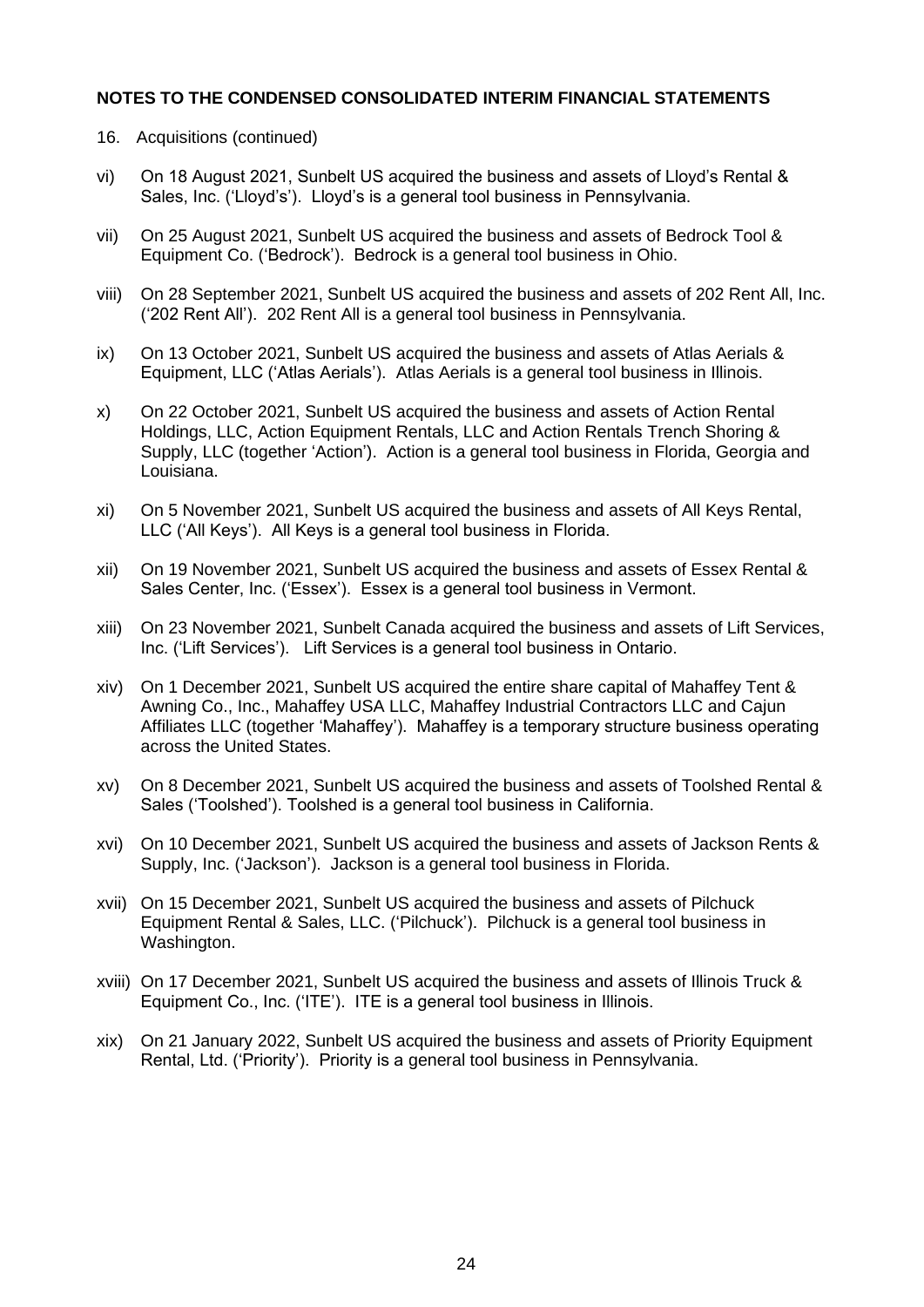### 16. Acquisitions (continued)

The following table sets out the fair value of the identifiable assets and liabilities acquired by the Group. The fair values have been determined provisionally at the balance sheet date.

|                                                       | Fair value   |
|-------------------------------------------------------|--------------|
|                                                       | to Group     |
|                                                       | \$m\$        |
| <b>Net assets acquired</b>                            |              |
| Trade and other receivables                           | 171.4        |
| Inventory                                             | 2.1          |
| Property, plant and equipment                         |              |
| - rental equipment                                    | 349.4        |
| - other assets                                        | 24.1         |
| Right-of-use asset                                    | 81.0         |
| <b>Creditors</b>                                      | (103.2)      |
| Lease liabilities                                     | (81.0)       |
| Intangible assets (non-compete agreements             |              |
| and customer relationships)                           | 136.5        |
|                                                       | 580.3        |
| Consideration:                                        |              |
| - cash paid and due to be paid (net of cash acquired) | 937.6        |
| - contingent consideration                            | 19.1         |
|                                                       | 956.7        |
| Goodwill                                              | <u>376.4</u> |

The goodwill arising can be attributed to the key management personnel and workforce of the acquired businesses and to the synergies and other benefits the Group expects to derive from the acquisitions. The synergies and other benefits include elimination of duplicate costs, improving utilisation of the acquired rental fleet, using the Group's financial strength to invest in the acquired business and drive improved returns through a semi-fixed cost base and the application of the Group's proprietary software to optimise revenue opportunities. \$375m of the goodwill is expected to be deductible for income tax purposes.

The gross value and the fair value of trade receivables at acquisition was \$171m.

Due to the operational integration of acquired businesses post acquisition, in particular due to the merger of some stores, the movement of rental equipment between stores and investment in the rental fleet, it is not practical to report the revenue and profit of the acquired businesses postacquisition.

The revenue and operating profit of these acquisitions from 1 May 2021 to their date of acquisition was not material.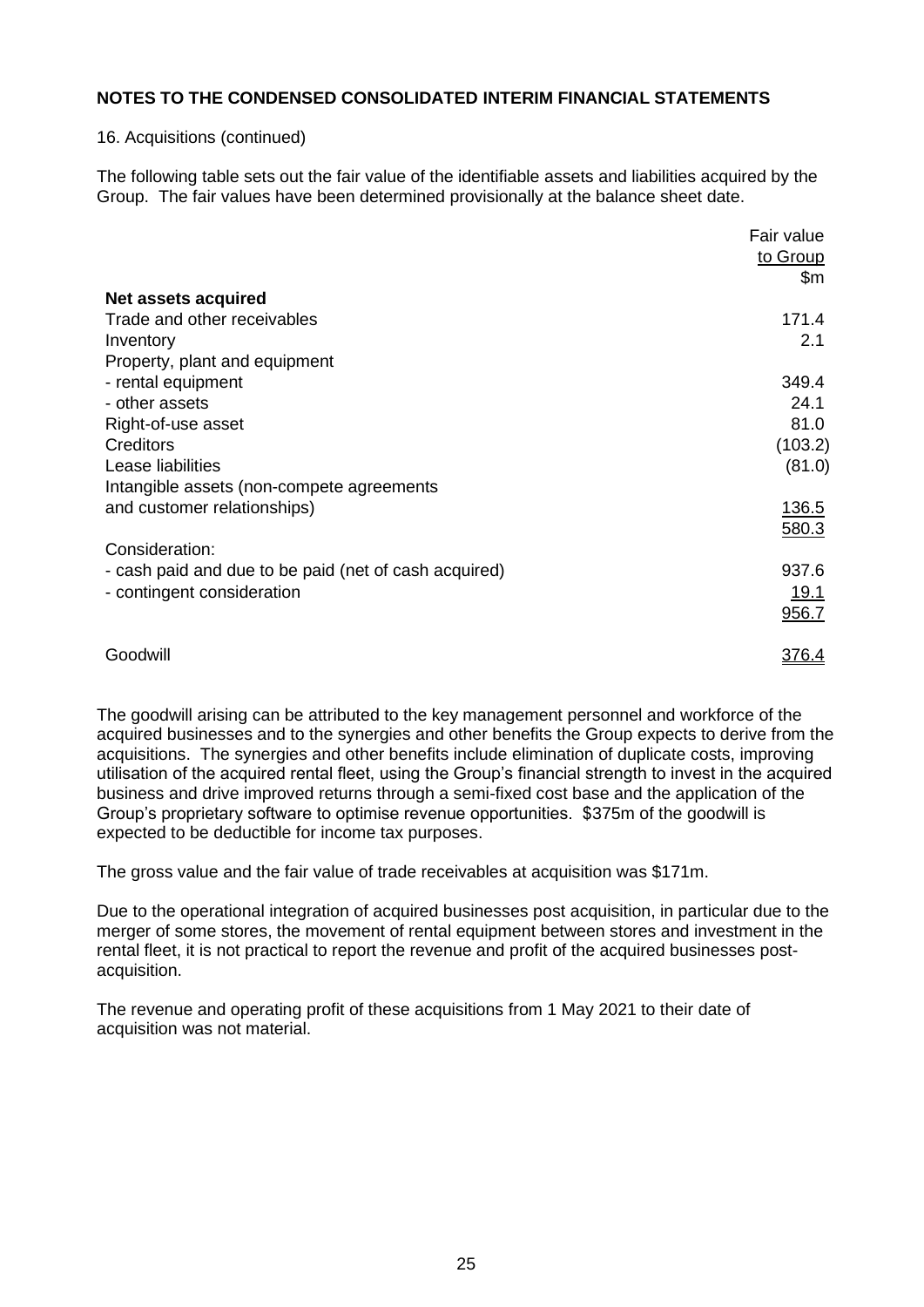## 17. Contingent liabilities

Following its state aid investigation, in April 2019 the European Commission announced its decision that the Group Financing Exemption in the UK controlled foreign company ('CFC') legislation constitutes state aid in some circumstances. In common with the UK Government and other UK-based international companies, the Group does not agree with the decision and has therefore lodged a formal appeal with the General Court of the European Union. Despite the UK Government appealing the European Commission's decision, Her Majesty's Revenue & Customs ('HMRC') is required to make an assessment of the tax liability which would arise if the decision is not successfully appealed and collect that amount from taxpayers. HMRC has issued a charging notice stating that the tax liability it believes to be due on this basis is £36m, including interest payable. This represents the Group's maximum potential liability, including any interest payable, if either the decision reached by the European Commission or the charging notice issued by HMRC are not successfully appealed. The Group has appealed the charging notice but has settled the amount assessed on it, including interest, in line with HMRC requirements. On successful appeal against the European Commission decision or the charging notice, in whole or in part, all or part of the amount paid in accordance with the charging notice would be returned to the Group. Based on the current status of proceedings, we have concluded that no provision is required in relation to this matter. The £36m (\$48m at January 2022 exchange rates) paid has been recognised as a non-current asset on the balance sheet.

18. Events after the balance sheet date

Since the balance sheet date, the Group has completed three acquisitions for total purchase consideration of \$270m as follows:

- i) On 1 February 2022, Sunbelt US acquired the business and assets of Total Equipment Rental, Inc. ('Total Equipment'). Total Equipment is a general tool business in California.
- ii) On 11 February 2022, Sunbelt US acquired the business and assets of California High Reach & Equipment Rental, Inc. ('CHR'). CHR is a general tool business in California.
- iii) On 15 February 2022, Sunbelt US acquired the entire share capital of ComRent Holdings, Inc. ('ComRent). ComRent is a power business operating in California, Illinois, Maryland, Texas and Ontario, Canada.

The initial accounting for these acquisitions is incomplete. Had these acquisitions taken place on 1 May 2021, their contribution to revenue and operating profit would not have been material.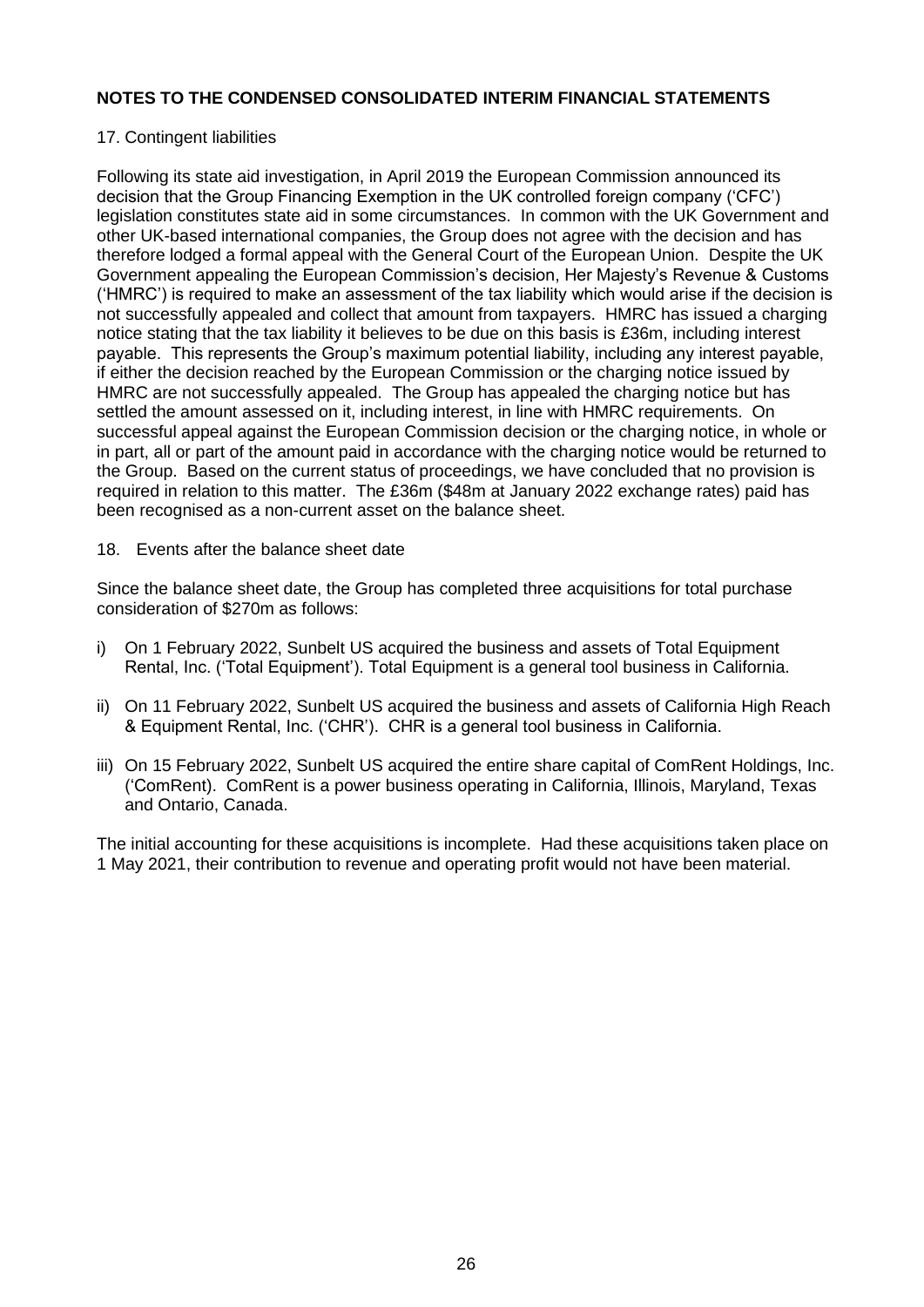## **REVIEW OF THIRD QUARTER, BALANCE SHEET AND CASH FLOW**

## **Third quarter**

|                                    |              | <b>Revenue</b> |             | <b>EBITDA</b> | Profit <sup>1</sup> |             |
|------------------------------------|--------------|----------------|-------------|---------------|---------------------|-------------|
|                                    | 2022         | 2021           | 2022        | 2021          | 2022                | 2021        |
| UK in £m                           | <u>178.7</u> | <u>171.5</u>   | <u>49.6</u> | <u>49.5</u>   | <u>17.8</u>         | <u>18.8</u> |
| Canada in C\$m                     | <u>153.1</u> | 136.4          | 64.2        | 60.9          | 29.3                | 30.7        |
| US                                 | 1,639.5      | 1,287.3        | 767.2       | 617.7         | 444.5               | 323.8       |
| UK in \$m                          | 239.8        | 228.7          | 66.4        | 66.2          | 23.7                | 24.9        |
| Canada in \$m                      | 120.8        | 105.4          | 50.6        | 47.0          | 22.9                | 23.5        |
| Group central costs                |              |                | (7.3)       | (4.6)         | (7.5)               | (4.8)       |
|                                    | 2,000.1      | <u>1,621.4</u> | 876.9       | 726.3         | 483.6               | 367.4       |
| Net financing costs                |              |                |             |               | (56.5)              | (63.8)      |
| Profit before amortisation and tax |              |                |             |               | 427.1               | 303.6       |
| Amortisation                       |              |                |             |               | (34.5)              | (19.8)      |
| Profit before taxation             |              |                |             |               | 392.6               | 283.8       |
| <b>Margins as reported</b>         |              |                |             |               |                     |             |
| US                                 |              |                | 46.8%       | 48.0%         | 27.1%               | 25.2%       |
| UK                                 |              |                | 27.8%       | 28.9%         | 10.0%               | 11.0%       |
| Canada                             |              |                | 42.0%       | 44.7%         | 19.1%               | 22.5%       |
| Group                              |              |                | 43.8%       | 44.8%         | 24.2%               | 22.7%       |

<sup>1</sup> Segment result presented is operating profit before amortisation.

Group revenue for the quarter increased 23% (23% at constant currency) to \$2,000m (2021: \$1,621m) against COVID-19 affected comparatives and 23% (22% at constant currency) when compared to the third quarter of 2019/20. Adjusted profit before tax for the quarter increased to \$427m (2021: \$304m).

US rental only revenue in the quarter was \$1,206m (2021: \$965m), 25% higher than a year ago. This consisted of our general tool business which was 19% higher than last year while our specialty businesses were 34% higher than a year ago. When compared with 2019/20, third quarter rental only revenue was 19% higher.

The UK generated rental only revenue in the quarter was £98m (2021: £93m), 6% higher than the prior year, while total revenue increased 4% to £179m (2021: £172m). Excluding the impact of the Department of Health work, rental only revenue was up 10% over the prior year.

Canada's rental only revenue increased 7% to C\$107m (2021: C\$100m), while total revenue was C\$153m (2021: C\$136m). Third quarter revenue was impacted by further COVID related market restrictions, particularly in the lighting, grip and studio business.

Group operating profit increased 32% to \$484m (2021: \$367m). After net financing costs of \$57m (2021: \$64m), Group profit before amortisation of intangibles and taxation was \$427m (2021: \$304m). After amortisation of \$34m (2021: \$20m), statutory profit before taxation was \$393m (2021: \$284m).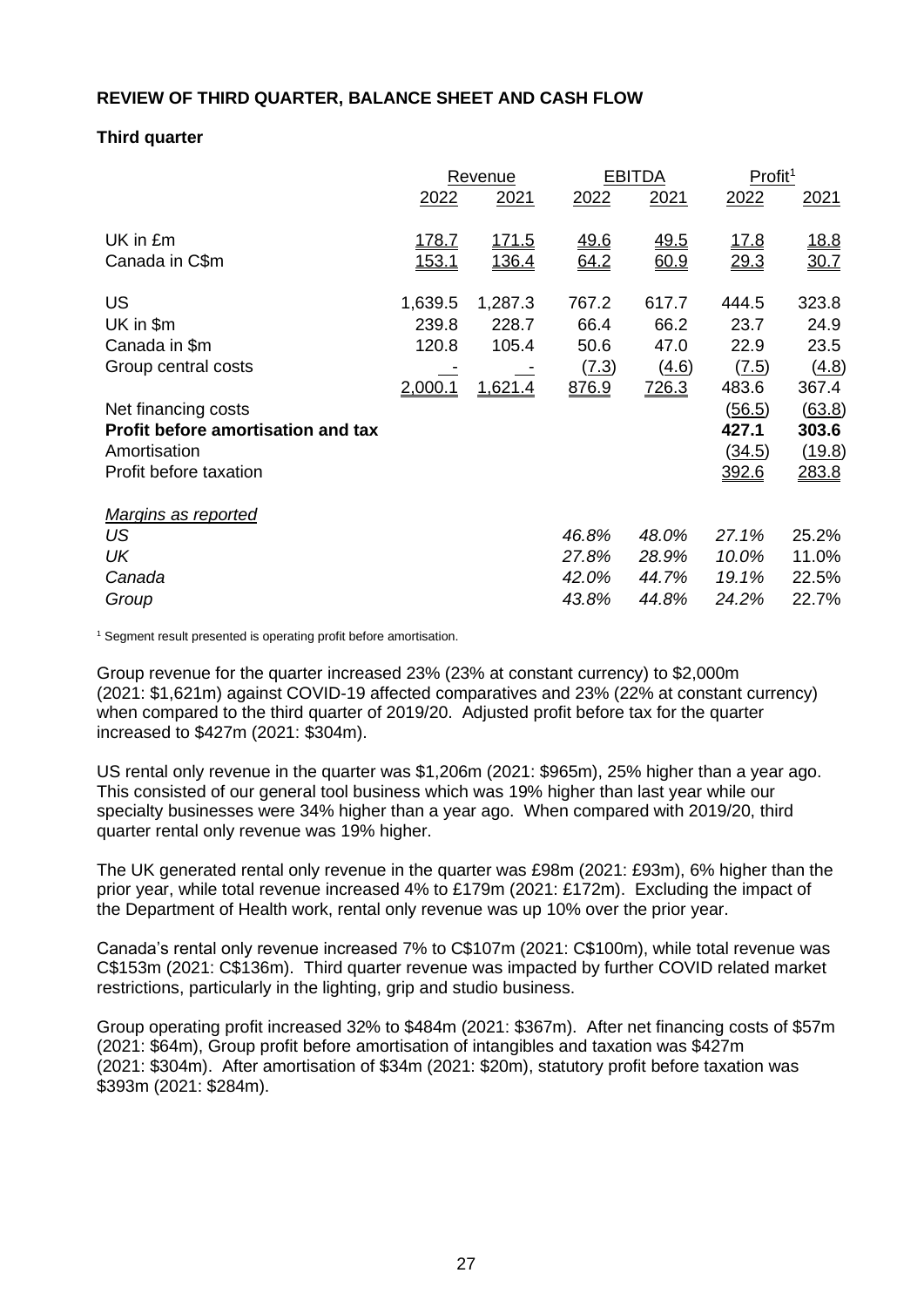# **Balance sheet**

### Fixed assets

Capital expenditure in the nine months totalled \$1,708m (2021: \$672m) with \$1,443m invested in the rental fleet (2021: \$577m). Expenditure on rental equipment was 84% of total capital expenditure with the balance relating to the delivery vehicle fleet, property improvements and IT equipment. Capital expenditure by division was:

|                                                         | 2022                |                      |                |                             |  |
|---------------------------------------------------------|---------------------|----------------------|----------------|-----------------------------|--|
|                                                         | Replacement         | Growth               | Total          | <u>2021</u><br><b>Total</b> |  |
| UK in £m<br>Canada in C\$m                              | <u>60.4</u><br>33.8 | <u>48.2</u><br>133.0 | 108.6<br>166.8 | 84.5<br>56.8                |  |
| US                                                      | 507.0               | 653.4                | 1,160.4        | 424.6                       |  |
| UK in \$m                                               | 82.8                | 66.1                 | 148.9          | 109.7                       |  |
| Canada in \$m                                           | 27.0                | 106.3                | 133.3          | 42.8                        |  |
| Total rental equipment                                  | 616.8               | 825.8                | 1,442.6        | 577.1                       |  |
| Delivery vehicles, property improvements & IT equipment |                     |                      | 265.9          | 95.4                        |  |
| <b>Total additions</b>                                  |                     |                      | 1,708.5        | 672.5                       |  |

In a strong US rental market, \$653m of rental equipment capital expenditure was spent on growth while \$507m was invested in replacement of existing fleet. The growth proportion is estimated on the basis of the assumption that replacement capital expenditure in any period is equal to the original cost of equipment sold.

The average age of the Group's serialised rental equipment, which constitutes the substantial majority of our fleet, at 31 January 2022 was 40 months (2021: 40 months) on a net book value basis. The US fleet had an average age of 41 months (2021: 40 months), the UK fleet had an average age of 37 months (2021: 41 months) and the Canadian fleet had an average age of 35 months (2021: 36 months).

|                                  | 31 January 2022                  | Rental fleet at original cost<br>30 April 2021 | LTM average                      | LTM rental<br>revenue        | LTM<br>dollar<br>utilisation |
|----------------------------------|----------------------------------|------------------------------------------------|----------------------------------|------------------------------|------------------------------|
| UK in £m<br>Canada in C\$m       | 963<br>1,083                     | <u>914</u><br>938                              | 928<br>995                       | 546<br>546                   | <u>59%</u><br>55%            |
| US<br>UK in \$m<br>Canada in \$m | 11,035<br>1,292<br>852<br>13,179 | 9,827<br>1,266<br>762<br>11,855                | 10.244<br>1.276<br>795<br>12,315 | 5,698<br>749<br>435<br>6,882 | 56%<br>59%<br>55%            |

Dollar utilisation was 56% in the US (2021: 48%), 59% for the UK (2021: 49%) and 55% for Canada (2021: 43%). The improvement in US dollar utilisation reflects better fleet utilisation following the COVID-19 pandemic and an improved rate environment. In the UK, the increase in dollar utilisation reflects the significant increase in activity levels and associated ancillary services to support the Department of Health, while in Canada, dollar utilisation has benefitted from improved fleet utilisation and a good rate environment as well as the acquisition of our lighting, grip and studio business.

## Trade receivables

Receivable days at 31 January 2022 were 53 days (2021: 49 days). Trade receivables at 31 January 2022 of \$1,228m (2021: \$914m) are stated net of allowances for bad debts and credit notes of \$86m (2021: \$117m), with the provision representing 7% (2021: 11%) of gross receivables. We increased the allowance for bad debts and credit notes at the onset of the COVID-19 pandemic. However, our concern of significantly increased levels of irrecoverable receivables did not materialise and cash collections remained strong throughout the prior year, particularly in the fourth quarter. Accordingly, we released the majority of the additional provision in the fourth quarter of 2020/21 and returned to a more normal level of provision. Consequently,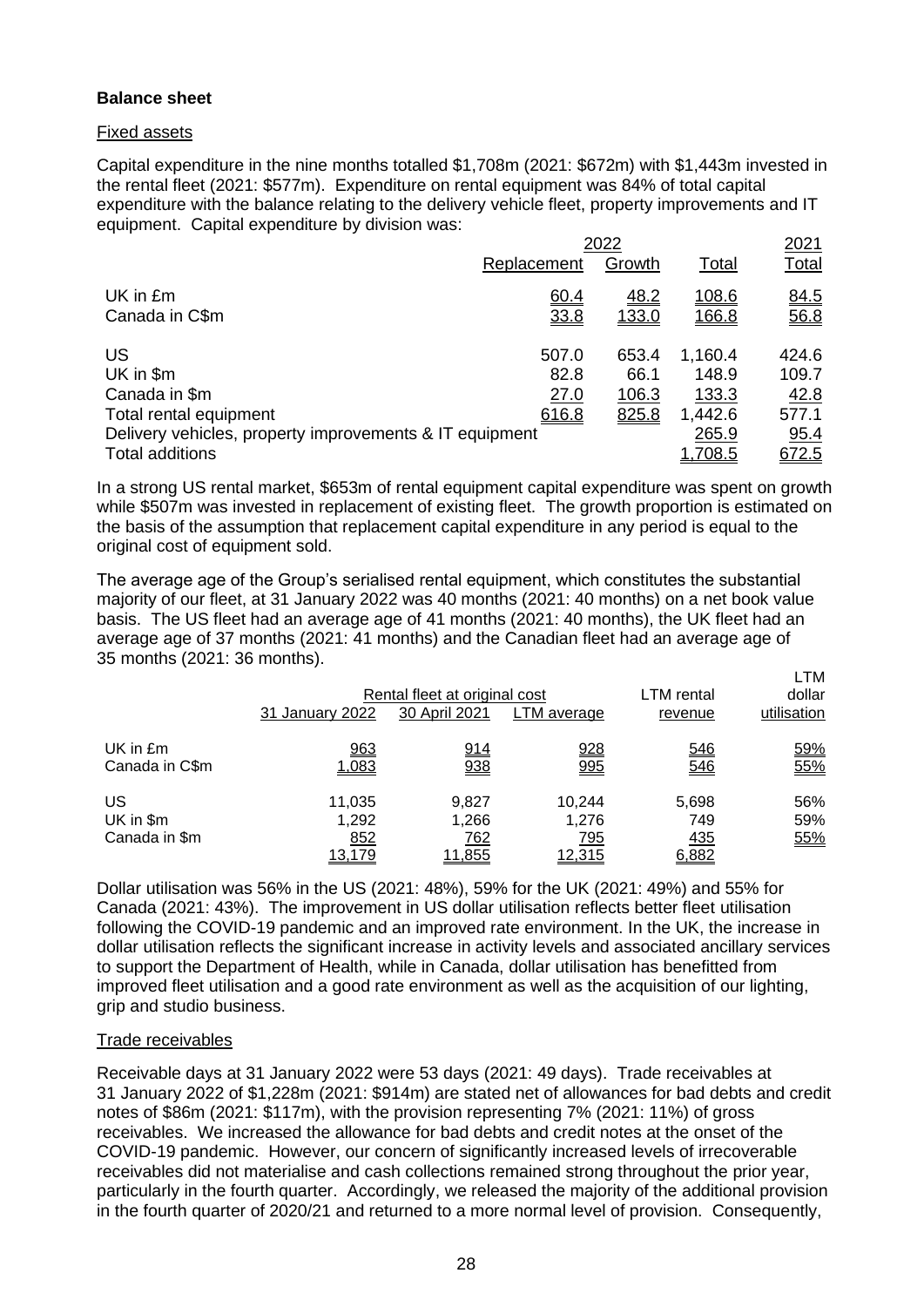there is no net charge or credit to the income statement (2021: charge of 1.1% of revenue) for the twelve months ended 31 January 2022.

### Trade and other payables

Group payable days were 50 days at 31 January 2022 (2021: 48 days) with capital expenditure related payables totalling \$249m (2021: \$119m). Payment periods for purchases other than rental equipment vary between seven and 60 days and for rental equipment between 30 and 120 days.

### **Cash flow and net debt**

|                                                       | Nine months to<br>31 January<br>2022<br>2021<br>\$m\$<br>\$m\$ |         | LTM to<br>31 January<br>2022<br>\$m\$ | Year to<br>30 April<br>2021<br>\$m\$ |
|-------------------------------------------------------|----------------------------------------------------------------|---------|---------------------------------------|--------------------------------------|
| <b>EBITDA before exceptional items</b>                | 2,709.0                                                        | 2,271.1 | 3,474.7                               | 3,036.8                              |
| Cash inflow from operations before exceptional        |                                                                |         |                                       |                                      |
| items and changes in rental equipment                 | 2,481.3                                                        | 2,255.0 | 3,243.3                               | 3,017.0                              |
| Cash conversion ratio*                                | 91.6%                                                          | 99.3%   | 93.3%                                 | 99.3%                                |
| Replacement rental capital expenditure                | (598.6)                                                        | (574.2) | (778.5)                               | (754.1)                              |
| Payments for non-rental capital expenditure           | (265.8)                                                        | (95.4)  | (308.7)                               | (138.3)                              |
| Rental equipment disposal proceeds                    | 205.1                                                          | 280.2   | 309.6                                 | 384.7                                |
| Other property, plant and equipment disposal proceeds | 16.8                                                           | 12.1    | 23.0                                  | 18.3                                 |
| Tax (net)                                             | (165.7)                                                        | (285.7) | (267.6)                               | (387.6)                              |
| Financing costs (net)                                 | (172.9)                                                        | (187.0) | (240.8)                               | (254.9)                              |
| Cash inflow before growth capex and                   |                                                                |         |                                       |                                      |
| payment of exceptional costs                          | 1,500.2                                                        | 1,405.0 | 1,980.3                               | 1,885.1                              |
| Growth rental capital expenditure                     | (726.3)                                                        | (27.8)  | (761.4)                               | (62.9)                               |
| <b>Exceptional costs</b>                              | (36.0)                                                         |         | (36.0)                                |                                      |
| Free cash flow                                        | 737.9                                                          | 1,377.2 | 1,182.9                               | 1,822.2                              |
| <b>Business acquisitions</b>                          | (947.6)                                                        | (23.7)  | (1, 119.0)                            | (195.1)                              |
| Investments                                           | (20.0)                                                         |         | (20.0)                                |                                      |
| Total cash (absorbed)/generated                       | (229.7)                                                        | 1,353.5 | 43.9                                  | 1,627.1                              |
| <b>Dividends</b>                                      | (213.2)                                                        | (191.8) | (256.9)                               | (235.5)                              |
| Purchase of own shares by the Company                 | (306.9)                                                        |         | (306.9)                               |                                      |
| Purchase of own shares by the ESOT                    | (23.8)                                                         | (15.5)  | (23.8)                                | (15.5)                               |
| (Increase)/decrease in net debt due to cash flow      | <u>(773.6)</u>                                                 | 1,146.2 | (543.7)                               | 1,376.1                              |

\* Cash inflow from operations before exceptional items and changes in rental equipment as a percentage of EBITDA before exceptional items.

Cash inflow from operations before payment of exceptional costs and the net investment in the rental fleet was \$2,481m (2021: \$2,255m). The nine month conversion ratio was 92% (2021: 99%).

Total payments for capital expenditure (rental equipment and other PPE) in the nine months were \$1,591m (2021: \$697m). Disposal proceeds received totalled \$222m (2021: \$292m), giving net payments for capital expenditure of \$1,369m in the period (2021: \$405m). Financing costs paid totalled \$173m (2021: \$187m) while tax payments were \$166m (2021: \$286m). Financing costs paid typically differ from the charge in the income statement due to the timing of interest payments in the year and non-cash interest charges. The exceptional costs relate to the premium on redemption of the senior notes that were due in 2025 and 2026.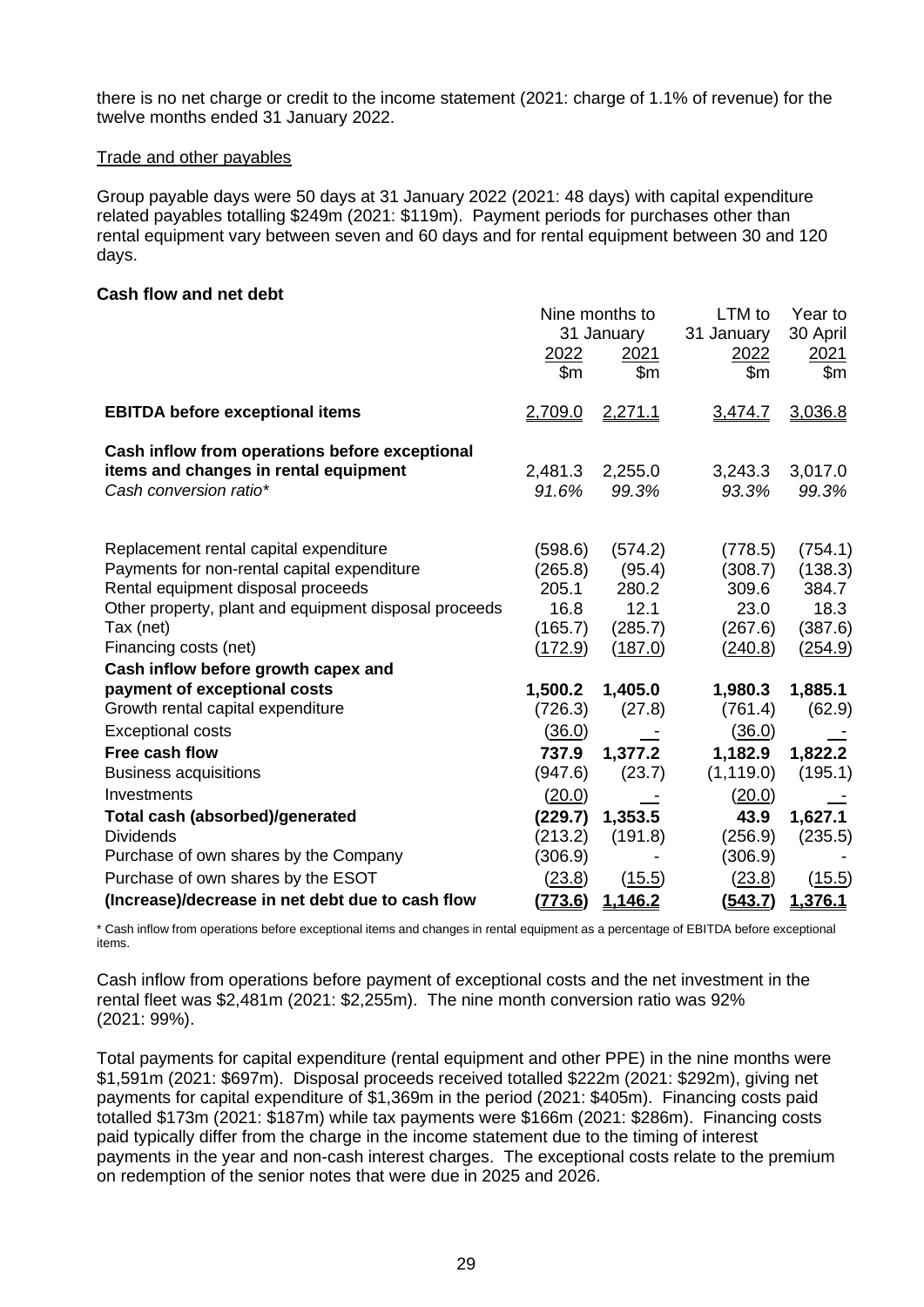Accordingly, the Group generated free cash flow of \$738m (2021: \$1,377m) and, after acquisition and investment related expenditure of \$968m (2021: \$24m), a net cash outflow of \$230m (2021: inflow of \$1,353m), before returns to shareholders.

| Net debt                                | 31 January    | 30 April      |               |
|-----------------------------------------|---------------|---------------|---------------|
|                                         | 2022          | 2021          | 2021          |
|                                         | $\mathsf{Sm}$ | $\mathsf{Sm}$ | $\mathsf{Sm}$ |
| First priority senior secured bank debt | 1,981.0       | 1,408.6       | 1,225.2       |
| 4.125% senior notes, due 2025           |               | 594.6         | 594.9         |
| 5.250% senior notes, due 2026           |               | 593.1         | 593.4         |
| 1.500% senior notes, due 2026           | 545.6         |               |               |
| 4.375% senior notes, due 2027           | 594.6         | 593.7         | 593.9         |
| 4.000% senior notes, due 2028           | 594.0         | 593.2         | 593.4         |
| 4.250% senior notes, due 2029           | 593.7         | 593.1         | 593.2         |
| 2.450% senior notes, due 2031           | 743.1         |               |               |
| Total external borrowings               | 5,052.0       | 4,376.3       | 4,194.0       |
| Lease liabilities                       | 1,876.1       | 1,513.5       | 1,633.3       |
| Total gross debt                        | 6,928.1       | 5,889.8       | 5,827.3       |
| Cash and cash equivalents               | (34.6)        | (20.2)        | (26.6)        |
| Total net debt                          | 6.893.5       | 5,869.6       | 5.800.7       |

Net debt at 31 January 2022 was \$6,894m with the increase since 30 April 2021 reflecting principally the net cash outflow set out above. The Group's EBITDA for the twelve months ended 31 January 2022 was \$3,475m. Excluding the impact of IFRS 16, the ratio of net debt to EBITDA was 1.5 times (2021: 1.6 times) on a constant currency and a reported basis as at 31 January 2022. Including the impact of IFRS 16, the ratio of net debt to EBITDA was 2.0 times at January 2022 (2021: 2.0 times).

## **Principal risks and uncertainties**

Risks and uncertainties in achieving the Group's objectives for the remainder of the financial year, together with assumptions, estimates, judgements and critical accounting policies used in preparing financial information remain broadly unchanged from those detailed in the 2021 Annual Report and Accounts on pages 34 to 39.

The principal risks and uncertainties facing the Group are:

• economic conditions - in the longer term, there is a link between demand for our services and levels of economic activity. The construction industry, which affects our business, is cyclical and typically lags the general economic cycle by between 12 and 24 months.

The economic uncertainties resulting from the impact of COVID-19 or other pandemics are considered as part of this risk.

• competition - the already competitive market could become even more competitive and we could suffer increased competition from large national competitors or small companies operating at a local level resulting in reduced market share and lower revenue.

This could negatively affect rental rates and physical utilisation. Continuing industry consolidation could also have a similar effect.

- financing debt facilities are only ever committed for a finite period of time and thus must be renewed before they mature. Our loan agreements also contain conditions (known as covenants) with which we must comply.
- cyber security a cyber-attack or serious uncured failure in our systems could result in us being unable to deliver service to our customers and / or the loss of data. In particular, we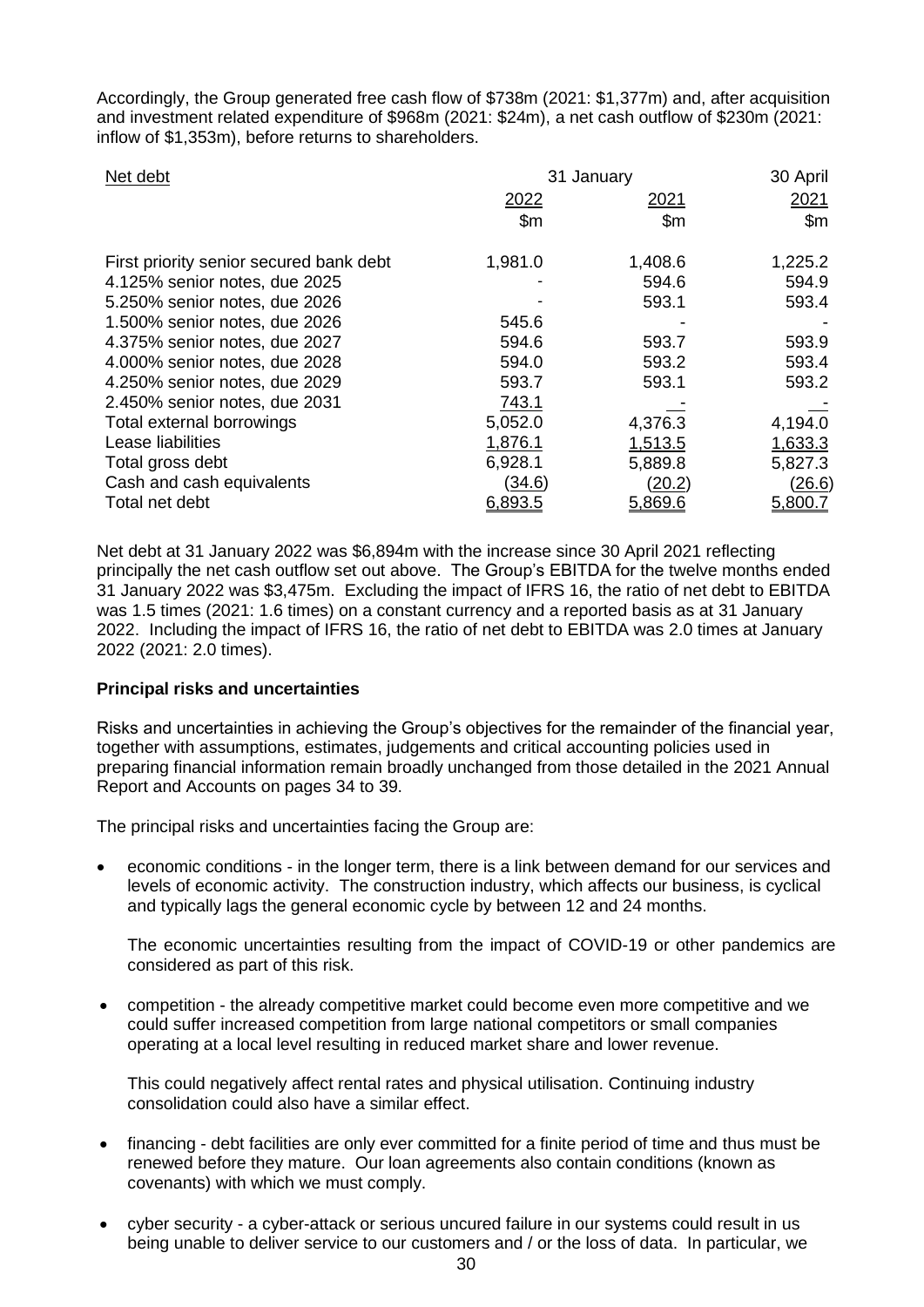are heavily dependent on technology for the smooth running of our business given the large number of both units of equipment we rent and our customers. As a result, we could suffer reputational loss, revenue loss and financial penalties.

This is the most significant factor in our business continuity planning.

- health and safety a failure to comply with laws and regulations governing health and safety and ensure the highest standards of health and safety across the Group could result in accidents which may result in injury to or fatality of an individual, claims against the Group and/or damage to our reputation.
- people retaining and attracting good people is key to delivering superior performance and customer service.

Excessive staff turnover is likely to impact on our ability to maintain the appropriate quality of service to our customers and would ultimately impact our financial performance adversely.

At a leadership level, succession planning is required to ensure the Group can continue to inspire the right culture, leadership and behaviours and meet its strategic objectives.

• environmental - at the recent Capital Markets Day, the Group made a long term commitment to reduce its carbon intensity by 35% by 2030, with a near term commitment to reduce its carbon intensity by 15% by 2024, and set out a roadmap to achieve this. Failure to do so could adversely impact the Group and its stakeholders.

In addition we need to comply with the numerous laws governing environmental protection matters. These laws regulate such issues as wastewater, storm water, solid and hazardous wastes and materials, and air quality. Breaches potentially create hazards to our employees, damage to our reputation and expose the Group to, amongst other things, the cost of investigating and remediating contamination and also fines and penalties for non-compliance.

• laws and regulations - failure to comply with the frequently changing regulatory environment could result in reputational damage or financial penalty.

Further details, including actions taken to mitigate these risks, are provided within the 2021 Annual Report & Accounts.

Our business is subject to significant fluctuations in performance from quarter to quarter as a result of seasonal effects. Commercial construction activity tends to increase in the summer and during extended periods of mild weather and to decrease in the winter and during extended periods of inclement weather. Furthermore, due to the incidence of public holidays in the US, Canada and the UK, there are more billing days in the first half of our financial year than the second half leading to our revenue normally being higher in the first half. On a quarterly basis, the second quarter is typically our strongest quarter, followed by the first and then the third and fourth quarters.

In addition, the current trading and outlook section of the interim statement provides commentary on market and economic conditions for the remainder of the year.

Fluctuations in the value of pounds sterling and Canadian dollars with respect to US dollars may have an impact on our financial condition and results of operations as reported in US dollars. The Group's financing is arranged such that the majority of its debt and interest expense is in US dollars. At 31 January 2022, 84% of its debt (including lease liabilities) were denominated in US dollars. Based on the current currency mix of our profits and on non-US dollar debt levels, interest and exchange rates at 31 January 2022, a 1% change in the pounds sterling and Canadian dollar exchange rate would impact adjusted pre-tax profit by approximately \$1m.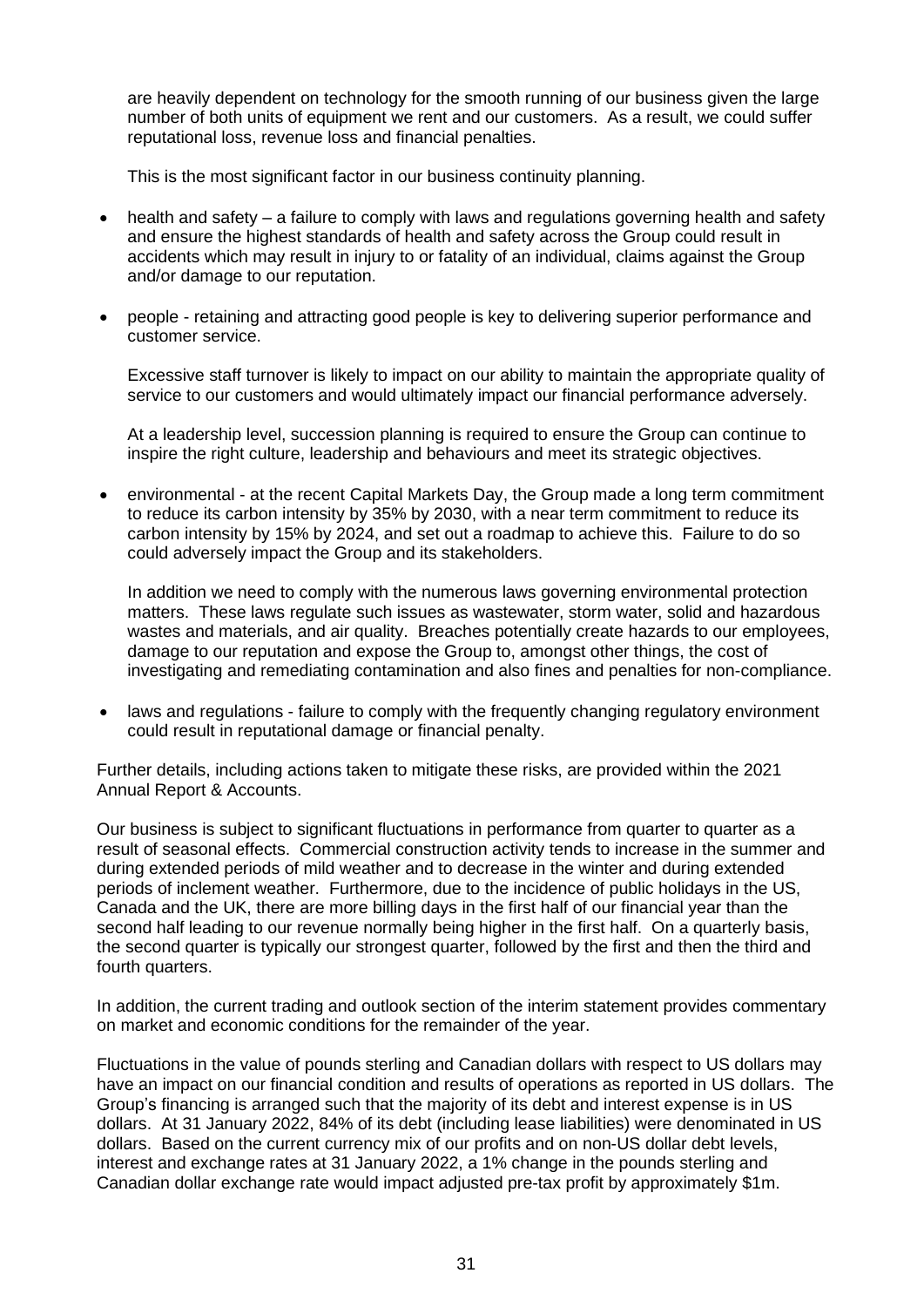# **OPERATING STATISTICS**

|            |       |          | Staff numbers           |              |              |
|------------|-------|----------|-------------------------|--------------|--------------|
| 31 January |       | 30 April | 31 January              |              | 30 April     |
| 2022       | 2021  | 2021     | 2022                    | 2021         | 2021         |
| 929        | 843   | 861      | 15,485                  | 13,254       | 13,553       |
| 177        | 189   | 188      | 3,880                   | 3,669        | 3,777        |
| 87         | 76    | 77       | 1,649                   | 1,457        | 1,479        |
| 1.193      | 1.108 | 1.126    | 19<br>21.033            | 17<br>18.397 | 17<br>18,826 |
|            |       |          | Number of rental stores |              |              |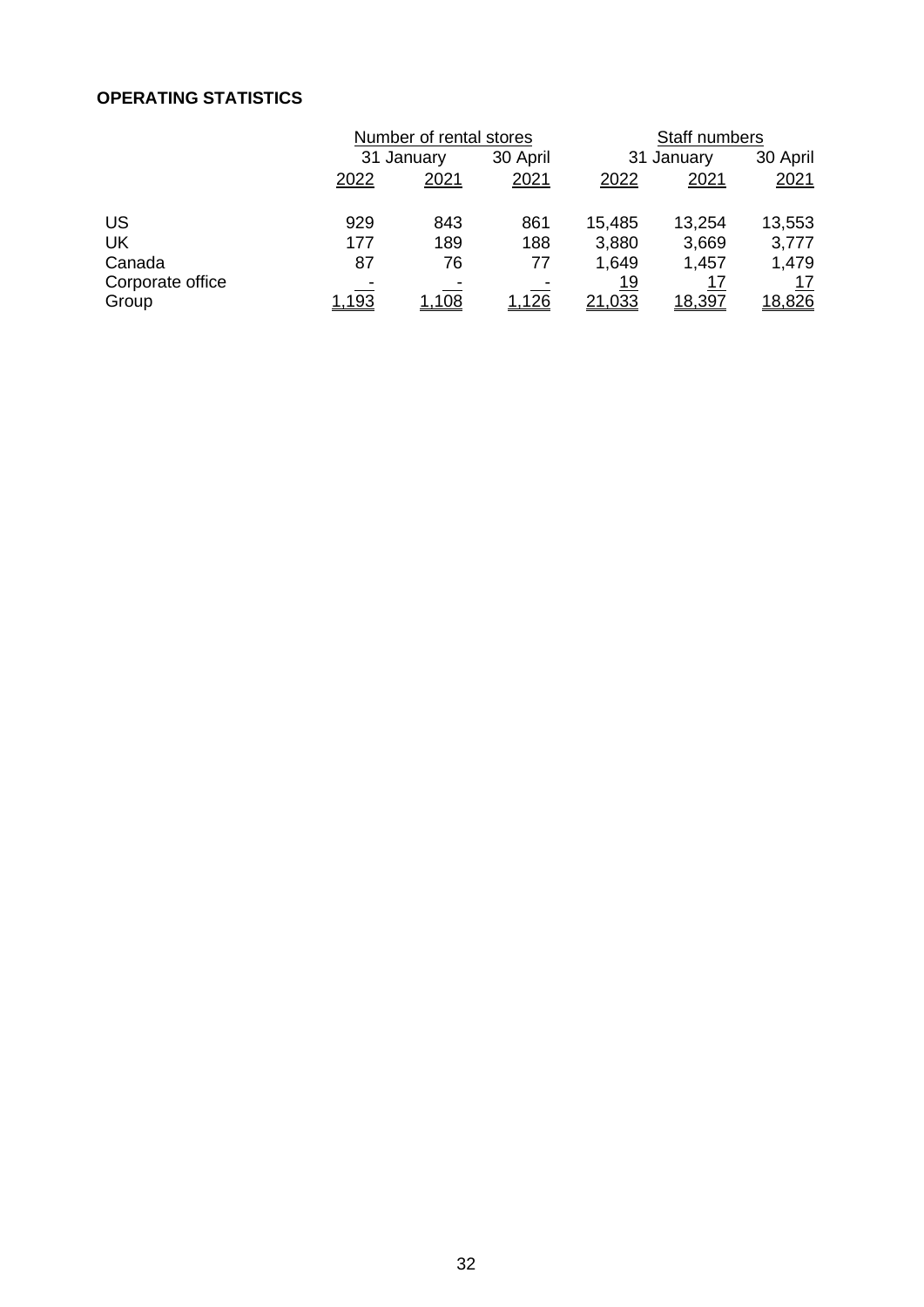# **GLOSSARY OF TERMS**

The glossary of terms below sets out definitions of terms used throughout this announcement. Included are a number of alternative performance measures ('APMs') which the directors have adopted in order to provide additional useful information on the underlying trends, performance and position of the Group. The directors use these measures, which are common across the industry, for planning and reporting purposes. These measures are also used in discussions with the investment analyst community and credit rating agencies. The APMs are not defined by IFRS and therefore may not be directly comparable with other companies' APMs and should not be considered superior to or a substitute for IFRS measures.

| Term                     | <b>Closest</b><br>equivalent<br>statutory | Definition and purpose                                                                                                                                                                                                                                                                                |                                    |                             |                                    |                             |
|--------------------------|-------------------------------------------|-------------------------------------------------------------------------------------------------------------------------------------------------------------------------------------------------------------------------------------------------------------------------------------------------------|------------------------------------|-----------------------------|------------------------------------|-----------------------------|
|                          | measure                                   |                                                                                                                                                                                                                                                                                                       |                                    |                             |                                    |                             |
| Drop<br>through          | None                                      | Calculated as the change in rental revenue which converts into EBITDA (excluding gains<br>from sale of new equipment, merchandise and consumables and used equipment).                                                                                                                                |                                    |                             |                                    |                             |
|                          |                                           |                                                                                                                                                                                                                                                                                                       |                                    | 2022                        | 2021                               |                             |
|                          |                                           | US (\$m)                                                                                                                                                                                                                                                                                              |                                    |                             |                                    | Change                      |
|                          |                                           | Rental revenue                                                                                                                                                                                                                                                                                        |                                    | 4,468                       | 3,703                              | 765                         |
|                          |                                           | <b>EBITDA</b>                                                                                                                                                                                                                                                                                         |                                    | 2,334                       | 1,991                              |                             |
|                          |                                           | Gains                                                                                                                                                                                                                                                                                                 |                                    | (82)                        | (53)                               |                             |
|                          |                                           | EBITDA excluding gains                                                                                                                                                                                                                                                                                |                                    | <u>2,252</u>                | <u>1,938</u>                       | 314                         |
|                          |                                           | Drop through                                                                                                                                                                                                                                                                                          |                                    |                             |                                    | 41%                         |
|                          |                                           | This measure is utilised by the Group to demonstrate the change in profitability generated<br>by the Group as a result of the change in rental revenue in the period.                                                                                                                                 |                                    |                             |                                    |                             |
| Growth<br>at<br>constant | None                                      | Calculated by applying the current period exchange rate to the comparative period result.<br>The relevant foreign currency exchange rates are provided within Note 2, Basis of                                                                                                                        |                                    |                             |                                    |                             |
| exchange                 |                                           | preparation, to the financial statements. This measure is used as a means of eliminating                                                                                                                                                                                                              |                                    |                             |                                    |                             |
| rates                    |                                           | the effects of foreign exchange rate movements on the period-on-period changes in                                                                                                                                                                                                                     |                                    |                             |                                    |                             |
|                          |                                           | reported results.                                                                                                                                                                                                                                                                                     |                                    |                             |                                    |                             |
|                          |                                           |                                                                                                                                                                                                                                                                                                       |                                    | 2022                        | 2021                               | %                           |
|                          |                                           |                                                                                                                                                                                                                                                                                                       |                                    | \$m                         | \$m                                |                             |
|                          |                                           | <b>Rental revenue</b>                                                                                                                                                                                                                                                                                 |                                    |                             |                                    |                             |
|                          |                                           | As reported                                                                                                                                                                                                                                                                                           |                                    | 5,360                       | 4,379                              | 22%                         |
|                          |                                           | Retranslation effect                                                                                                                                                                                                                                                                                  |                                    |                             | <u>39</u>                          |                             |
|                          |                                           | At constant currency                                                                                                                                                                                                                                                                                  |                                    | 5,360                       | <u>4,418</u>                       | 21%                         |
|                          |                                           | Adjusted profit before tax                                                                                                                                                                                                                                                                            |                                    |                             |                                    |                             |
|                          |                                           | As reported                                                                                                                                                                                                                                                                                           |                                    | 1,406                       | 990                                | 42%                         |
|                          |                                           | <b>Retranslation effect</b>                                                                                                                                                                                                                                                                           |                                    |                             | 3                                  |                             |
|                          |                                           | At constant currency                                                                                                                                                                                                                                                                                  |                                    | 1,406                       | 993                                | 41%                         |
|                          |                                           |                                                                                                                                                                                                                                                                                                       |                                    |                             |                                    |                             |
| Leverage                 | None                                      | Leverage calculated at constant exchange rates uses the period end exchange rate for<br>the relevant period and is determined as net debt divided by adjusted EBITDA.                                                                                                                                 |                                    |                             |                                    |                             |
|                          |                                           |                                                                                                                                                                                                                                                                                                       | 2022                               |                             | 2021                               |                             |
|                          |                                           |                                                                                                                                                                                                                                                                                                       | <b>Excluding</b><br><b>IFRS 16</b> | Including<br><b>IFRS 16</b> | <b>Excluding</b><br><b>IFRS 16</b> | Including<br><b>IFRS 16</b> |
|                          |                                           | Net debt (at constant currency)                                                                                                                                                                                                                                                                       | 5,031                              | 6,894                       | 4,359                              | 5,864                       |
|                          |                                           | EBITDA (at constant currency)                                                                                                                                                                                                                                                                         | 3,301                              | 3,466                       | 2,718                              | 2,868                       |
|                          |                                           | Leverage                                                                                                                                                                                                                                                                                              | 1.5                                | 2.0                         | 1.6                                | 2.0                         |
|                          |                                           | This measure is used to provide an indication of the strength of the Group's balance<br>sheet and is widely used by investors and credit rating agencies. It also forms part of the<br>remuneration targets of the Group and has been identified as one of the Group's key<br>performance indicators. |                                    |                             |                                    |                             |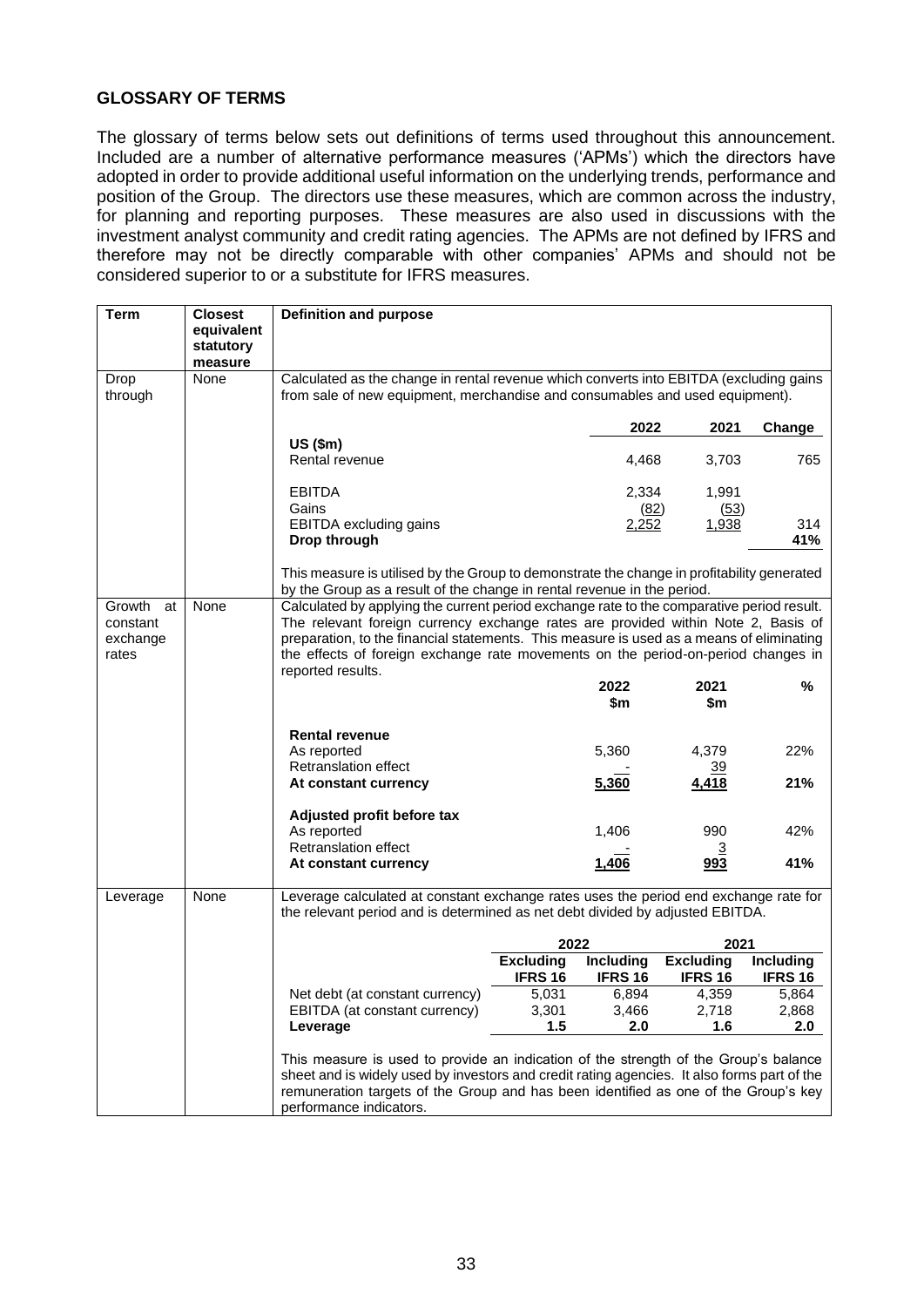| <b>Term</b>                            | <b>Closest</b><br>equivalent<br>statutory<br>measure | Definition and purpose                                                                                                                                                                                                                                         |                                |                                |                  |                   |
|----------------------------------------|------------------------------------------------------|----------------------------------------------------------------------------------------------------------------------------------------------------------------------------------------------------------------------------------------------------------------|--------------------------------|--------------------------------|------------------|-------------------|
| Return<br>on.<br>Investment<br>('Rol') | None                                                 | Last 12-month ('LTM') adjusted operating profit divided by the last 12-month average of<br>the sum of net tangible and intangible fixed assets, plus net working capital but excluding<br>net debt and tax. Rol is calculated excluding the impact of IFRS 16. |                                |                                |                  |                   |
|                                        |                                                      | Rol is used by management to help inform capital allocation decisions within the business<br>and has been identified as one of the Group's key performance indicators. It also forms<br>part of the remuneration targets of the Group.                         |                                |                                |                  |                   |
|                                        |                                                      | A reconciliation of Group RoI is provided below:                                                                                                                                                                                                               |                                |                                |                  |                   |
|                                        |                                                      | Adjusted operating profit (\$m)<br>Average net assets (\$m)<br>Return on investment (%)                                                                                                                                                                        | 2022<br>1,940<br>10,694<br>18% | 2021<br>1,386<br>10,599<br>13% |                  |                   |
|                                        |                                                      | Rol for the businesses is calculated in the same way, but excludes goodwill and<br>intangible assets:                                                                                                                                                          |                                |                                |                  |                   |
|                                        |                                                      |                                                                                                                                                                                                                                                                | US<br>(\$m)                    |                                | Canada<br>(C\$m) | <b>UK</b><br>(£m) |
|                                        |                                                      | Adjusted operating profit<br>Average net assets, excluding                                                                                                                                                                                                     | 1,730                          |                                | 141              | 93                |
|                                        |                                                      | goodwill and intangibles<br>Return on investment                                                                                                                                                                                                               | 7,079<br>24%                   |                                | 650<br>22%       | 616<br>15%        |

Other terms used within this announcement include:

- **Adjusted:** adjusted results are results stated before exceptional items and the amortisation of acquired intangibles. A reconciliation is shown on the income statement.
- **Availability:** represents the headroom on a given date under the terms of our \$4.5bn asset-backed senior bank facility, taking account of current borrowings.
- **Capital expenditure:** represents additions to rental equipment and other tangible assets (excluding assets acquired through a business combination).
- **Cash conversion ratio:** represents cash flow from operations before exceptional items and changes in rental equipment as a percentage of adjusted EBITDA. Details are provided within the Review of Third Quarter, Balance Sheet and Cash Flow section.
- **Dollar utilisation:** dollar utilisation is trailing 12-month rental revenue divided by average fleet size at original (or 'first') cost measured over a 12-month period. Details are shown within the Review of Third Quarter, Balance Sheet and Cash Flow section.
- **EBITDA and EBITDA margin:** EBITDA is earnings before interest, tax, depreciation and amortisation. A reconciliation of EBITDA to profit before tax is shown on the income statement. EBITDA margin is calculated as EBITDA before exceptional items divided by revenue. Progression in EBITDA margin is an important indicator of the Group's performance and this has been identified as one of the Group's key performance indicators.
- **Exceptional items:** those items of income or expense which the directors believe should be disclosed separately by virtue of their significant size or nature and limited predictive value to enable a better understanding of the Group's financial performance. Excluding these items provides readers with helpful additional information on the performance of the business across periods and against peer companies. It is also consistent with how business performance is reported to the Board and the remuneration targets set by the Company.
- **Fleet age:** net book value weighted age of serialised rental assets. Serialised rental assets constitute the substantial majority of our fleet.
- **Fleet on rent:** quantity measured at original cost of our rental fleet on rent. Fleet on rent has been identified as one of the Group's key performance indicators.
- **Free cash flow:** cash generated from operating activities less non-rental net property, plant and equipment expenditure. Non-rental net property, plant and equipment expenditure comprises payments for non-rental capital expenditure less disposal proceeds received in relation to non-rental asset disposals. This measure shows the cash retained by the Group prior to discretionary expenditure on acquisitions and returns to shareholders. A reconciliation of free cash flow is shown in the Review of Third Quarter, Balance Sheet and Cash Flow section.